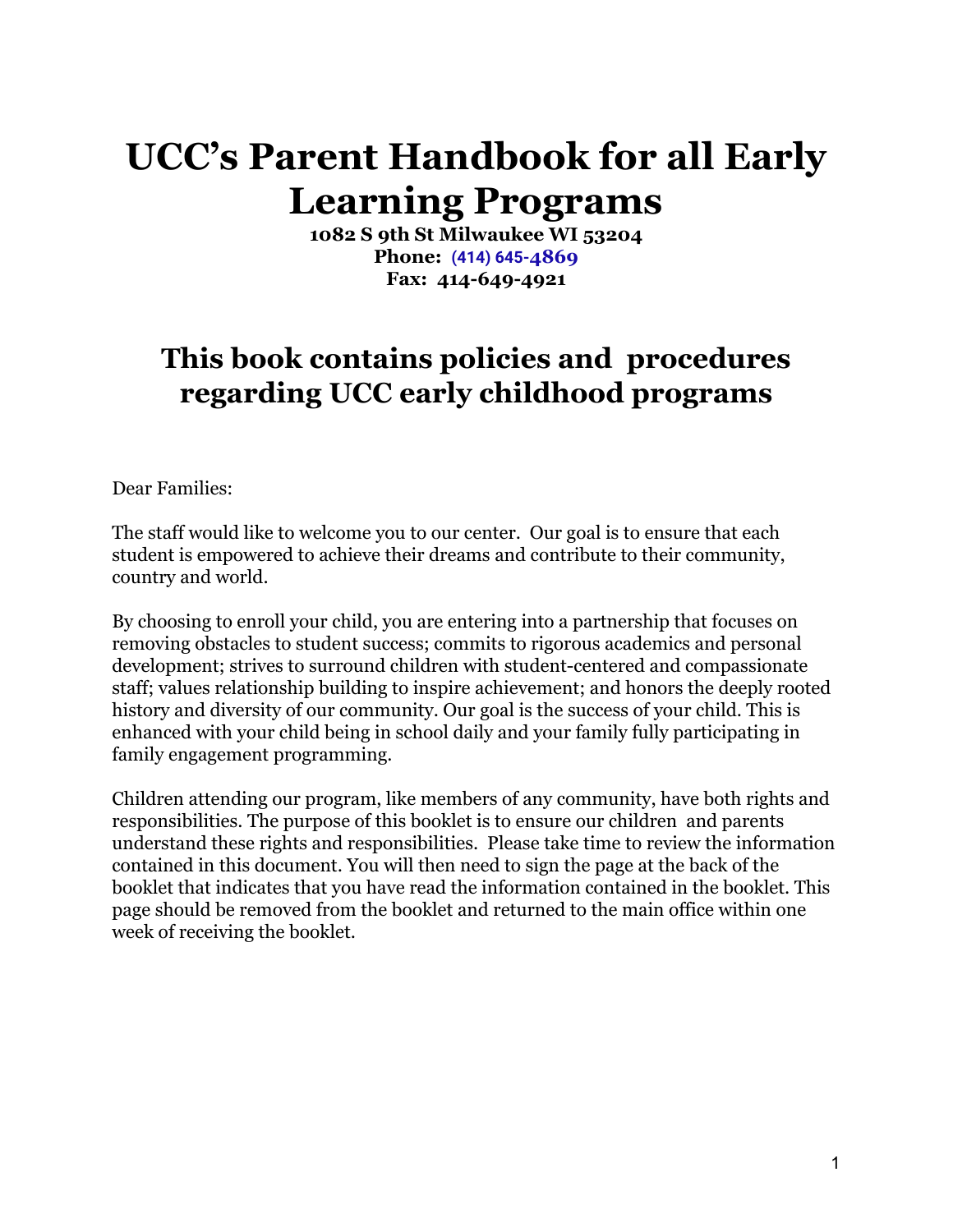|                                                                   | <b>Page Number</b> |
|-------------------------------------------------------------------|--------------------|
| <b>Welcome Letter</b>                                             | 1                  |
| <b>Table of Contents</b>                                          | 2 & 3              |
| To Our Parents / Administrative Structure                         | $\overline{4}$     |
| Diversity Statement & Nondiscrimination Statement                 | 5                  |
| <b>UCC Mission Statement</b>                                      | 6                  |
| <b>Program Philosophy</b>                                         | 6 & 7              |
| Curriculum Overview (also see Program Philosophy)                 | 8                  |
| <b>Classroom Schedules</b>                                        | 8                  |
| Drop Off & Pick Up                                                | 9/10               |
| <b>Waiting in Lines or in Large Groups</b>                        | 10                 |
| <b>EHS Summary</b>                                                | 11/12              |
| Diaper creams/lotions                                             | 12                 |
| Infant Feeding/rest time                                          | 12                 |
| <b>HS Summary</b>                                                 | 13                 |
| Screenings                                                        | 14                 |
| 3 year old program Program Summary                                | 14                 |
| 4 year old program Program Summary                                | 15/16              |
| Physical Education (for 3 year old program, 4 year old program)   | 17                 |
| <b>Hours of Operation</b>                                         | 18                 |
| <b>School closures /severe weather</b>                            | 18                 |
| Licenses                                                          | 18                 |
| <b>School Calendar</b>                                            | 18                 |
| After School Childcare Program for 3 year old program, 4 year old | 19                 |
| program                                                           |                    |
| Late Pickup and Late Fee Information                              | 19/20              |
| Communication between School and Home                             | 20                 |
| <b>Reporting Safety Concerns</b>                                  | 20/21              |
| <b>Dress Code</b>                                                 | 21/22              |
| Clothing                                                          | 22                 |
| <b>Items Families Bring to School</b>                             | 22                 |
| Meals/Snacks/Meal time Routines/nutrition                         | 22/23              |
| <b>Food Allergies</b>                                             | 23                 |
| <b>Children Health Policies</b>                                   | $24 - 28$          |
| <b>Illness at Center</b>                                          | 24                 |
| Contagious diseases                                               | 25                 |
| Illness prevention                                                | 25                 |
| Illness/Injury at School                                          | 25/26              |
| Medications at Center/Documentation of medication                 | 26/27              |
| Immunizations                                                     | 27/28              |

## **Table of Contents**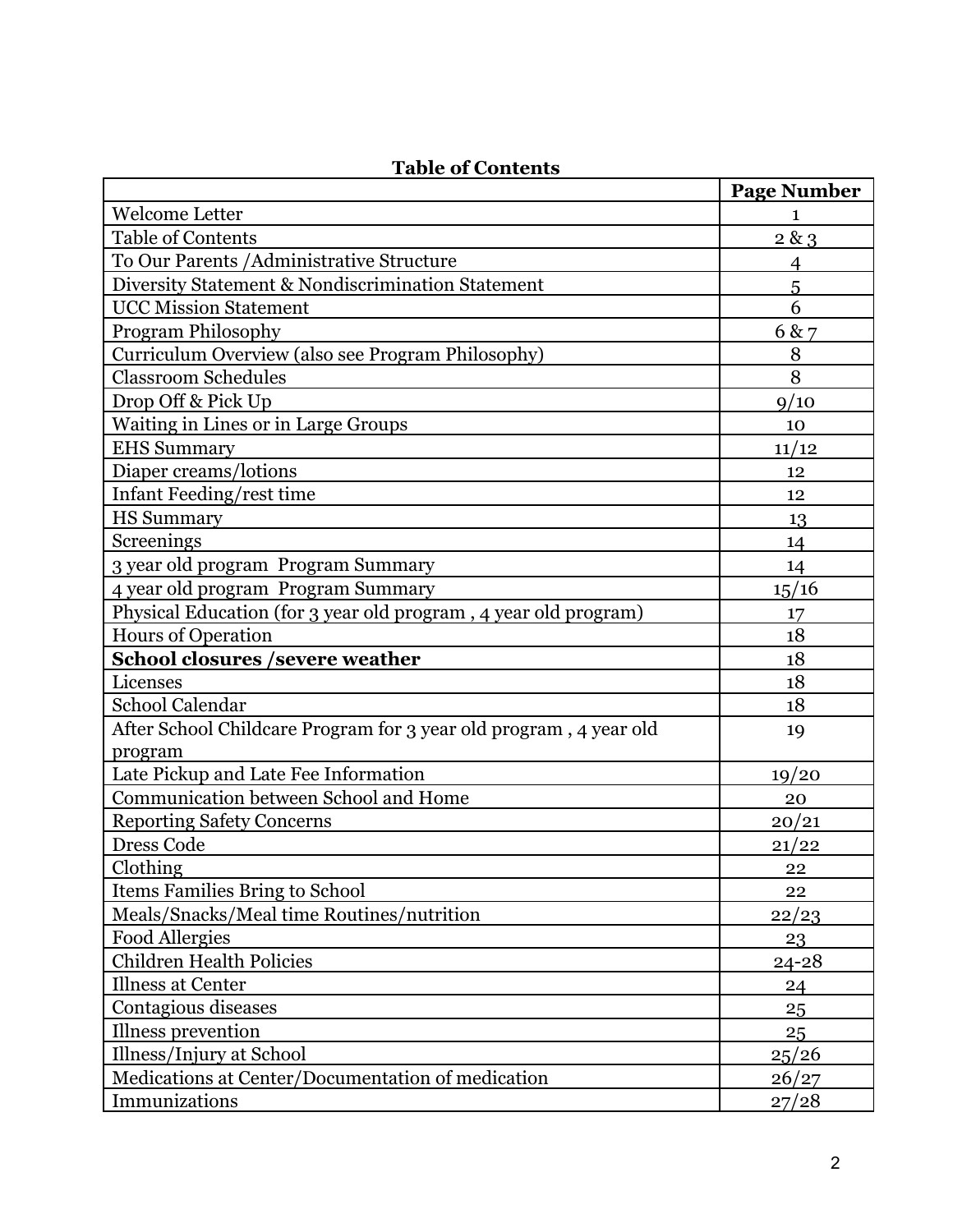| <b>Health Concerns</b>                                    | 28           |
|-----------------------------------------------------------|--------------|
| Attendance/Truancy                                        | 29           |
| Custody disputes                                          | 29           |
| Keep Contact Information up to date                       | 29           |
| <b>Prevention of Bullying</b>                             | 30           |
| <b>Rules and Consequences for Violations</b>              | 30/31        |
| Suspension and Expulsion Procedures/Suspension Procedures | 31           |
| Weapons in School                                         | 32           |
| Birthdays, Holidays and Special Occasions                 | 33           |
| Pets                                                      | 33           |
| <b>Screen time Limit</b>                                  | 33           |
| Visitors to School                                        | 34           |
| <b>Field Trip Policy</b>                                  | 34/35        |
| Fire/Tornado Policy/Lock Down Procedures                  | 35           |
| Missing children                                          | 35           |
| Photos                                                    | 35           |
| No Smoking Policy                                         | 35           |
| Child Abuse and Neglect Law                               | 35/36        |
| <b>Parent Orientation Meetings</b>                        | 36           |
| <b>Parent Volunteer Activities</b>                        | 36/37        |
| <b>Parent-Teacher Conferences</b>                         | 37           |
| <b>Family Engagement</b>                                  | 37-39        |
| <b>School Transitions</b>                                 | 39           |
| <b>New Families</b>                                       | 40           |
| <b>Applying for Head Start</b>                            | 40           |
| <b>Selection Criteria for Enrollment</b>                  | 41           |
| Registration/Tuition/Fee Information/forms required       | 41/42        |
| <b>Withdrawal Policy</b>                                  | <u>42/43</u> |
| Child Guidance Policy/biting policy                       | 43           |
| <b>Student Responsibilities</b>                           | 44           |
| <b>Student Rights</b>                                     | 44           |
| children with Disabilities                                | 44           |
| Homeless children /medical files                          | 45           |
| <b>Access to Records/Confidentiality</b>                  | 45           |
| <b>Request to Amend Education Records</b>                 | 46           |
| Disclosure without written consent                        | 46/47        |
| <b>Important Numbers</b>                                  | 47           |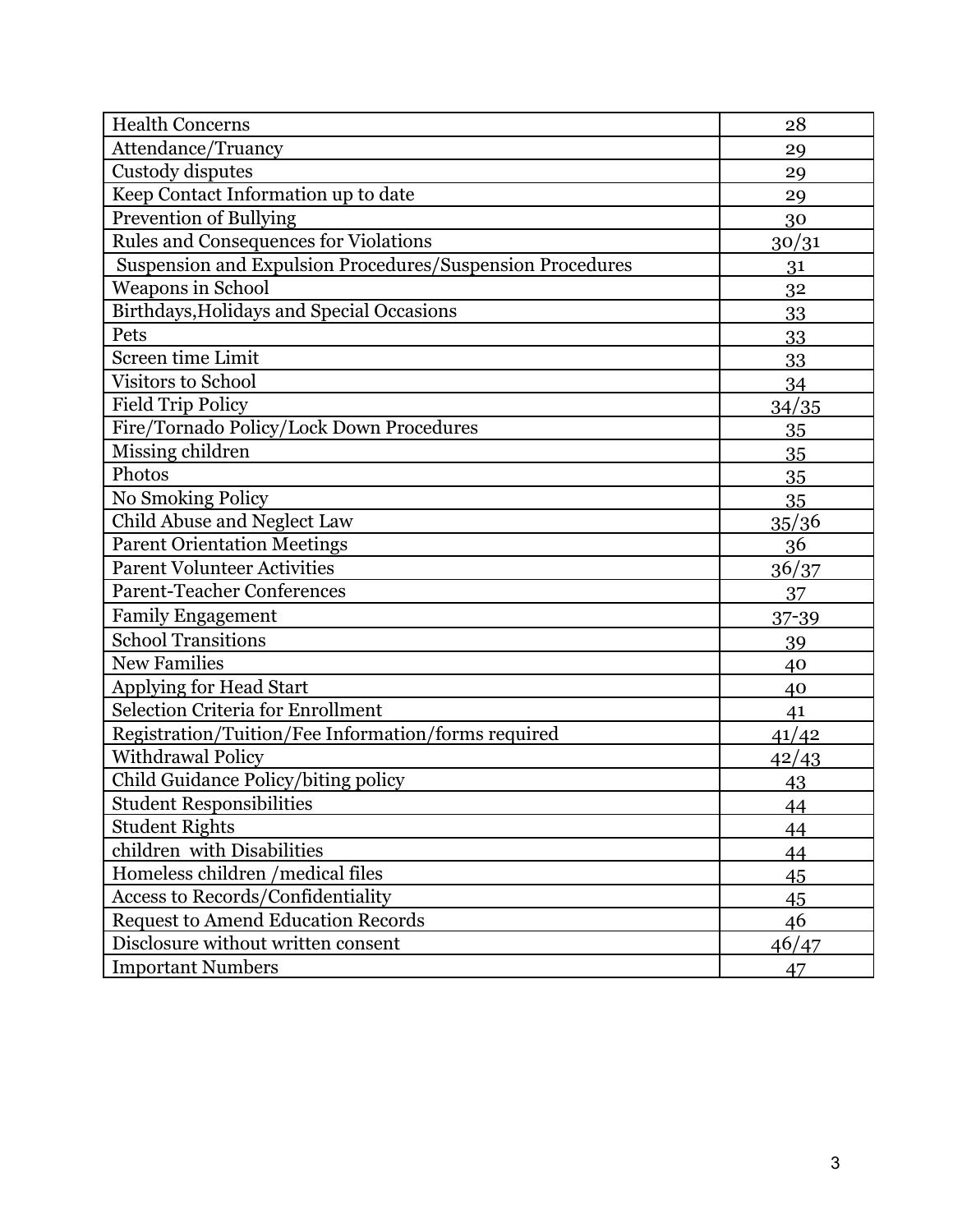#### **Dear parents,**

We believe that parents are their child's first teachers. We understand that families have important roles and ideas in making decisions about their child's education. We encourage parents to be involved in their child's education. There are a variety of ways parents can be involved in their child's education, including:

- Talking with your child each day about what they learned
- Reading to your child
- Participating in homework activities
- Attending Head Start (HS) Family Engagement meetings
- Reviewing and discussing activities/ daily events at the center and report cards
- Attending Meet & Greet, Parent Meetings, parent/teacher conferences, etc.
- Participating in center activities and committees

Open communication about issues and concerns with the staff is another way parents can help us provide the best education possible. To help us identify and address problems quickly, please let us know if you have any concerns. If the concern involves a teacher or classroom, it is best to talk with the teacher first. If the concern involves the school or program, it is best to talk with an administrator. Unresolved concerns about a classroom issue or teacher should be shared with an administrator as soon as possible.

Thank you for being an active partner in your child's education. Working together, we can ensure that all our children achieve their education goals. If you have any questions or concerns, please do not hesitate to contact your classroom teacher and/or an administrator at 414-645-4869.

The Early Learning Education Director is Tim Balke and the Center Directors are in charge of the day to day operations at the centers.

We hope that this handbook will help to answer some frequently asked questions about our program. Handbooks are available electronically and can be found on the school website and paper versions are available in the Center offices.

Thank you for your support.

Sincerely,Your Early Childhood Education Administration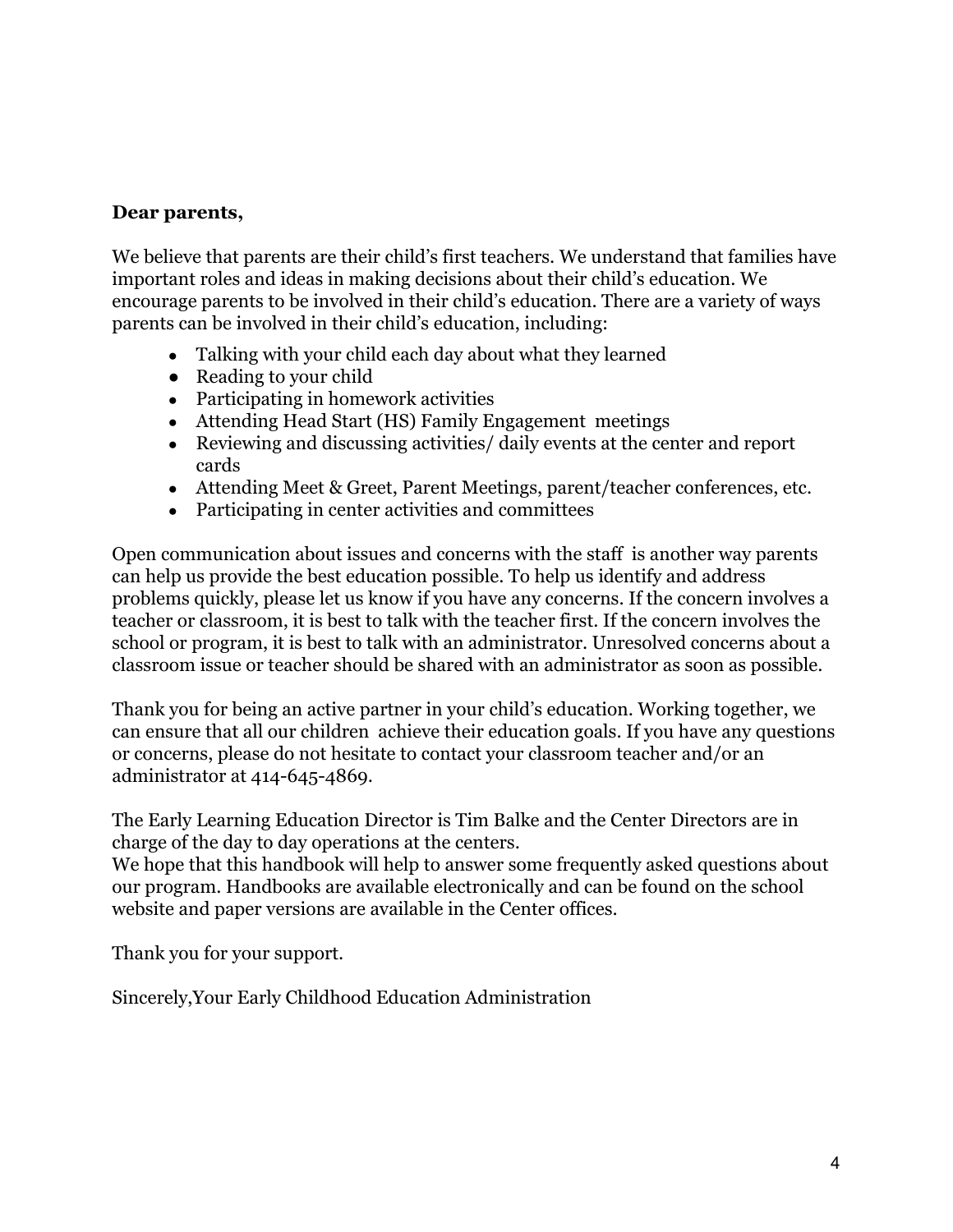#### **Diversity Statement:**

The mission of our orgram is to ensure that all children have equal access to comprehensive, high quality program options, and support at their developmental level. We are committed to providing an environment that respects and appreciates that each child and family are unique. Awareness, respect, sensitivity and appreciation for diversity that bridges gender, class, race, culture, language and exceptionality will be our goal. United Community Center, Centro de Nino staff do not discriminate against any person because of race, color, sex, religion, national origin, ancestry, age, marital status, disability, or sexual orientation including gender identity. Staff comply with all applicable federal and state nondiscrimination, equal opportunity, and affirmative action laws, orders and regulations. This nondiscrimination policy applies to all United Community Center personnel.

## **Nondiscrimination Statement**

In accordance with Federal civil rights law and U.S. Department of Agriculture (USDA) civil rights regulations and policies, the USDA, its Agencies, offices, and employees, and institutions participating in or administering USDA programs are prohibited from discriminating based on race, color, national origin, sex, disability, age, or reprisal or retaliation for prior civil rights activity in any program or activity conducted or funded by USDA.

Persons with disabilities who require alternative means of communication for program information (e.g. Braille, large print, audiotape, American Sign Language, etc.), should contact the Agency (State or local) where they applied for benefits. Individuals who are deaf, hard of hearing or have speech disabilities may contact USDA through the Federal Relay Service at (800) 877-8339. Additionally, program information may be made available in languages other than English.

To file a program complaint of discrimination, complete the [USDA Program](http://www.ocio.usda.gov/sites/default/files/docs/2012/Complain_combined_6_8_12.pdf) [Discrimination Complaint Form \(link is external\),](http://www.ocio.usda.gov/sites/default/files/docs/2012/Complain_combined_6_8_12.pdf) (AD-3027) found online at: [http://www.ascr.usda.gov/complaint\\_filing\\_cust.html \(link is external\),](http://www.ascr.usda.gov/complaint_filing_cust.html) and at any USDA office, or write a letter addressed to USDA and provide in the letter all of the information requested in the form. To request a copy of the complaint form, call (866) 632-9992. Submit your completed form or letter to USDA by:

1. Mail: U.S. Department of Agriculture

Office of the Assistant Secretary for Civil Rights 1400 Independence Avenue, SW Washington, D.C. 20250-9410;

- 2. fax: (202) 690-7442; or
- 3. Email: [program.intake@usda.gov \(link sends e-mail\)](mailto:program.intake@usda.gov).

This institution is an equal opportunity provider.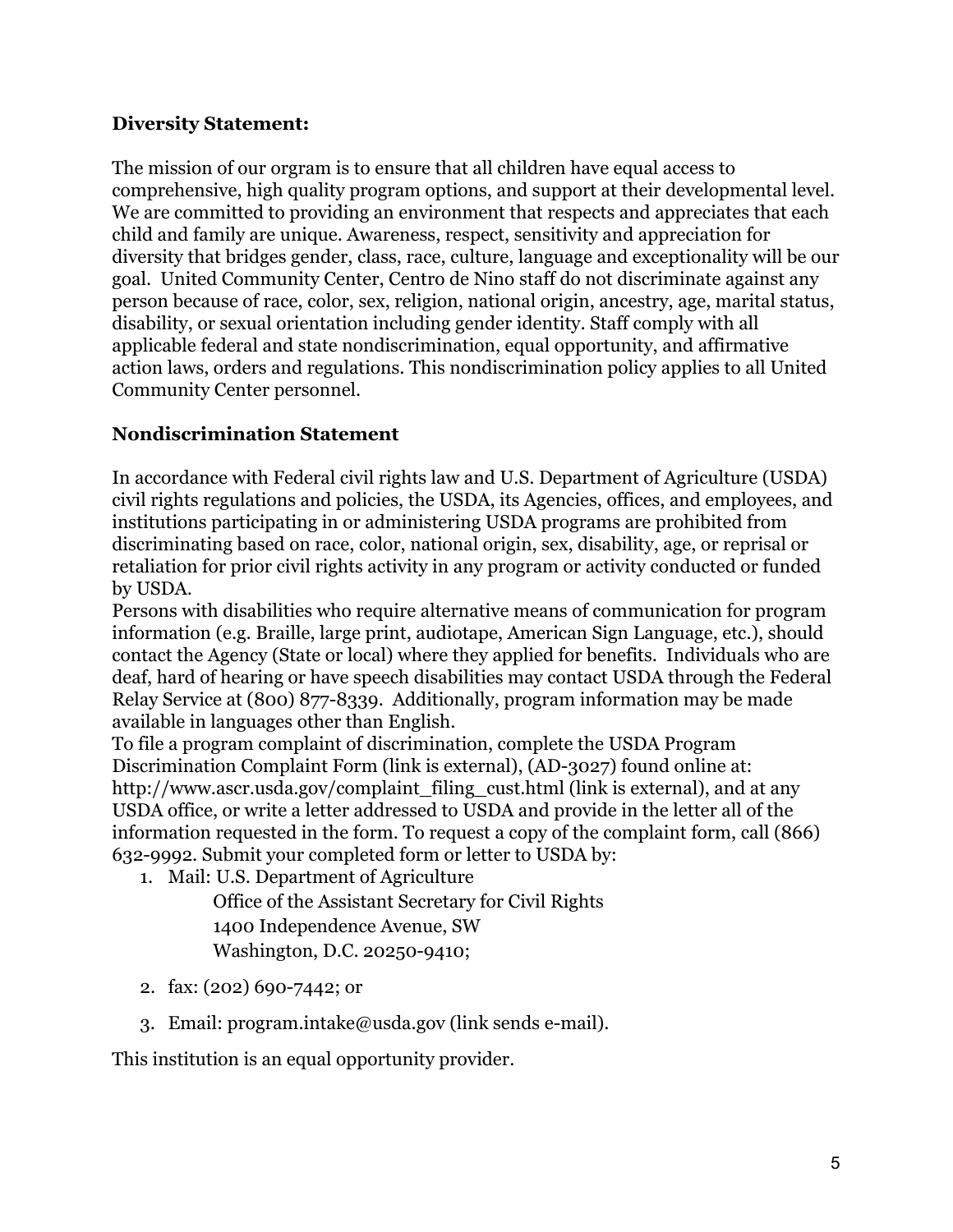#### **UCC Mission:**

To provide programs to Hispanics and near south side residents of all ages in the areas of education, cultural arts, recreation, community development, and health and human services. UCC assists individuals to achieve their potential by focusing on cultural heritage as a means of strengthening personal development and by promoting high academic standards in all of its educational programs.

UCC Early Head Start (EHS) and Head Start (HS) is a non-sectarian, nonprofit, community-based, program dedicated to creating an environment that fosters high expectations and excellence for all children . In addition to valuing the knowledge of language and culture, the program provides children with a clear sense of identity, a positive attitude toward learning and effective communication skills. The goal is that all children will develop school readiness through the provision of health services, family services and engagement, educational, social and other services to children from birth to age five and their families.

## **Program Philosophy and Developmentally Appropriate Practices:**

BGCS philosophical beliefs are based upon standards established by Head Start. Please see: Head Start Early Learning Outcomes [framework](https://eclkc.ohs.acf.hhs.gov/sites/default/files/pdf/ohs-framework.pdf) ; Curriculum is also influenced by the National Association for the Education of Young Children (NAEYC), and the WI Model of Early Learning Standards (WMELS), our knowledge of child development, theories of child behavior, and best practices for educating young children.

Six important components of the program are:

- 1. Understanding children's play and the teacher's role in guiding and facilitating cognitive, social, emotional, and physical development through play.
- 2. Building relationships with children and families through communication, understanding, and interactive experiences.
- 3. Encouraging children to make decisions while learning to understand how their decisions affect others.
- 4. Guiding children through teacher-planned, child-initiated activities based on the child's interests to enhance skills in all areas of development.
- 5. Implementation of Head Start Shine On curriculum, Head Start Outcomes framework, and WI Model of Early Learning Standards
- 6. Creating and implementing Individual educational goals for each child.

Play is an important vehicle for developing self-regulation as well as promoting language, cognition, and social competence. Children of all ages love to play, and it gives them opportunities to explore their world, interact with others, and learn to express and control their emotions. Play also allows children to develop and practice their problem-solving skills. Research shows a link between play and developing memory, self-regulation, oral language abilities, social skills, and success in school.

Children will engage in numerous types of play in which they interact with each other, plan how the play will go, assign who plays what (I'll be dad, you be mom, etc.). Play is a powerful tool in developing self-regulation, and motivates children to play according to their rules and roles. Play enables children to learn how to inhibit their impulses, increases their social and emotional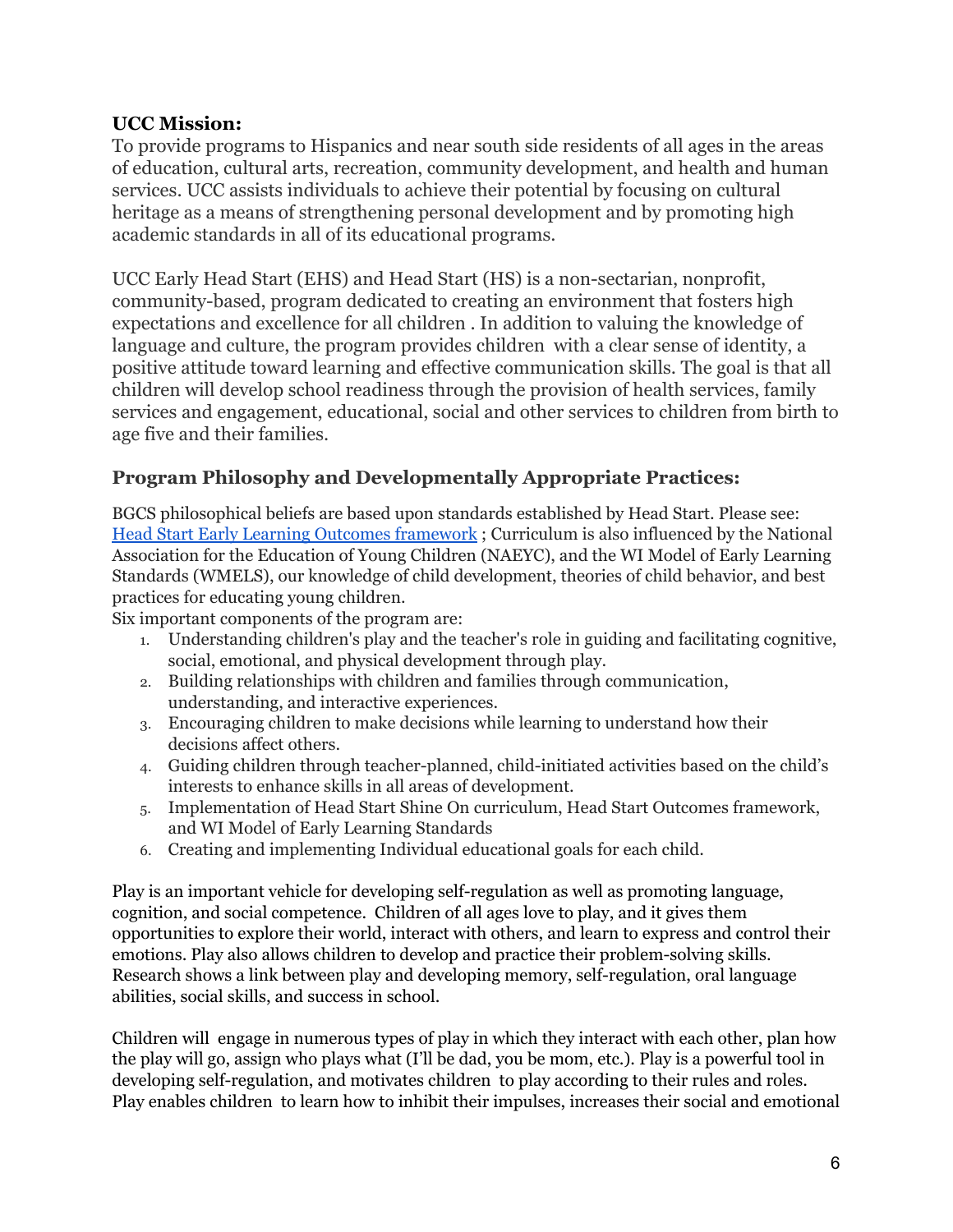skills as well as growing cognitive skills/knowledge. Preschool staff purposefully plan high-level dramatic play which increases children's cognitive abilities, language, self-regulation, and social/emotional skills. Teachers will change materials that are in each center so children will continue to positively interact and engage with each other. Each center is designed and set up to encourage children's development in all domains which includes their academic and social-emotional development. Center materials usually reflect the current theme and interest and needs of the students.

Children will have daily opportunities for planned and informal physical activities. All classrooms will have gym and recess. Children also do Mindfulness and Brain Breaks as needed.

Teachers understand that each student has their own individual pattern, different learning styles, different timing of growth, and different family backgrounds. Teachers arrange and provide a wide range of materials, ideas and challenges which will guide children to explore, investigate and engage in meaningful and substantial involvement. Both the Classrooms are set-up and arranged to meet age appropriate play and goals. Teachers understand that "age appropriateness is based on human development research which indicates that there are universal, predictable sequences of growth and change that occur in children during the first nine years of life. These predictable changes occur in all domains of development, physical, emotional, social and cognitive". Furthermore, Teachers recognize "the importance of knowing the social and cultural contexts in which children live to ensure that learning experiences are meaningful, relevant and respectful for the children and their families." (From Department of Public Instruction website):

<https://dpi.wi.gov/early-childhood/practice>

Head Start: <https://eclkc.ohs.acf.hhs.gov/sites/default/files/pdf/ohs-framework.pdf>

Teachers will scaffold children's learning. Scaffolding means that teachers build on, extend, on what children already understand and can do by themselves. Learning occurs by continually building on new experiences which enhances children ' cognitive, physical, fine and gross motor skills, and emotional/social skills. It is giving the children support on new skills until they have mastered the skill(s). The idea is that teachers are always challenging children to grow and learn. Teaching strategies are used that meet each children's developmental capacity, abilities, culture, and language. The curriculum allows children to achieve outcomes that are developmentally and educationally significant and appropriate. children are engaged in learning experiences (including play) that promote meaningful learning.

The curriculum uses the Shine On Head Start curriculum, Creative Curriculum, and WI Model of Early Learning Standards (WMELS). By combining resources, our children become critical thinkers and lifelong learners. The resources are used to guide teachers and families in determining what goals each child needs to reach.

<https://dpi.wi.gov/early-childhood/practice>

"WMELS have been developed by the Wisconsin state department of Public Instruction, Children and Families, and Health Services. The WMELS specify expectations for children birth to first grade. The standards contain developmental domains, sub-domains, developmental expectations, performance standards and program standards". (From Department of Public Instruction website)

Copies of WMELS are in the office and for more information or a copy of WMELS, please go the WI DPI website:

[http://www.collaboratingpartners.com/wp-content/uploads/2017/CPlinkedDocs/wmels\\_5thedition.pdf](http://www.collaboratingpartners.com/wp-content/uploads/2017/CPlinkedDocs/wmels_5thedition.pdf)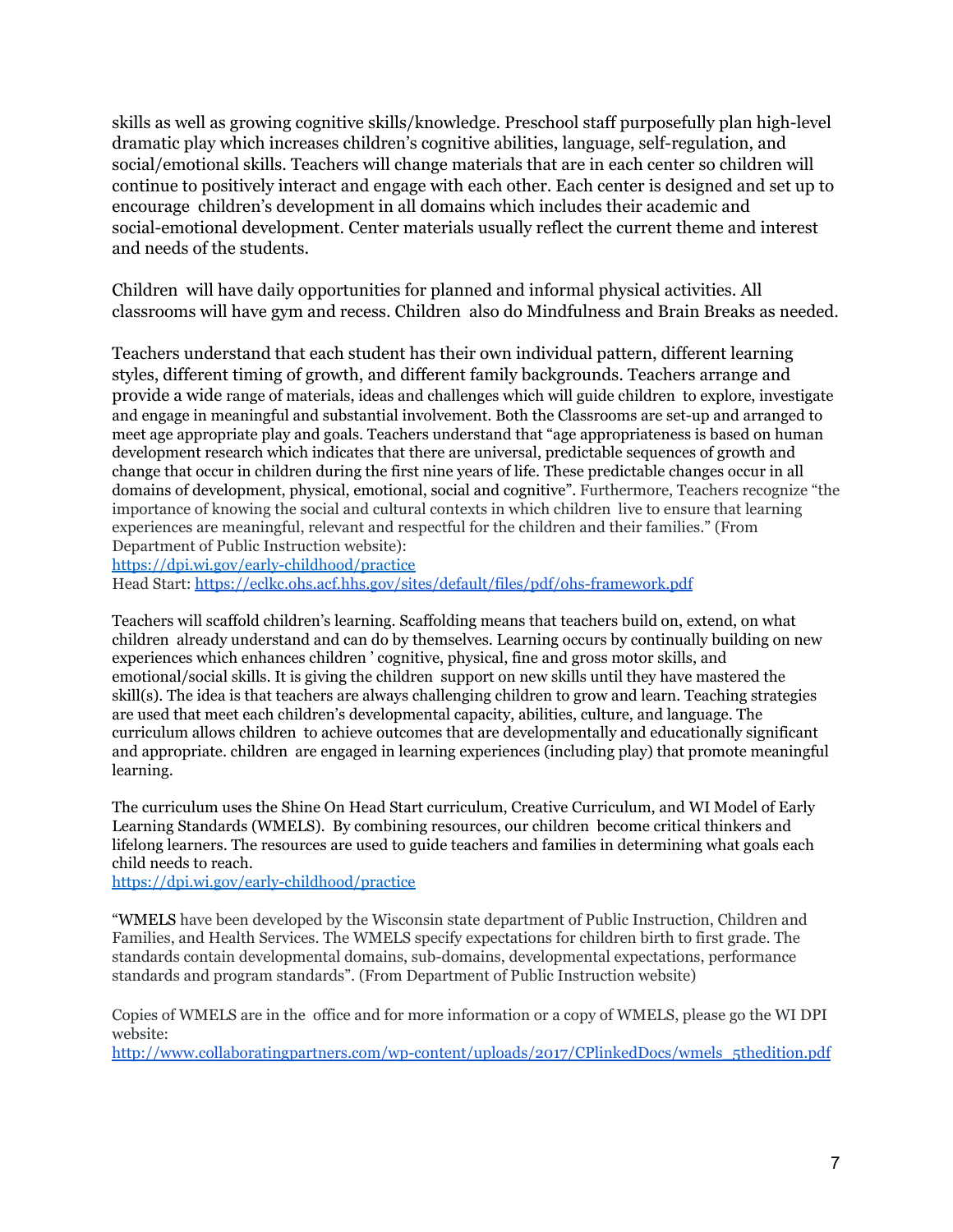Copies of the Parent Handbook are kept in the office and on our website:NEED TO UPDATE PARENT HANDBOOK IN BGCS WEBSITE> WAITING FOR TIME & DALIA TO MAKE CHANGES <https://www.bgcsedu.org/media/3097/jan21preschoolparenthandbook.pdf>

: Please see other resources listed below: YoungStar Learning Environment and Curriculum Criteria and <https://dcf.wisconsin.gov/files/youngstar/pdf/environmentcurriculumindicators.pdf>

Copies of DCF 251 which is the state licensing rules for Group Daycare can be found at: <https://dcf.wisconsin.gov/files/publications/pdf/205.pdf> Resources from Dept of Children and Families for parents can be found at: <https://dcf.wisconsin.gov/parents>

To further support children's growth and development in the classroom, we encourage family involvement. We view families as children's first teachers and we value your involvement with the school. We offer many opportunities for family members to volunteer. Family members may be involved in the Family Engagement or, Early/Head Start Policy Council, field trips, pot lucks, bringing items needed for the classroom, etc.

The center prepares children to be responsible, respectful, caring, and skilled lifelong learners. We do this through a stimulating and integrated curriculum that nurtures children's strength in a safe and caring environment. The environmental set up includes many diverse cultures, languages, and themes.

## **Curriculum**

Teachers, Curriculum Director, administrators, and other support staff are responsible for determining curriculum and meeting children's educational goals. Parents' input is encouraged in determining the needs and goals for each student. As a group, we create realistic goals for children based on assessment of individual needs, abilities, and interests. The center will offer children a variety of developmentally appropriate activities and materials that are selected to emphasize concrete learning and to achieve the following goals:

- Foster positive self-image
- Develop social and emotional skills
- Develop large fine and large motor skills
- Develop phonemic awareness: letter-sound associations, rhyming, etc.
- Develop phonic skills
- Encourage children to think, reason, question and experiment
- Encourage language and vocabulary development
- Encourage and demonstrate healthy and nutritional practices.
- Encourage creative expression and appreciation for the arts
- Respect cultural diversity of all

We believe that focusing on the acquisition of the English language enables children to achieve high academic expectations and we do not utilize a bilingual curriculum.

A child's curiosity is encouraged and challenged by participating in activities and interacting with others. The children are free to explore through writing, manipulatives, and dramatic play, etc. Additionally, the children apply their learning by experiencing various field trips.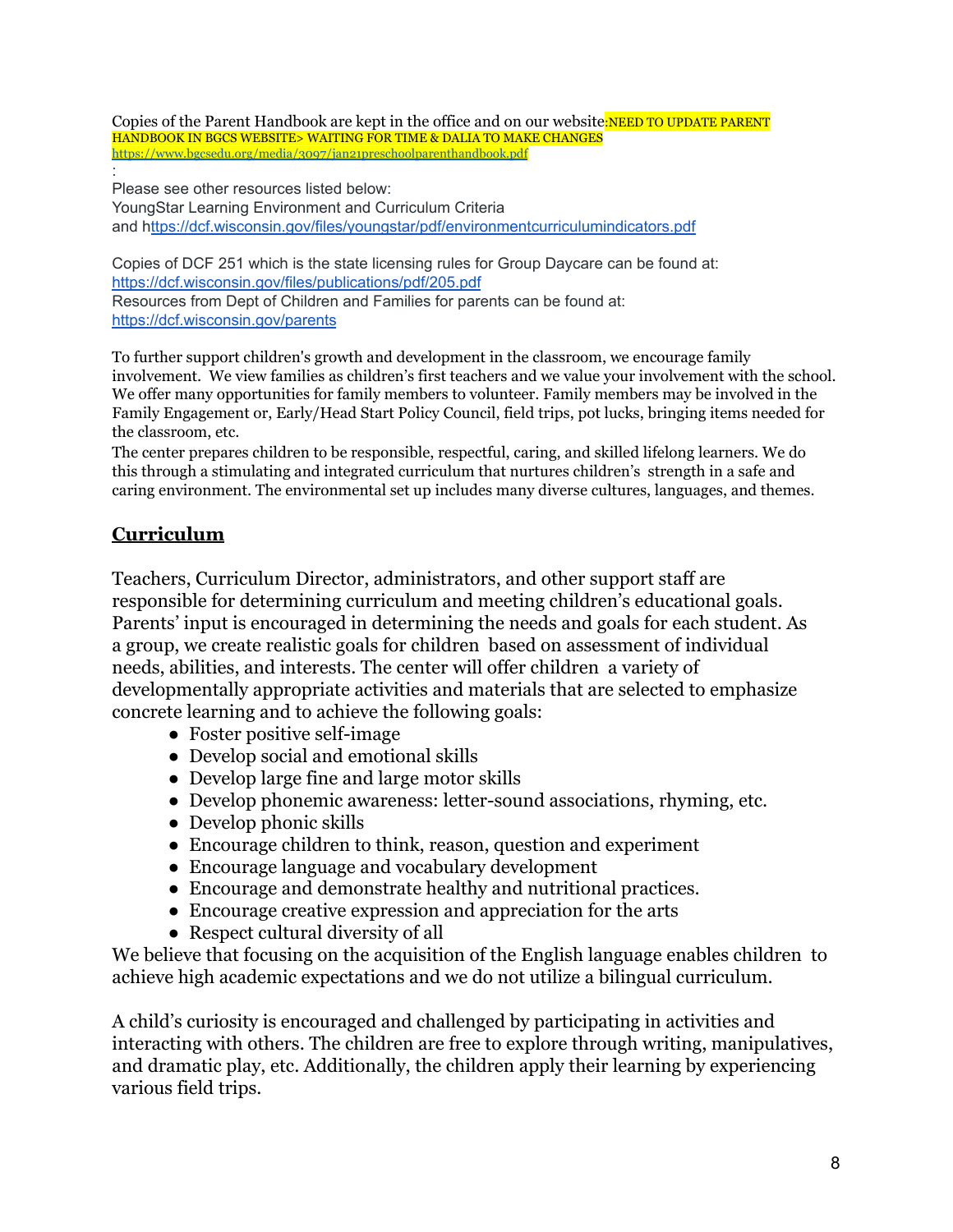The daily schedule is planned to provide a balance of activities including:

- Indoor/outdoor activities.
- Utilization of the preschool playground
- Quiet/Active time
- Individual/small group/large group activities
- Limit transition time to three minutes or less
- Large muscle/small muscle activities
- *▪* Child initiated/teacher initiated activities
- Preschool does not have any swimming pool or wading pools activities. However, there is a water table in each classroom that is designed as a center for children to play.

Research indicates that the first years of children's lives are critical in terms of laying the groundwork for the years to follow. Our goal is to create a bond of consistency and continuity for all children in our care. Our effort to create a trusting relationship with the world around them is enhanced by creating significant relationships with caring adults. A safe, nurturing environment with a carefully planned program which fosters the physical, cognitive, social and emotional development of each child and family served.

## **Classroom schedules/ Daily Activities**

- Classroom schedules are posted on the parent information board, which is located by your child's classroom door. Classroom schedules are also posted in Class Dojo.
- Daily Activities
	- o Children will go outside for recess weather permitting. Please dress your child appropriately for the weather.
	- o All children have a daily nap/rest time. If a child does not go to sleep within thirty minutes, the child may get up and work on quiet activities.
	- o Head Start provides blankets and a sheet to cover the resting cots for all HS children.
	- o Blankets are sent home every Friday and must be washed and returned on the following Monday.

## **Drop off and pick up**

- Drop Off
	- o Children may be dropped off at 7:30 am daily.
	- o Parents who need to drop off children between 7:00 and 7:30 need to contact the office for details.
	- o From 7:30 to 7:50 parents may drop-off their child. Parents park in the parking lot and walk their child to the classroom. During Covid-19, parents cannot enter the building. Children are dropped off at the main door where child's temperature and health questions are gone over. Staff will walk the child to the classroom.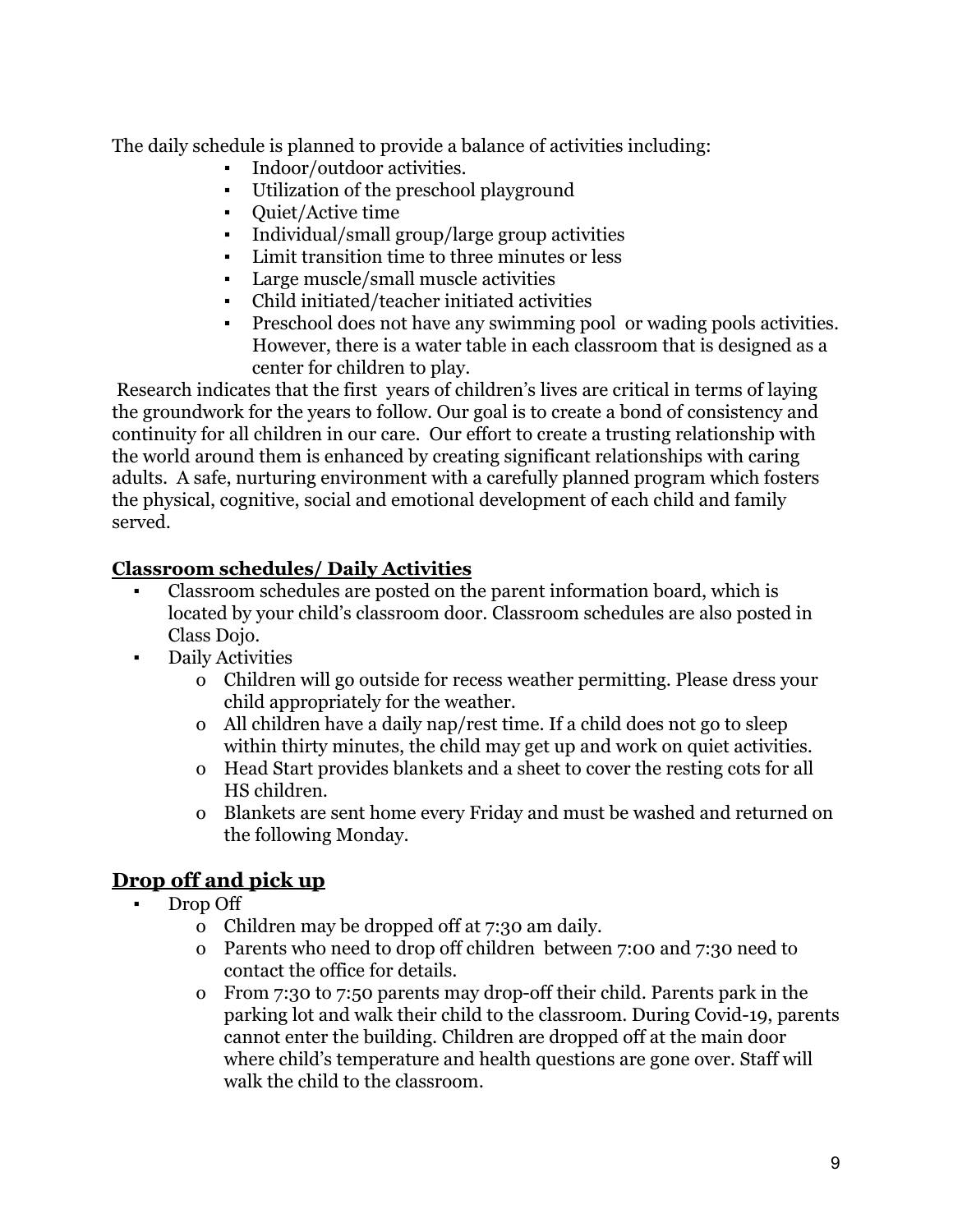- o During Covid-19, adults walking to the door must have a mask on. Children 3 years old and up must also have a mask on. At the door, Disposable masks are available for children.
- o Children cannot be brought into the building early and left in the hallways alone.
- Class begins at 8:00am
	- o Parents that arrive after 8:00 am are tardy and must go to the office to discuss with office staff and get a tardy slip. children are not allowed into their classroom without at tardy slip
- Pick Up:
	- o Your child will not be released to anyone who is not authorized by you as an escort. If you have an emergency, and must send someone who is NOT listed as an escort, you MUST call the office and provide the person's full name. Identification will be required when he/she arrives for pick-up. This person will not be added permanently to your child's escort/emergency list without your signature.
	- o No one under the age of 18 or a sibling aged 12 years or up may escort a child from the classroom. Staff will NOT release any child including infant/toddler to any non-parent under the age of 18.
	- o If an authorized pick-up person appears to be impaired by drugs/alcohol, staff must call someone else on the emergency pick-up list, and notify an administrator. Children cannot go home with an authorized person who appears to be impaired by drugs/ alcohol. An administrator or other staff will call another authorized pick-up person to take the child (ren) home.
- **Emergency Contact Information** 
	- o Please keep your emergency/escort information up to date.
	- o If you have changes to your address or phone number, please stop in the office to update your child's file.
- During custody disputes, staff will only follow court orders; otherwise both parents have parental rights and will be able to drop-off and pick-up children, etc.

#### **Waiting in line or in large groups**:

**▪** children wait for 3 minutes or less when transitioning from one activity to another. After three minutes, staff will implement different activities when children are waiting in line for the bathroom, washing hands, waiting for other children to join them on the carpet, etc.… Staff may sing songs, nursery rhymes, finger plays, or tell a story to occupy the time. Staff use this time to expand language skills, continue to develop student-teacher relationships, address student needs, or expand/reinforce concepts.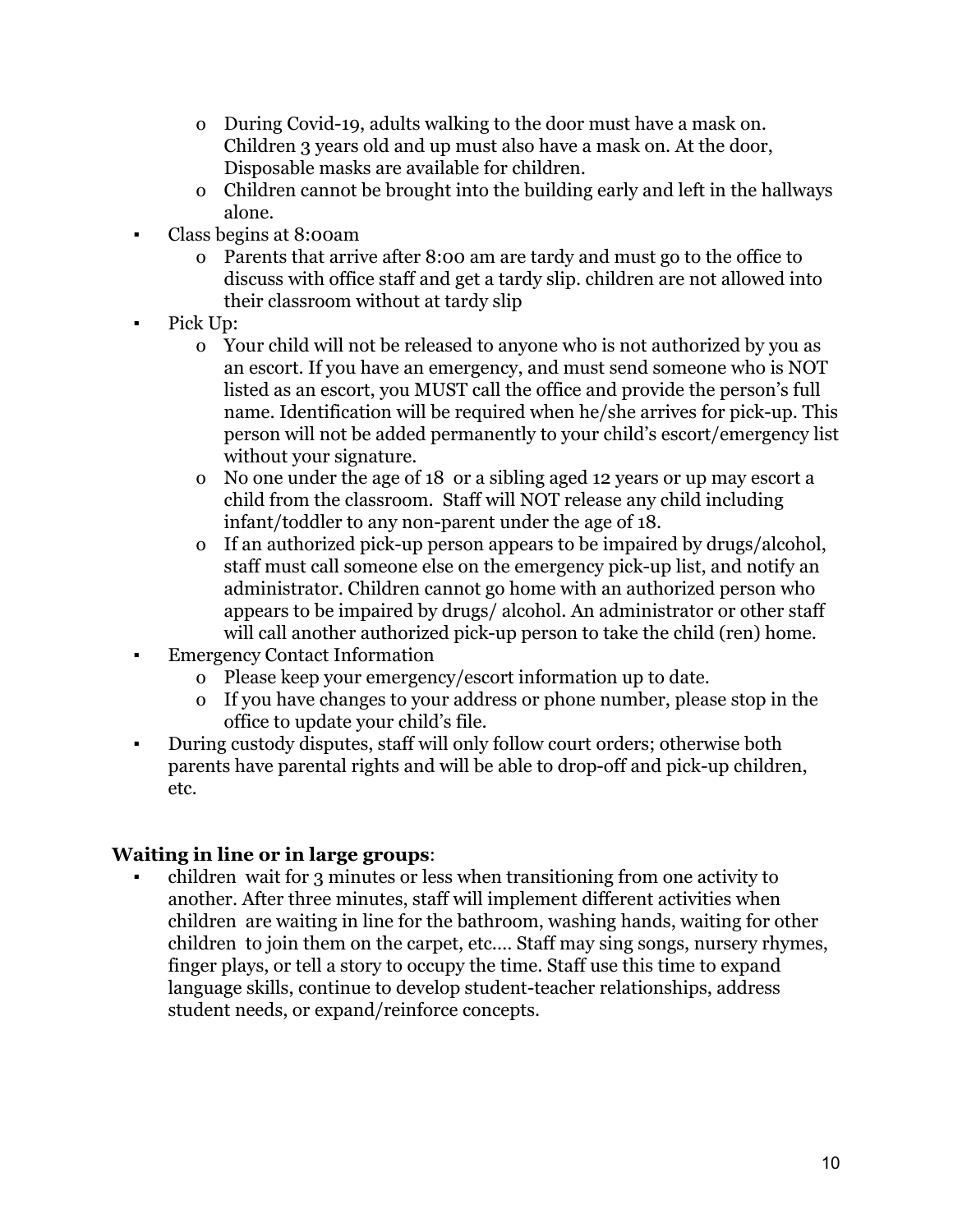#### *Early Head Start Summary*

*The Early Head Start Program In an Early Head Start classroom, your infant or toddler will build the foundations he or she needs for learning to read, write, follow rules,take care of themselves, get along with others, and excel at math and science. By mixing all ages in our birth to three classrooms, infants benefit by having older children to look up to and learn from, while older toddlers learn to take care of others and become leaders.Our primary caregiver model means that your child will build a special relationship with a consistent teacher who will get to know you and your child well. This knowledge helps your child's teacher takes advantage of every interaction during the day to support development – like planning learning activities for play time or during meals that are matched exactly to what your child needs.*

#### *Partnering with You*

*You are your child's first – and most loved – teacher, and your role begins even before your child is born. As your child enters our program, we look forward to partnering with you to support your child's learning and healthy development. We've developed a special version of Shine On, Families, our family curriculum, just for families of infants and toddlers.*

*As partners in your child's learning, we will:*

*■■ Provide you with home learning activities (PEER Activity Cards) that are specially geared to your child's age and development so you can infuse learning into all of your daily routines with your infant or toddler.*

*■■ Offer regular Family Learning Parties to enjoy learning and playing together with your child and teachers as well as Family Engagement Network Meetings so you can get to know other families in your center.*

*■■ Arrange two home visits and two Parent-Teacher Conferences each year so our team can make connections between home and school for your child.*

*EHS Phase-In: Our younger children often benefit from a slow introduction to the Early Head Start environment. Starting with shorter days can help children adjust to the new setting, and support an easier separation for both them and their parents. Based on your family's individual needs, we will create a customized initial phase-in schedule (often consisting of one or more partial days) during the intake process.*

*We want to make sure that your child feels at home in the classroom! Please send your child to school with:*

*■■ Any security items your child needs (loveys, pacifiers), or a blanket (for toddlers only).*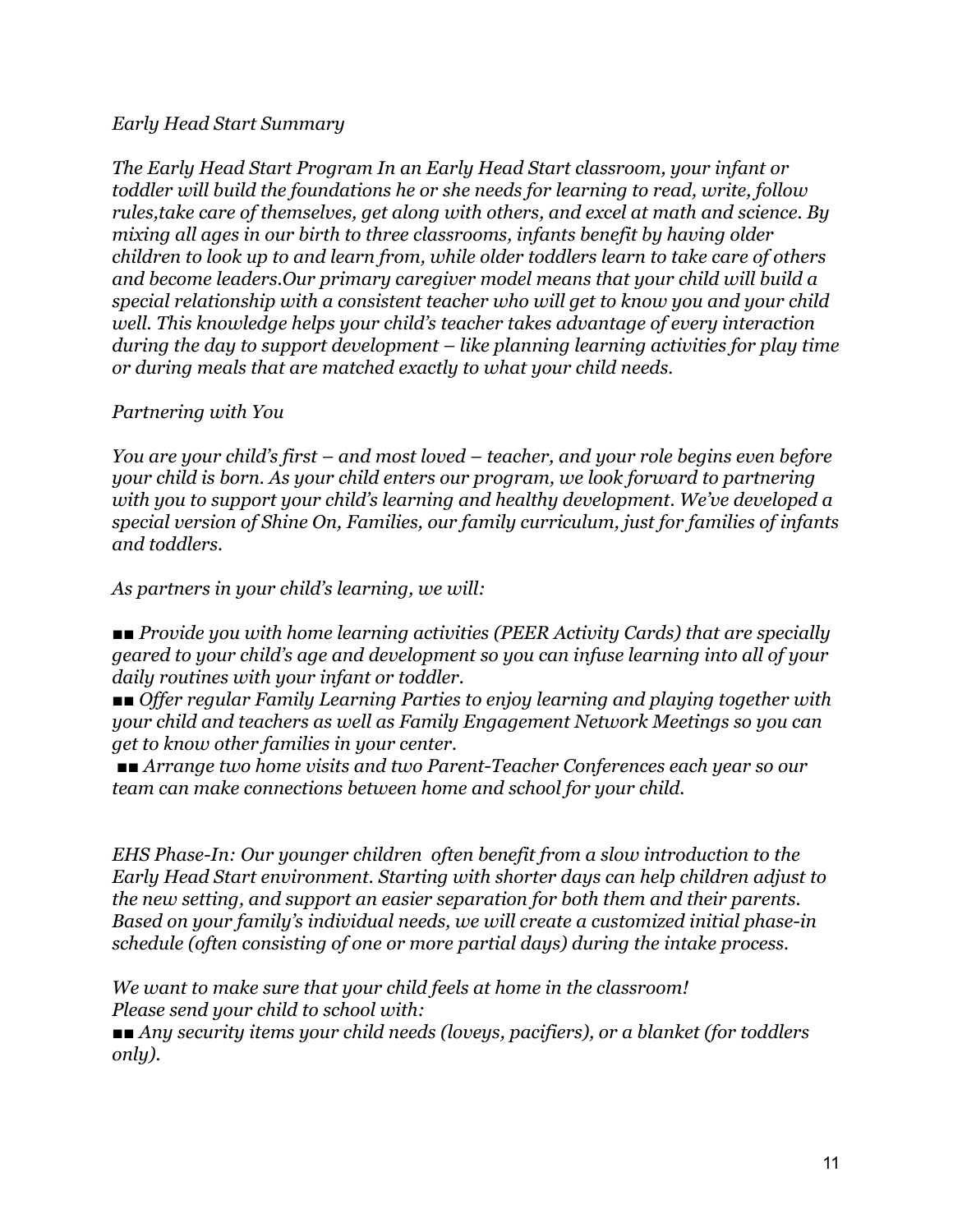#### *Diaper cream/ lotions:*

*Note: we can only apply these products if you have completed the Medication Authorization Form with a doctor's authorization. Rest Time Daily rest time helps children relax and unwind from their busy morning. We find that children are more playful,focused and happier after this quiet time. As recommended by the AmericanAcademyofPediatrics, all infants under the age of 1 year are placed on their backs on a firm sleep surface. We do not allow pillows, fluffy blankets, crib bumpers, quilts,stuffed toys or other soft items in a crib with a child under 12months old. We allow pacifiers, buttheymay not be attached to clothing or hung around the neck at anytime during the school day due to risk of injury. Our toddlers rest on cots that lie low to the ground, and they may sleep with a small comforting object. UCC provides a crib sheet for their child's cot or crib. Feeding Infants & Toddlers Mealtimes are essential for a child's healthy development and socialization. They are opportunities to learn about nutrition, eating habits,sharing, and communicating with others, as well as help develop muscle control and eye-hand coordination... all over a delicious meal! Our infants are "fed on demand" when they are hungry throughout the day,while toddlers have a consistent group schedule for meals and snacks. EHS staff complete Abusive Head Trauma (AHT) Prevention/SIDS before they work in the classrooms.*

#### *Infant Feeding and Rest Plan*

*Infants under 1 year have an Infant Feeding and Rest Plan that you will complete with your child's teacher and is reviewed at least monthly by theNutrition Coordinator. We provide an iron-fortified formula for all formula-fed infants as well as bottles and nipples for your baby. If you prefer a different formula, please provide a note from your child's doctor with the name of the formula and feeding needs. If you'd like a different bottle or nipple,please provide a note stating the preferred brand name. We will work closely with you and your family pediatrician to inform all decisions about your infant's diet.We typically introduce solid food to infants between 5 and 6 months of age.At approximately 10-12months, infants start eating table food and whole milk, and then 1% milk at 24 months. At around 12months of age, infants in our program transition from bottles to small plastic cups. If your child needs a specialty cup, such as a sippy cup, for medical or developmental reasons,our center will provide the necessary products.*

*UCC provides diapers, wipes, a refrigerator for pumped breast milk, formula, baby food, bottles and snacks.*

*At UCC, mothers are welcome and encouraged to breastfeed at any time! We will provide you with a private and comfortable space to nurse or pump. In addition, we will happily provide pumped breast milk to babies.*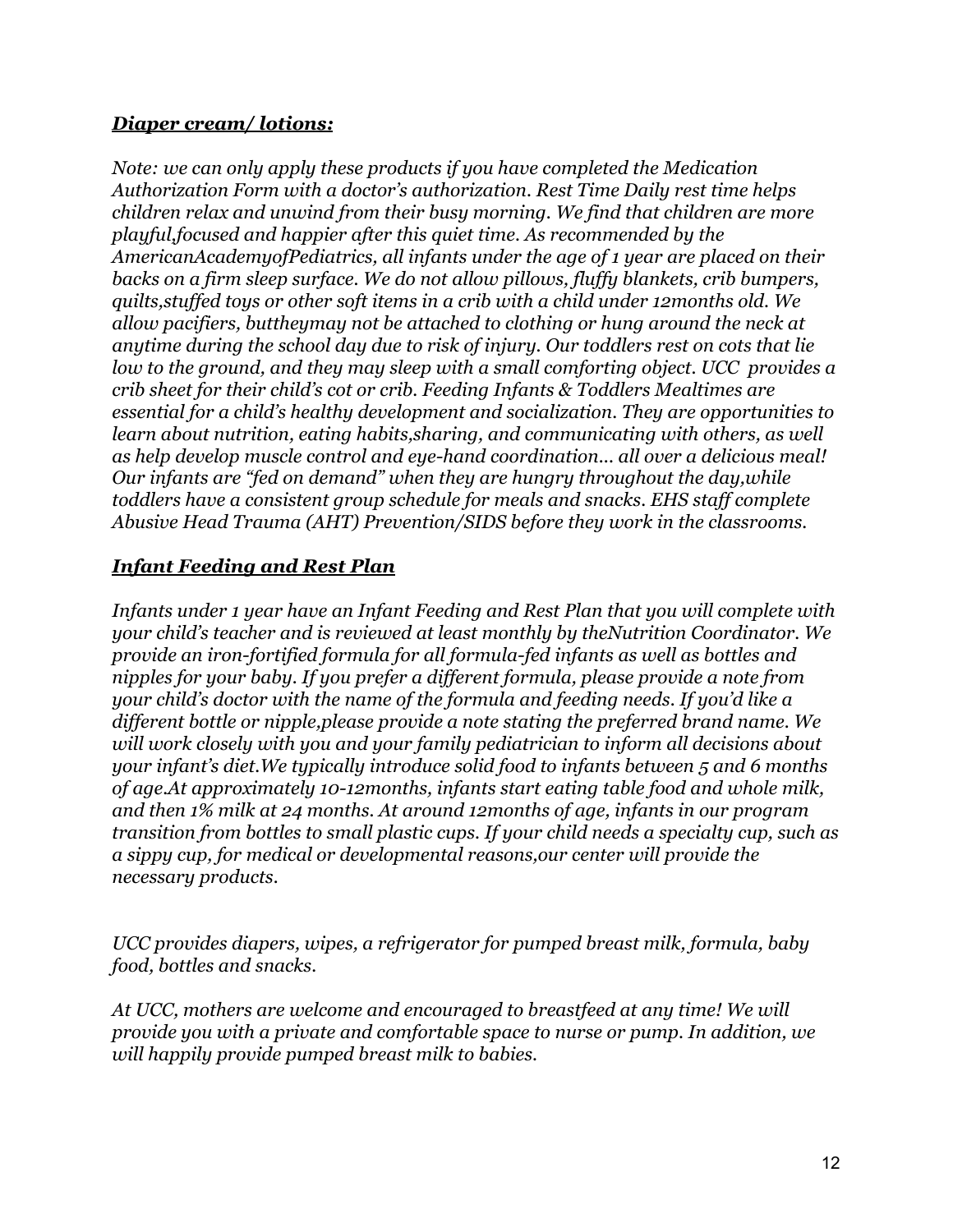*What to Expect All children, even infants with no teeth, participate in tooth brushing everyday. Infants without teeth have their gums wiped using a gauze pad or soft cloth. Teachers will brush the teeth of children ages 1-2, while the older children will use a small amount of toothpaste to brush their teeth, with the support of a teacher/assistant.*

## **Head Start Summary**

At UCC, we view each moment as an opportunity for growth. Our teachers lead daily routines and activities to help your child grow in language, literacy, and math as well as develop socially, emotionally, and physically. Because our curriculum is fun and active,the kids often feel more like they're playing than learning!

Partnering with You

You are your child's first – and most loved – teacher, and we want to work with you to best support your child's education.Our Shine On, Families program was created to extend the Ready to Shine curriculum beyond the classroom and into your home. As partners in your child's learning, we:

■■ Provide Parent-Child Activity Cards (PEER cards) that reflect the curriculum, support quality interactions with your child, and promote school readiness.

■■ Have lending libraries in our centers and classrooms where you and your child can select books to instill a love of reading through a nightly reading habit.

■■ Offer regular Family Engagement Network Meetings and Family Learning Partiesso that you can participate in PEER activities and share your child's development with teachers and other families.

■■ Arrange two home visits and two Parent-Teacher Conferences each year. Positive Guidance The most productive learning happens when children feel safe, supported and happy.

We promote a positive environment for the children in the following ways: ■■ We follow clear and realistic rules that children understand.

■■ We create a "yes" environment: we give children choices of what they can do instead of telling them what they can't.

■■ Rules are stated positively rather than negatively: "Please walk" instead of "Don't run."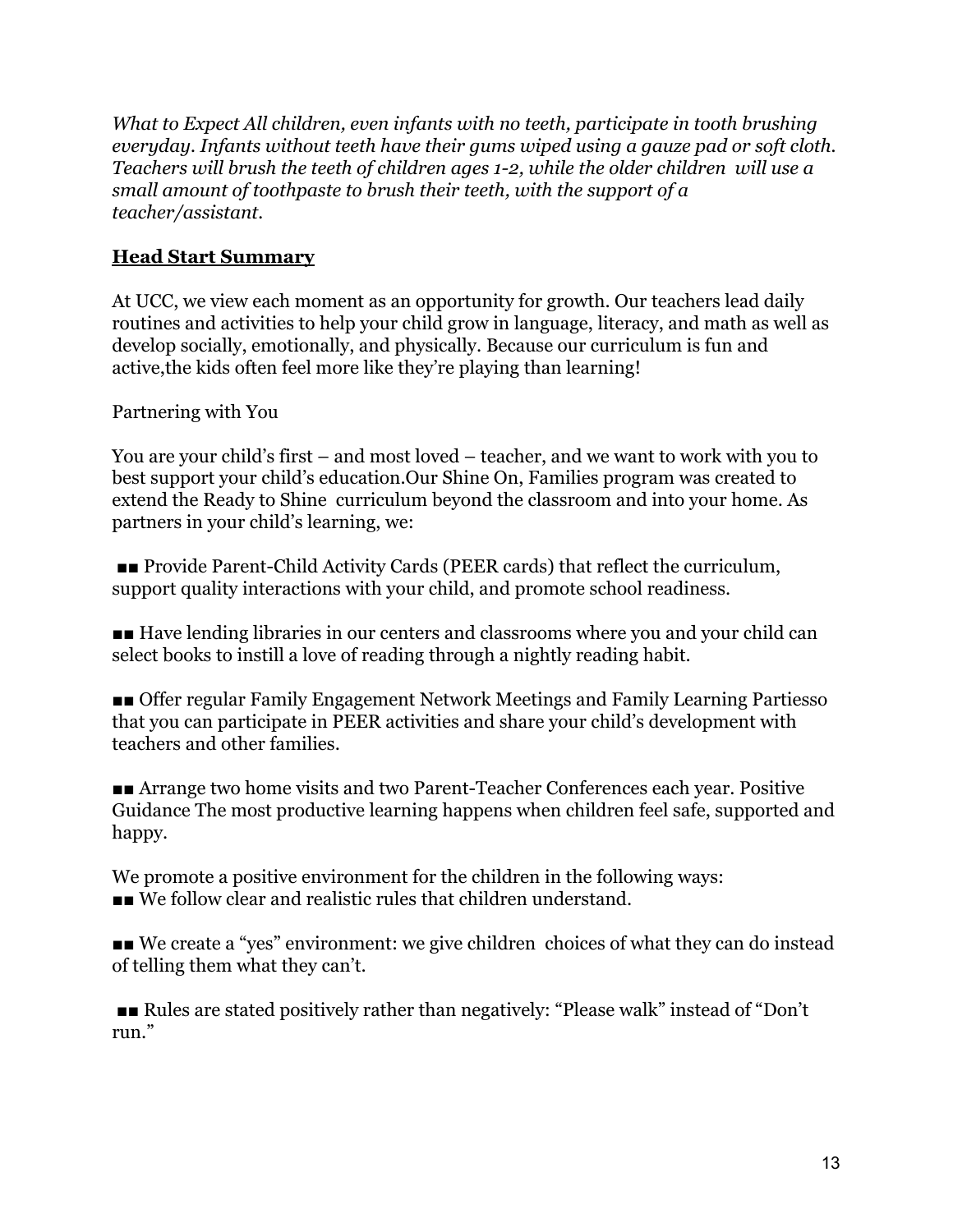Head Start children take a daily rest time. Rest time is 11:45 to 1:00. Children will be provided a sheet to cover the cot and a blanket. Blankets go home Every Friday to be washed and returned on Mondays.

## **Screenings**

As required by Head Start, your child will undergo developmental, behavioral and language screenings during their first 45 days. We will share the results with you during your first Parent-Teacher Conference. Should the screenings indicate any concerns, or if you or your child's teacher has any questions, we will determine how best to help your child, including further evaluation if needed.

## **3 Year old Program Summary**

The 3 year old program is designed to foster a child's social, physical and emotional well-being while integrating important cognitive skills necessary for future success in school. This includes daily experiences with recognition and discrimination among letters/numbers, phonemic awareness, such as letter-sound associations, rhyming, etc, as well as working on colors, shapes, fine and gross motor activities, hands-on art and sensory experiences. The 3 year old program curriculum has intentional age-appropriate activities, which includes free-choice time. Free choice occurs daily and allows children opportunities to develop social skills, decision making and conflict resolution experiences, etc.. 3 year old program is designed to prepare children for 4 year old programs and to acquaint children with classroom experiences and school rules and routines.

3 year old program classrooms attend gym class twice a week. Weekly gym classes are thirty minutes long for a total of 60 minutes of gym time. Additionally, all classrooms have daily recess in the morning and/or in the afternoon. Daycare children have another recess from 4:00 to 4:30. Every day, you child will have 60 to 90 minutes of physical activity between recess and gym time. Please be sure your child is wearing appropriate shoes and clothes that allow free movement as well as meeting dress code requirements. Please see your child's classroom schedule for his/her gym and recess times.

Your child will have recess outside, so please dress your child appropriately for the weather. Classrooms go outside for recess unless the weather is zero degrees with the wind chill. Classrooms will have indoor recess when the weather is zero or raining. 3 year old program classrooms will use the elementary gym during indoor recess.

3 year old program children take a daily rest time. Rest time is 11:45 to 1:00. Head Start provides a sheet to cover the cot and a blanket. Blankets go home Every Friday to be washed and returned on Mondays. A sheet and a blanket is required to meet licensing requirements.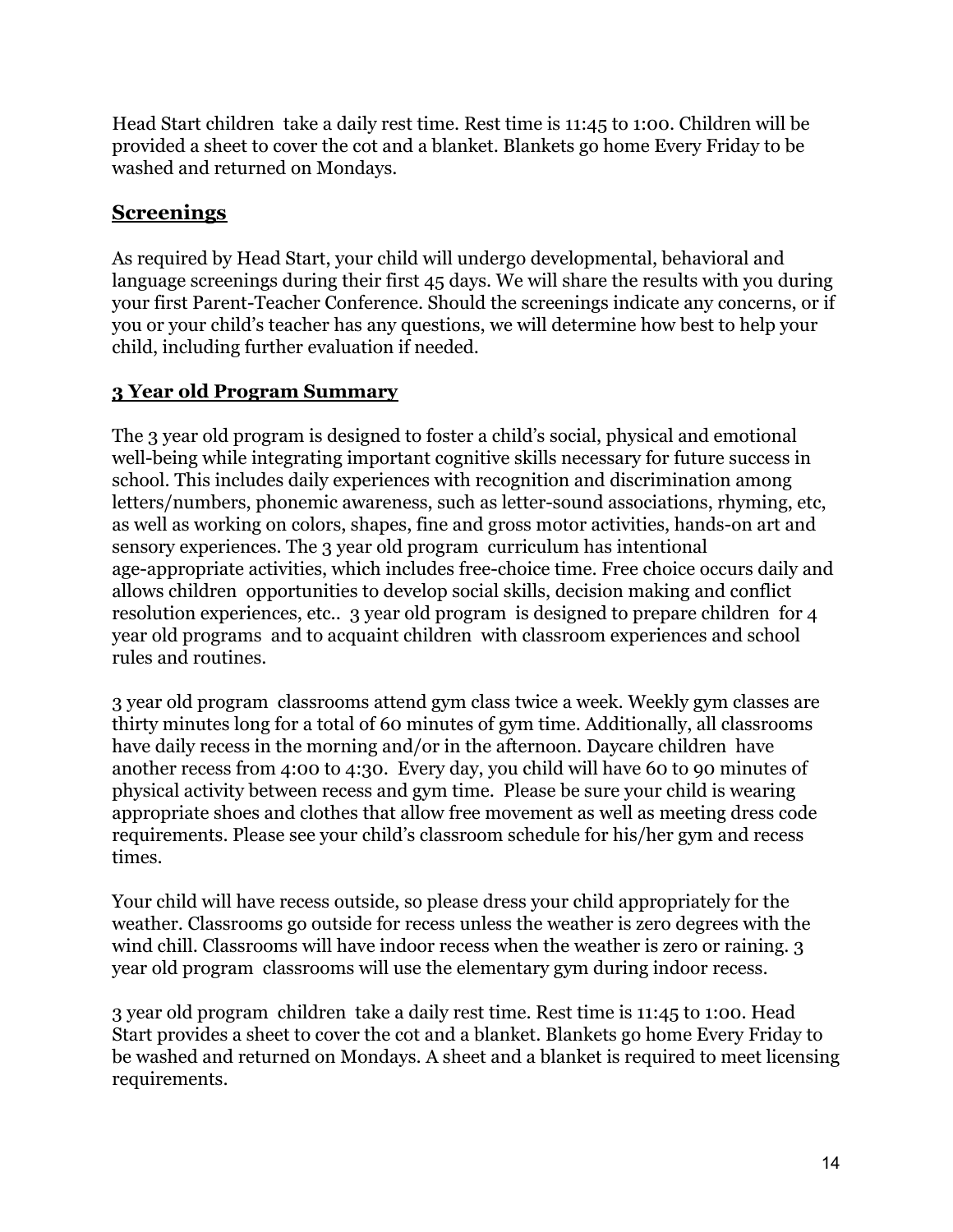The teaching staff assesses and observes each student to monitor their level of success and communicate progress to parents. We do this formally through report cards, but also informally through daily observations, notes home, Class Dojo, red folders, and daily conversations with parents, as well as parent-teacher conferences. Open communication is welcomed and strongly encouraged throughout the year. Please check the parent board and Class Dojo for weekly and monthly information. We look forward to meeting your child and working together to achieve an excellent educational experience at our center.

Sincerely,

3 year old program teachers and assistants

#### **4 year old program Program Summary**

The 4 year old program program supports a child's social, emotional, cognitive, and physical development. The 4 year old program curriculum has intentional age-appropriate activities, which includes free-choice time. 4 year old program is designed to prepare children for K5. children will experience numerous and expanding classroom experiences and increase their academic goals and their understanding of school rules, expectations and routines. Working within a context of children, families and communities, we are committed to creating an engaging learning environment that supports and respects the unique potential of each individual through best practices. We follow age appropriate guidelines throughout the curriculum. Highlights of our year include monthly family projects, intergenerational activities with the Senior Center, and community service projects. Some specific things that you can expect your child to learn, or at least be introduced to, in 4 year old program are:

- **Counting**
- **Colors**
- Sorting, categorizing, sequencing
- Recognizing and writing of upper and lowercase letters
- Discriminating between letters and letter sounds
- Phonemic awareness: letter-sound associations, rhyming, etc.
- Increase English vocabulary
- Number Recognition
- Recognize and discriminate shapes
- Writing their name
- Increasing social and emotional skills

4 year old program classrooms attend gym class twice a week. Weekly gym classes are thirty minutes long for a total of 60 minutes of gym time. Additionally, all classrooms have daily recess in the morning and/or in the afternoon. Daycare children have another recess from 4:00 to 4:30. Every day, your child will have 60 to 90 minutes of physical activity between recess and gym time. Please be sure your child is wearing appropriate shoes and clothes that allow free movement as well as meeting dress code requirements. Please see your child's classroom schedule for his/her gym and recess times.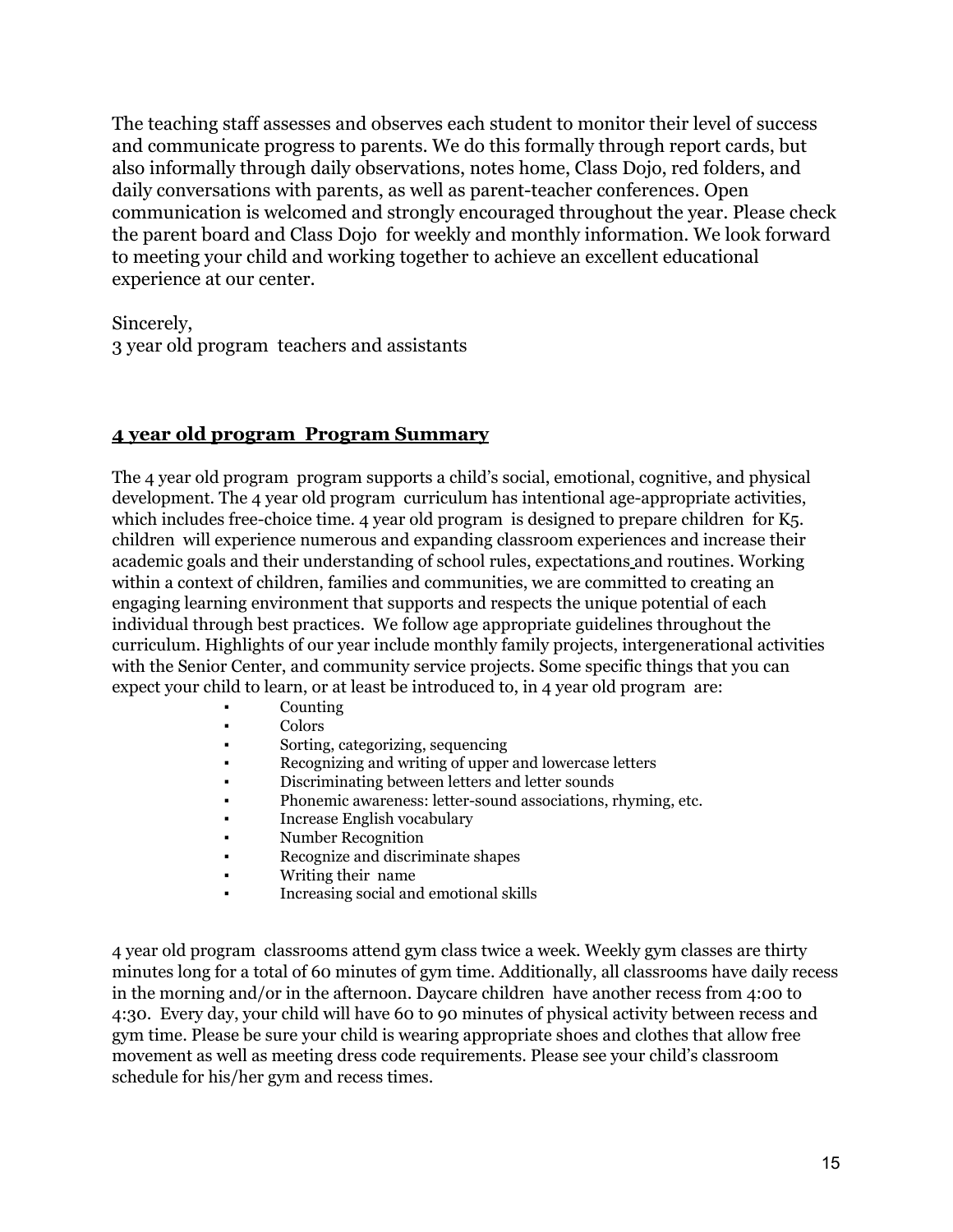Your child will have recess outside, so please dress your child appropriately for the weather. Classrooms go outside for recess unless the weather is zero degrees with the wind chill. Classrooms will have indoor recess when the weather is zero. 4 year old program classrooms will use the elementary gym during indoor recess.

4 year old program children take a daily rest time. Rest time is 11:45 to 1:00. Head Start provides a sheet to cover the cot and a blanket. Blankets go home Every Friday to be washed and returned on Mondays. A sheet and a blanket is required to meet licensing requirements.

The teaching staff assesses and observes each student to monitor their level of success and communicate progress to parents. We do this formally through progress reports and report cards, but also informally through notes home, homework, Class Dojo, red folders, and daily conversations with parents, as well as parent-teacher conferences. Open communication is welcomed and strongly encouraged throughout the year and parents are welcome to observe classrooms. Please check Wednesday's Red Folder, Class Dojo and the parent board for weekly and monthly information.

We look forward to meeting your child and working together to achieve an excellent educational experience at our center

Sincerely, 4 year old program Teachers and Assistants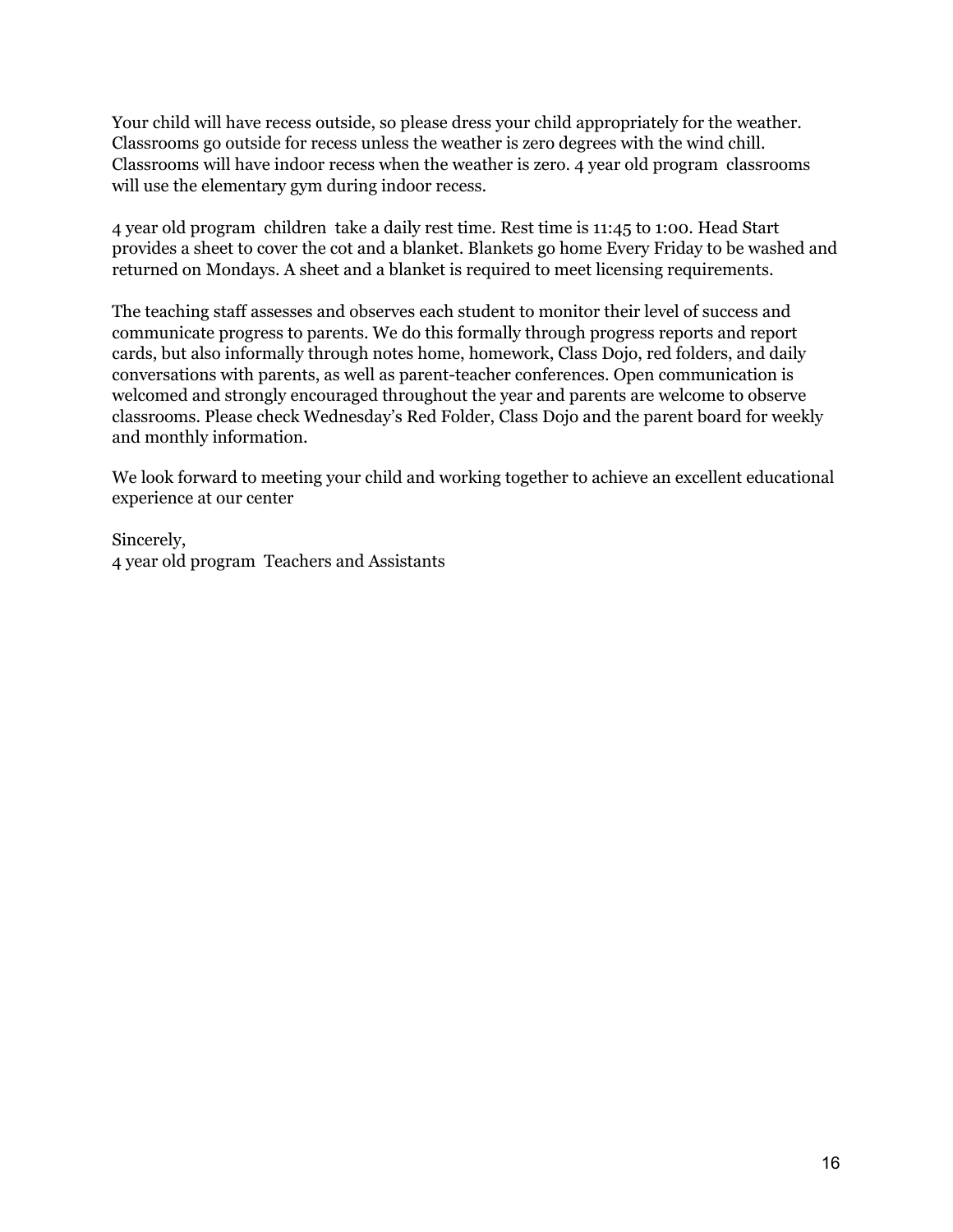#### **Physical Education HS/3 year old program /4 year old program**

Children should learn in a fun and safe environment that contributes to their developing and gaining movement skills. All HS, 3 year old programs , 4 year old programs have weekly gym classes. Please be sure that your child wears appropriate shoes and clothing for the gym. Please see your child's classroom schedule for dates and dress code for clothing.

Our physical education classes are planned and organized to provide children with opportunities to acquire the physical, emotional and social benefits of physical education. Classes also help children become familiar with their body's movement and potential.

Children begin with simple activities that develop movement skills such as:

- hopping
- · balancing
- jumping
- running
- rolling
- kicking
- throwing
- catching

Early childhood children also learn new skills through games, the importance of teamwork, fair play, and rules to various sports, rhythm and dance. Our goal is for children to achieve a positive self-image and encourage them to lead healthy lives.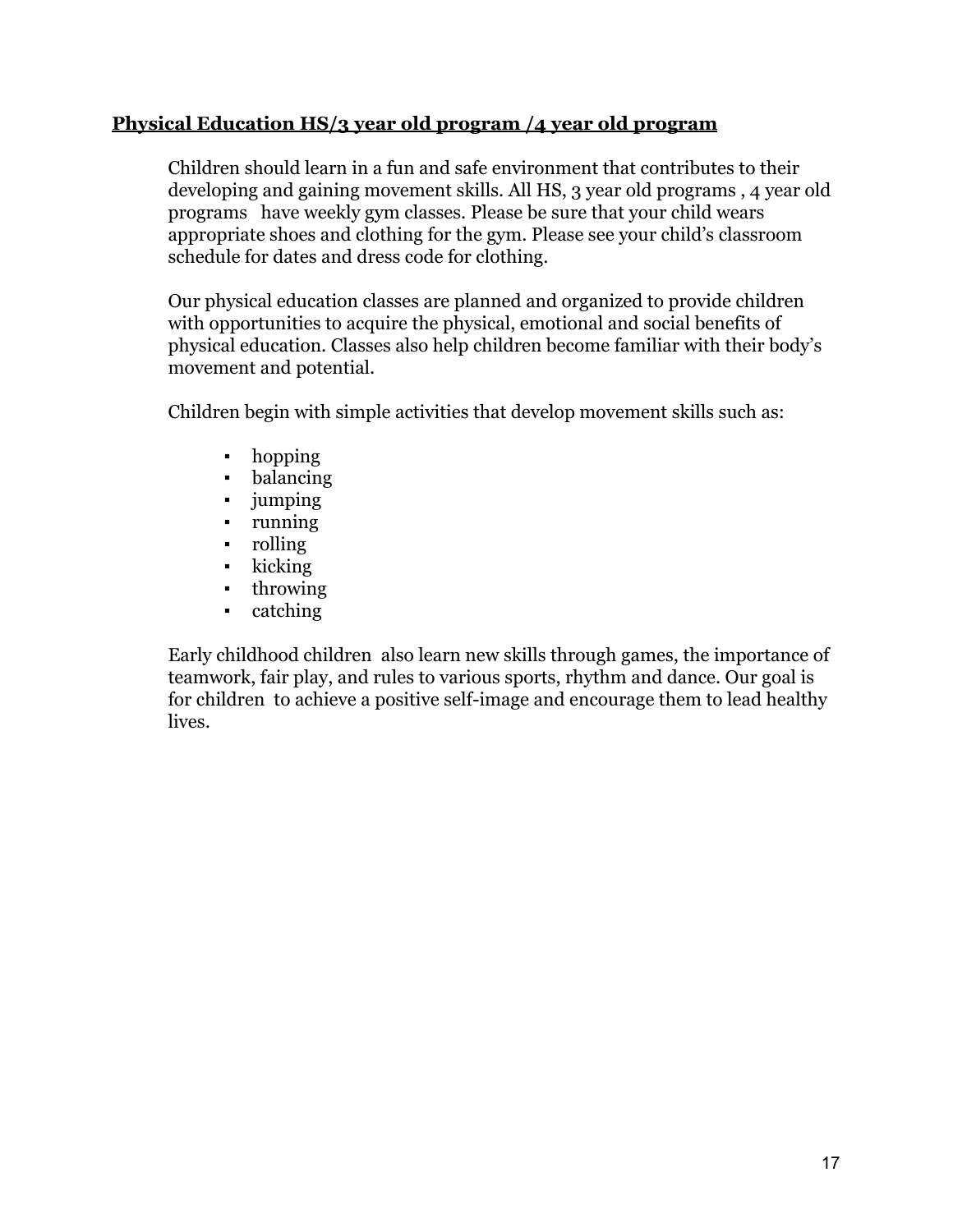#### **Hours of Operation**

Children may be dropped off at 7:30 am Monday through Friday.

- From 7:30 to 7:50 parents may drop-off their child. Parents can park in the parking lot and walk their child to the classroom. During Covid-19, parents are not allowed in the building. Parents walk their child to the main door and staff will take the child's temperature and ask Covid-19 health questions. Parents must wear a mask during dropping off AND picking up their child .
- Head Start Class starts at 8:00am ends at 3:00

After school daycare programs are available from 3:00 to 5:00 pm, Monday through Friday. There is no daycare during the weekend.

Please contact the office if you are interested in enrolling in the after school daycare program. Sign-up for daycare starts on Meet & Greet. Please check the school calendar or website for date and time.

**Parent Handbooks, UCC policies, licenses and other parent information are available for parents in the preschool office, in Class Dojo and on the website.**

#### **Center Closures**

During inclement weather, the administration may decide to close the center. Check Class Dojo, and television reports to learn if the center will be closed.

For emergency closing during center hours, school staff will call families.

#### **Licenses**

We are an Early Head Start and Head Start Center. The administration creates the Center's calendar.

The Center is also a Wisconsin licensed daycare center. The license and inspection results, stipulations, conditions, etc. are posted in the Office window. UCC daycare is licensed for 350 children ages three through four years and 11 months of age. Early Head Start Center is for ages 6 weeks through 3 years and zero months.

Please note on the calendar when the Center is closed for holidays and Professional Development Days.

The Center participates in the Wisconsin Young Star Program and Wisconsin Shares Child Care Program. See Star Rating on the Young Star website or the reward flyer by the office.

#### **School Calendar**

Administrators create the school calendar

Calendars are posted on the website and in class dojo. Copies are given out the summer packages and during Meet & Greet. Copies are also available in the office.

School website is: <https://www.bgcsedu.org/>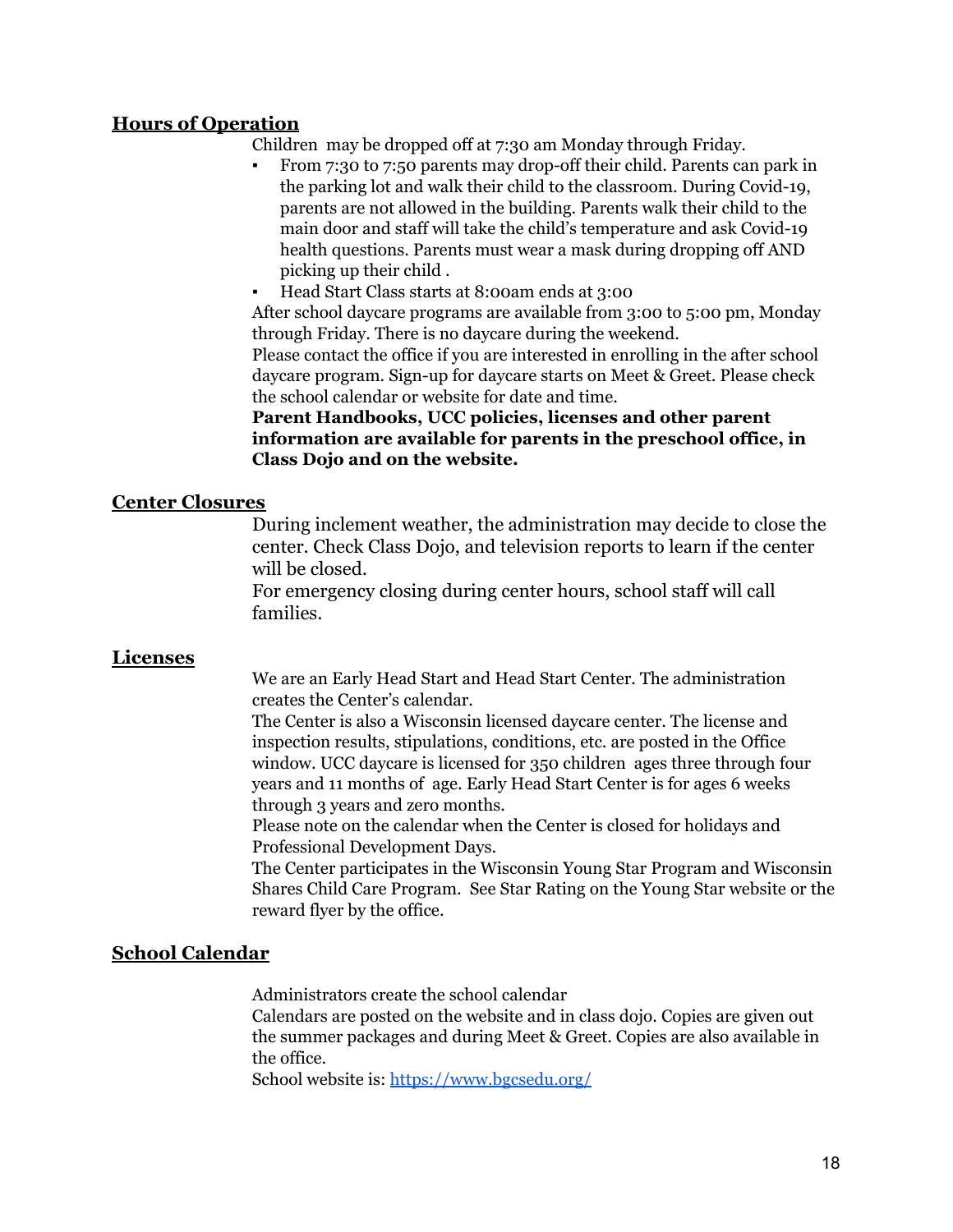Please note when the school is closed for holidays and Professional Development Days.

## **After School Childcare Program for Preschool program**

- The United Community Center offers an after school childcare program for parents that work after EHS/HS hours. EHS/HS hours are from 8:00 to 2:45
- The after school childcare program is available throughout the academic school year/summer school for a reduced/scholarship fee. It runs from 2:45 to 5:00 Monday through Friday during the school calendar year.
- BGCS has summer school. Please see the school calendar for dates and times.
- There is summer daycare available for WI Shares families. If you are a private pay family and need daycare during the summer please contact the preschool office for details and availability.

|              | Period         | Cod | Grade   Days |            | <b>Times</b> |
|--------------|----------------|-----|--------------|------------|--------------|
|              |                | e   | S            |            |              |
| After School | School year    | CC  | 3 year       | Monday     | $3:00-5$     |
| Childcare    | (First day of  |     | old          | $-$ Friday | p.m.         |
|              | school – last  |     | progra       |            |              |
|              | day of school) |     | $m-K5$       |            |              |

- For the ELA site, the after school childcare is available during the year for 6 weeks through 4 years and 11 months of age, Monday to Friday from 3-5:30 p.m.
- **A \$200.00 payment is required for private pay families when registering your child for the after school childcare program for the school year/summer.** The \$200.00 payment is an initial payment to use for childcare program fees. Once the credit/deposit has been spent, families will receive an invoice with the balance due. For families who do not use the entire \$200.00 initial payment, funds will not be refunded or transferred at the end of the school year/summer**.**
	- The after school childcare program is from 3:00 to 5:00 p.m. If you are interested in enrolling your child, please contact the Office at 414-645-4869. Daycare sign up begins on Meet & Greet night. Please check the school calendar or website for date and time.
	- All Daycare children are provided a snack, children may go outside for an afternoon recess and/or they may have free choice centers in the classroom.
	- Head Start children can participate in daycare from 12:15 to 5:00. There is a \$200.00 credit/deposit fee. Deposit/credit cannot not be transferred or refunded.
	- Social Services or local law enforcement agencies will be contacted for children who have not been picked up by 5:30pm.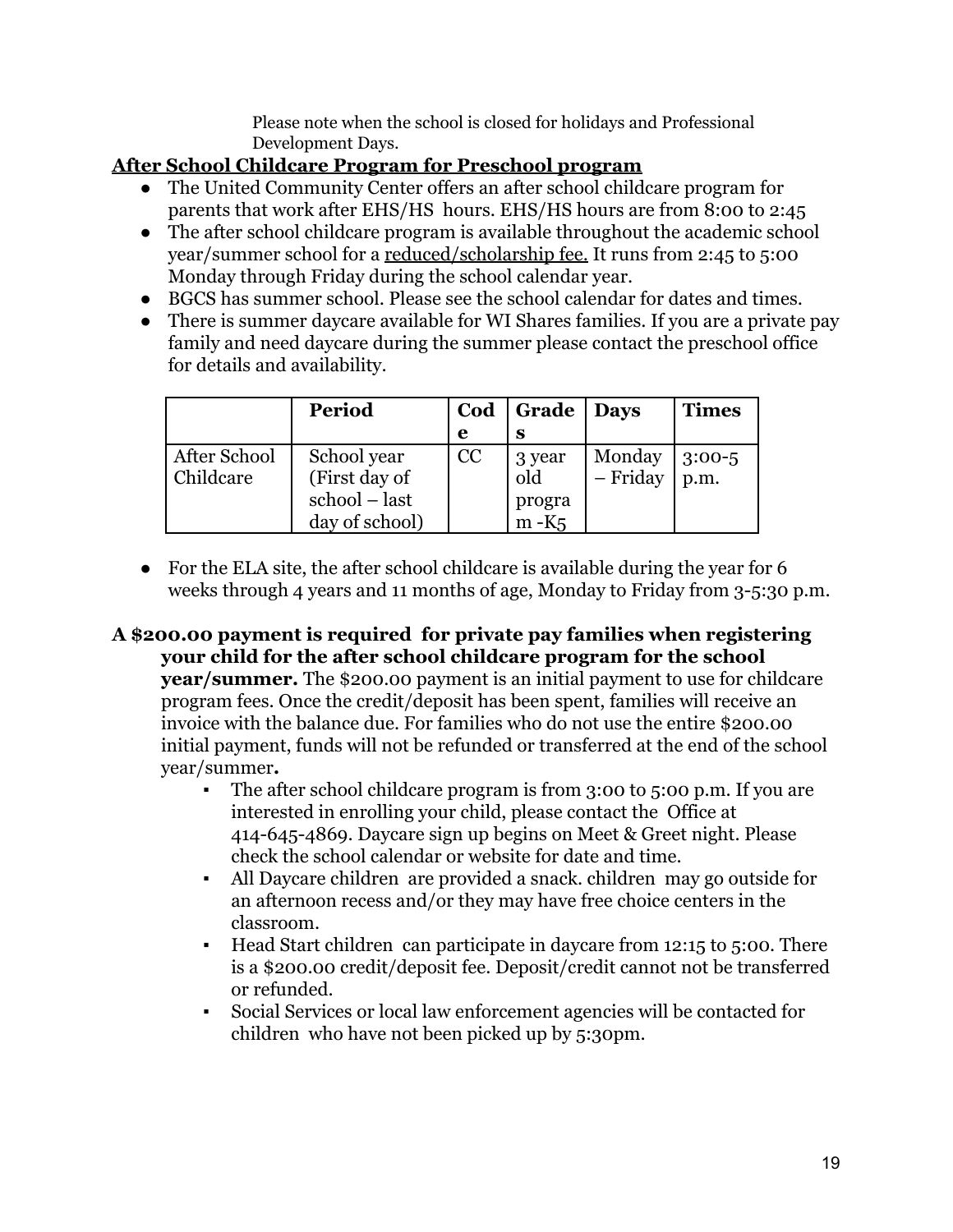## **Late Pickup Information**

- If you know you are going to be late, please call the office and let them know what time you will be able to pick-up your child
- The school will call emergency contacts if your child has not been picked up by *3:00pm***.** If we cannot get a hold of anyone we will place the student in the after school childcare program and families will be charged an additional minimal fee.
- Children in the After School Childcare Program must be picked up by 5:00pm. We will call the emergency contact numbers for any children not picked up by 5:00pm.
- Children who continue to be picked up after 5:00 may need to meet with an administrator to see if other pick-up options are available.
- Staff will contact Social services and/or local law enforcement agencie**s** for children have not been picked up by 5:30 pm.

#### **Communication between the center and home:**

Education requires a partnership between the home and the center. For the partnership to work, everyone must communicate openly. All classrooms utilize Class Dojo for communicating with parents. Please provide a current email address to your child's teachers. Information about what is going on at school, in the classroom, and your child's day will be sent through Class Dojo. For families who do not participate in Class Dojo, every Wednesday, a Red Folder will be sent home with important information. Please take the time and read all the material inside the folder; sign the front and return the folder to school with your child.

All paying families and children who participate in the after school program, will receive lunch and/or daycare invoices in the red folder. Class Dojo and red folder assists us in communicating between school and home. All information is also posted on parent boards, which are located by the classroom doors. Teachers will regularly communicate through Class Dojo, phone calls, notes, etc. Parents with any concerns or questions may Class Dojo message, send a note, call, email, or meet in person with the teacher. Parent-Teacher conferences and home visits for Head Start and Early Head Start only are held twice a year: once in the fall and once in early spring. Progress reports are also sent home. Please check the website or center calendar for dates and times.

In the event that your phone number changes, please notify the office so that you can be contacted in the event that your child becomes ill or in case of an injury.

## **Reporting of Safety Concerns:**

The Center itself is proud to provide a safe learning environment for children . Parent and children involvement is very important for keeping schools safe by reporting all safety concerns.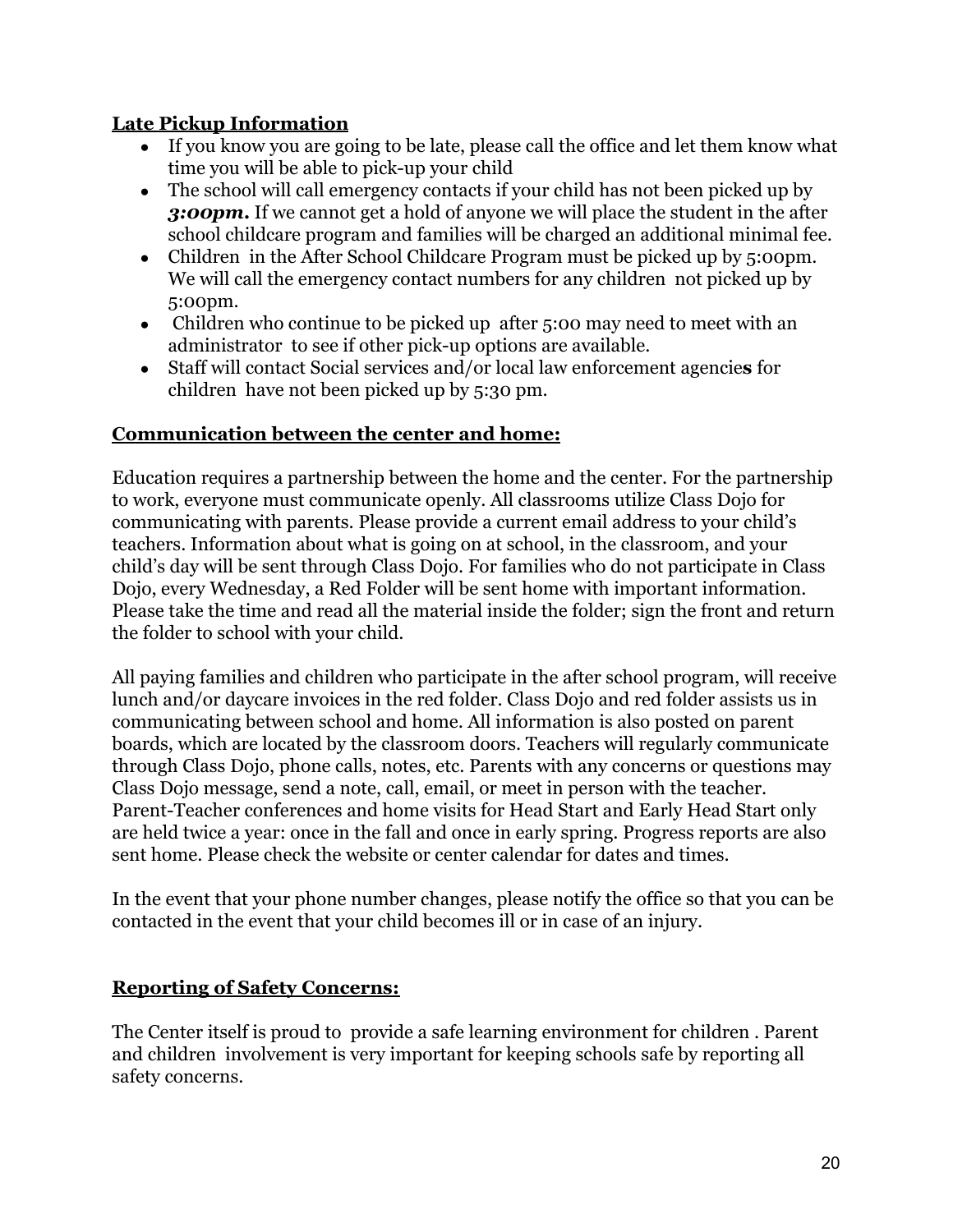Examples of concerns or situations parents and children should report include:

- Potentially dangerous school equipment
- Threats to children or staff
- Fighting
- Bullying
- Gang-related activity
- Harassment
- Suicidal comments
- Weapons
- Drug/Alcohol possession or sale on school property
- School or community vandalism
- School or community crimes
- Child abuse or neglect

The fastest and most direct way to report student safety concerns is to inform a teacher or administrators. The center will investigate the concern immediately and take appropriate action as necessary.

## **Dress Code:**

The Center has a dress code policy. Children are required to dress in the appropriate clothing. No hairstyle or clothing should be extreme regardless of the prevailing fashion. (The school reserves the right to interpret the meaning of "Extreme".) School administrators will ultimately decide what is considered appropriate dress for children . Children that fail to comply with the "Dress Code" will be referred to an administrator. Administration will work with Head Start families to assist with uniform provision(s).

## **School Uniform requirements:**

- Plain white collar shirt or blouse with a collar.
- Plain white turtleneck or polo shirt.
- Navy blue pants, skirt, jumper or dress shorts (at the knee)
- Socks may be white, navy, or black.
- Shoes may be blue or black.
- Shorts may be worn when the weather is warm.
- Boys should have their shirts tucked in and if boys are wearing a necklace/chain it should be worn inside their shirt.

## ▪ **Gym uniform includes:**

- White t-shirt
- Navy blue sweatpants or shorts.
- Tennis shoes (white, navy or black).
- **Sweaters:**
	- children may wear navy blue sweaters or sweatshirts (no hooded sweatshirts) over white shirts. Only plain sweatshirts or sweatshirts with school sponsored designs may be worn.
- **▪ Jewelry and Piercing:**
	- Girls may have one earring in each ear that is tasteful and appropriate for school. Nose, lips, and eyebrow piercings are not appropriate for school.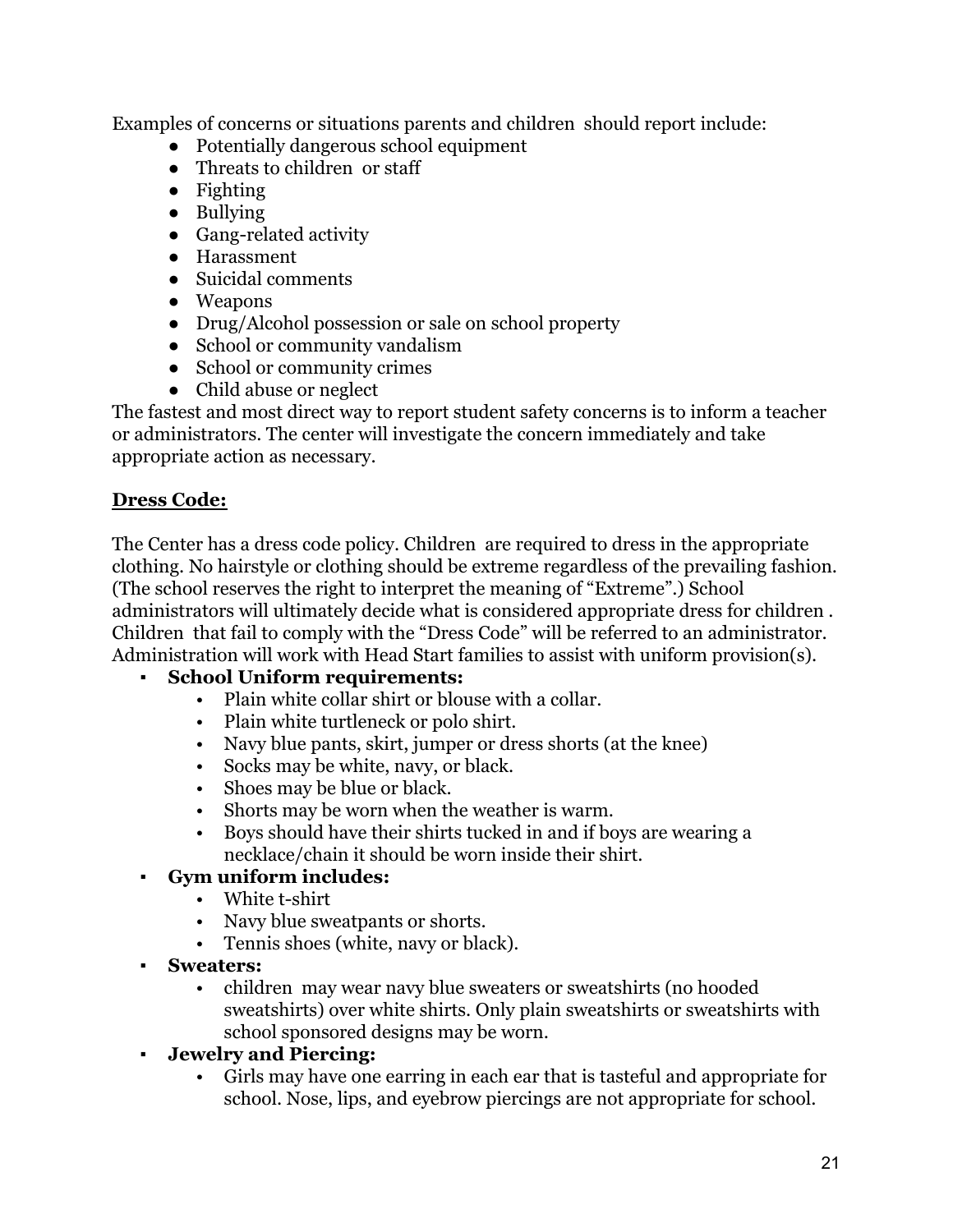Boys may not wear earrings. children may wear one ring on each hand. children may wear one chain necklace.

- **▪ Hair:**
	- All children ' hair should be clean cut, neat, and appropriate for school.
	- Hair dye/coloring is not allowed.
	- Boy's hair must be above the collar
	- no carvings/designs on hair

#### **Clothing:**

- Please bring an extra change of clothing in a cloth bag marked with your child's name to be kept in the classroom for clothing changes.
- When a child soils or wets themselves, a staff person will take the student to the bathroom. children will be instructed to clean themselves. Staff will assist if needed or if the student requests help.
- Because of communicable diseases, such as Hepatitis A, staff will not clean children or soiled clothing. Dirty clothes will be placed in a plastic bag and returned to the parents.
- Parents will be notified of incidents as necessary, for example when a child does not have a change of clothes available or if the child is too ill to remain at school.
- Please refer to the *Policy for Ill Children* for more information.
- Please dress your child appropriately for the weather. Classrooms go outside for recess daily. We have indoor recess when the weather is zero degrees with the wind-chill. Children need to wear snow pants, gloves, scarves, mittens, hats on cold days, especially when there is snow. Staff take children outside for recess, so please dress accordingly.

#### **Items Families Bring to the center:**

Families must provide the following items:

- Items listed on the classroom supply list
- Money for lunches or bring a cold lunch
- Extra clothes (see Clothing section)
- Money for special classroom activities and field trips,
- For 3 year old program and 4 year old program rest time: every child needs to bring in one sheet cover for the resting cot and a small blanket to cover the child.

\*Administration will work with Head Start families to assist with the above school provision(s)

## **Meals/Snacks**

- All food is prepared in the BGCS kitchen.
- All serving sizes/proportions meet the Child and Adult Care Food Program( CACFP) guidelines/requirements.
- Federal Lunch Program applications for non-Head Start children are available in the office and are sent in the school packet.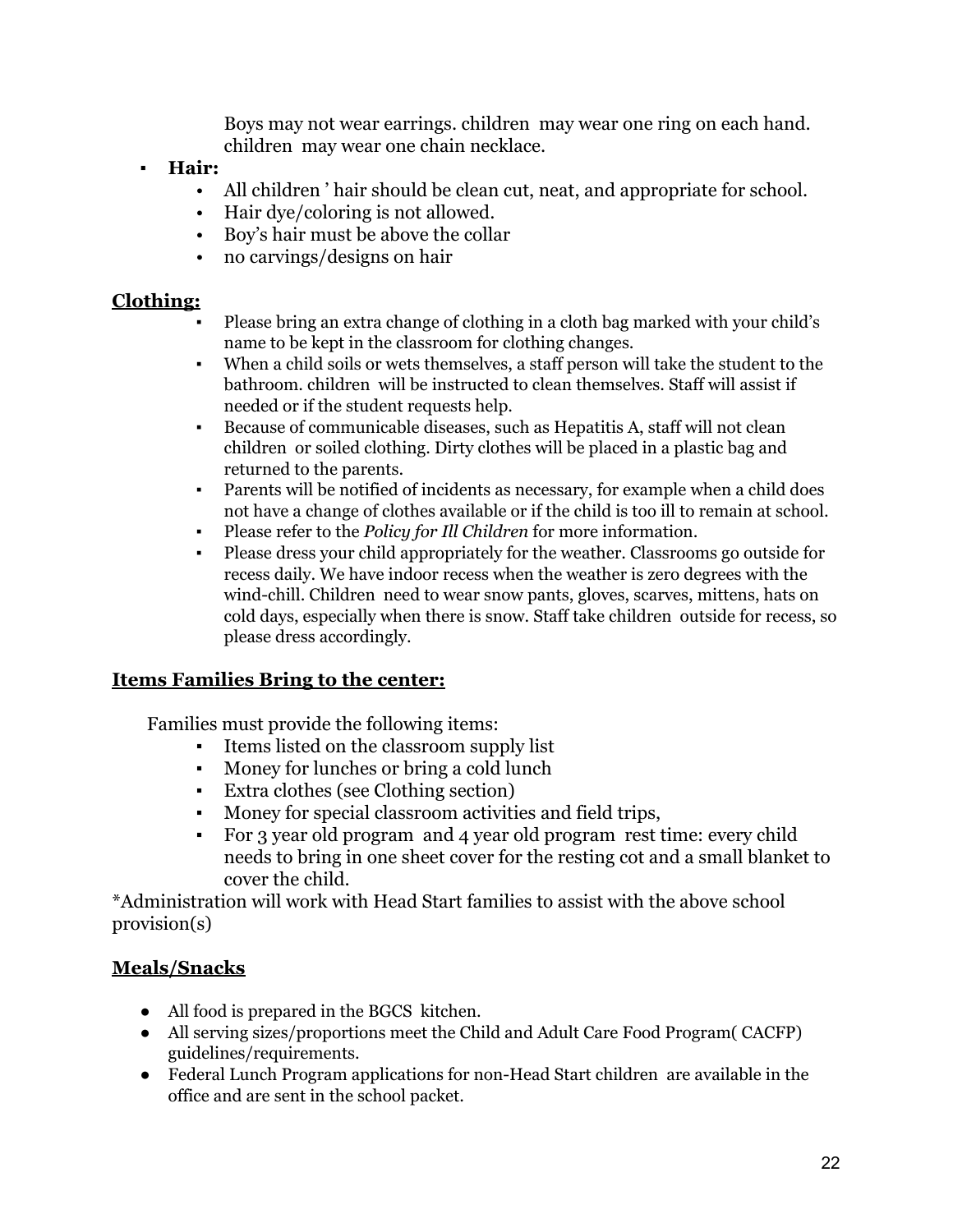- Preschool students are served breakfast and lunch, a snack after rest time and after school daycare children will receive another snack sometime after 3:30.
- Due to licensing regulations, children with allergies, Covid-precations, etc, we are asking families not to bring food from home. All meals and snacks are provided to all children. If you feel your child needs a different snack or something to add to the meals provided please get prior approval from the Director before bringing food from home. If your child has a Individual Care Plan that prevents the child from eating certain foods, accommodations are already made in the menu.
- Menus are sent home monthly and posted monthly on the parent board and in Class dojo. Each day your child will receive nutritious and balanced snacks and meals.The menu will list foods that are being served for breakfast, and lunch. If a menu item has to be changed, a new menu will be sent through Class dojo and a new menu will be posted on parent boards.
- Preschool students receive a free breakfast and lunch which is served family style in their classrooms. Breakfast is served around 8:00am. Lunch is around 11:00 and snack is 1:30. During Covid precautions meals will not be served family style.
- During Covid-19, family style dining is on hold. Food is brought to the classroom in a hotbox or cold box and food is covered. Staff put all the food on each child's plate. Staff wear masks at all times, including while serving food. Staff also wear gloves while serving food and follow all universal precautions. Children are sitting apart and are placed at different tables. Staff eat with children maintaining Covid-19 precautions.
- Preschool students have an afternoon snack which is served after rest time. UCC provides the snack. Students in the daycare program will receive another snack after 3:00 pm. Please see monthly snack menus, which are sent in Class dojo and posted on parent boards.
- If your child has food allergies or needs a special diet, this information must be discussed with the center Director, the Nutrition/Health Manager and the child's teachers. All forms must be filled out and completed for children with food allergies. Children with allergies cannot start school until all forms have been completed and signed. Families must fill out health forms which list food allergies and any special diet requirements.
- Children who have a food allergy to an item on the menu will be given a substitution. For instance, if the child is allergic to peaches, your child would receive a banana.
- If you child has any type of allergy, Families must submit an allergy health plan.
- Meal and snack time is a time for children to socialize with each other and with teachers.
- Children are offered food, but they are not forced to eat food and staff will never withhold food from a child as a punishment.
- Due to licensing regulations, children with allergies, Covid-precations, etc, we are asking families not to bring food from home. All meals and snacks are provided to all children. If you feel your child needs a different snack or something to add to the meals provided please get prior approval from the Director before bringing food from home. If your child has an Individual Care Plan that prevents the child from eating certain foods, accommodations are already made in the menu.

## **Allergies and Asthma:**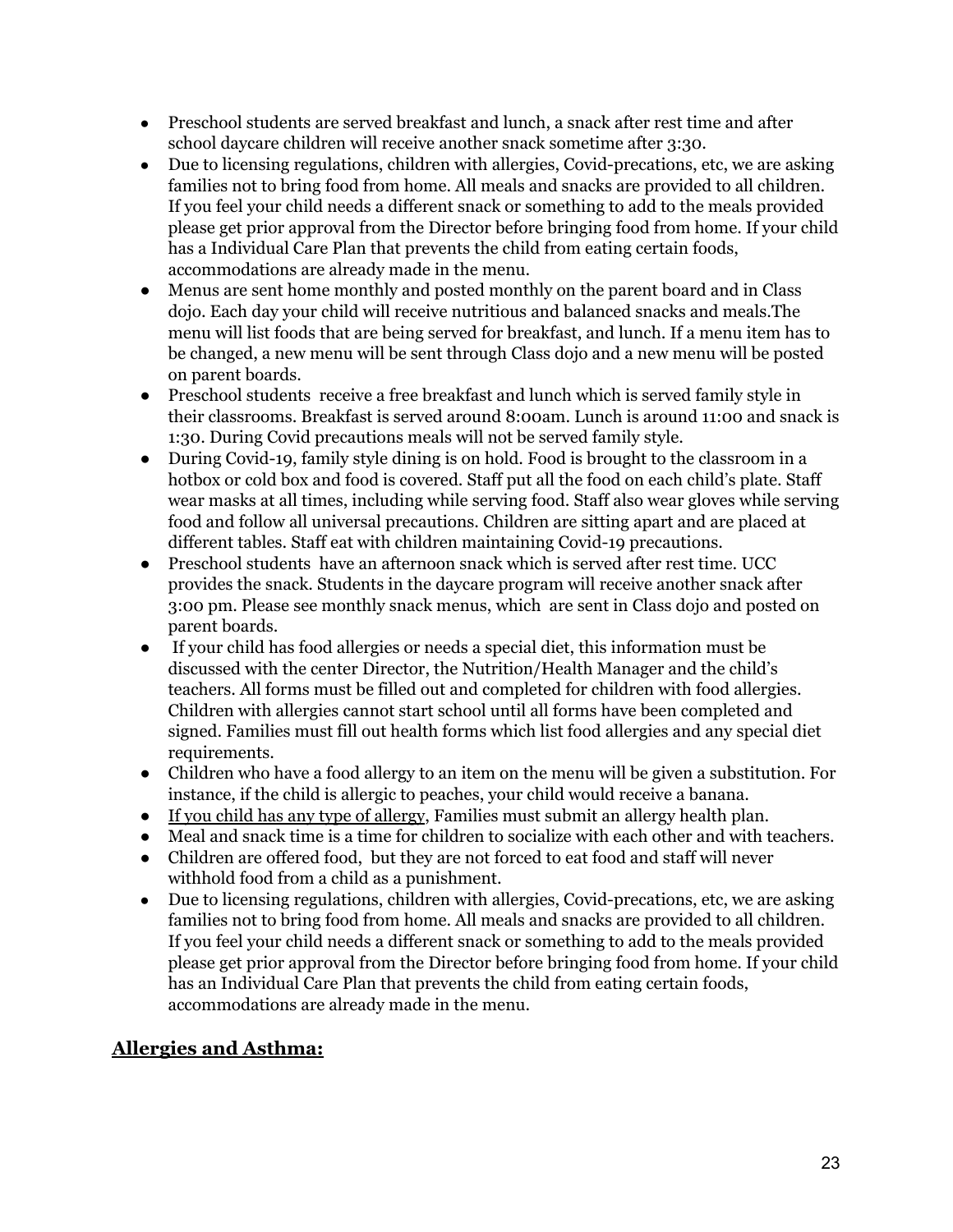- Families who have a child with an allergy or asthma or other health concern must complete an Individual Care Plan (ICP) which has a doctor's authorization included in the plan.
- A child with an allergy, asthma or other health concern cannot start school until all forms and ICP is completed including all required signatures
- All allergies and special diets, asthma and other special health concerns will be posted in the classrooms. (Student information will be kept confidential)
- When families register their child, they must complete the UCC forms including if needed an ICP and answer all allergies, special food diets, asthma, and other health questions. Families must also communicate any food, allergies or other concerns with teachers.
- Monthly menus are posted on parent information boards and sent home monthly through Class Dojo and/or Red Folder

## **Illness at our Center**

#### **Student Illness:**

Sick children need rest to fight off illness and restore health. Keeping sick children at home also helps prevent illnesses from spreading to other children and school staff.

- If your child becomes ill at our center and needs to be sent home, you will be called immediately. Please pick up your child as soon as possible in the preschool office. Sick/ill children wait for pick-up in office. In the event that your phone number changes, please notify the office so that you can be contacted in the event that your child becomes ill or in case of an injury.
- In the event of a medical emergency, Emergency Services (911), and contact person(s) listed on emergency form will be called.

| IF YOU ANSWER YES to any of the questions below, please do not send your child to school. Consult your child's healthcare provider if<br>you are unsure if your child is healthy enough to go to school. |
|----------------------------------------------------------------------------------------------------------------------------------------------------------------------------------------------------------|
| Fever                                                                                                                                                                                                    |
| Does your child have a temperature over 100.0° F.?                                                                                                                                                       |
| Children with temperatures of 100.0°F or higher will be sent home.                                                                                                                                       |
| Your child may return to school after they have been free of fever for 24 hours without the use of fever-reducing medications                                                                            |
| (Tylenol, Motrin, etc.)                                                                                                                                                                                  |
| Infection                                                                                                                                                                                                |
| Does your child have an eye that is pink or red with thick mucus or drainage?                                                                                                                            |
| Does your child have any sores in their mouth                                                                                                                                                            |
| Is if painful for your child to swallow or talk?<br><b>Breathing Problems</b>                                                                                                                            |
| Is your child working hard to breathe, breathing fast, or wheezing?                                                                                                                                      |
| Is your child constantly coughing or have a harsh, barking cough?                                                                                                                                        |
| <b>Intestinal Problems</b>                                                                                                                                                                               |
| Has your child vomited more than one time in the past 24 hours?                                                                                                                                          |
| o If you child is throwing up, they cannot return to school until 24 hours after they have stopped vomiting.                                                                                             |
| Your child had diarrhea more than one time in the past 24 hours?                                                                                                                                         |
| o Students cannot come to school until 24 hours after their last diarrhea.                                                                                                                               |
| Rash                                                                                                                                                                                                     |
| Does your child have an unusual rash?<br>٠                                                                                                                                                               |
| Does your child have any red bumps or blisters on their skin?                                                                                                                                            |
| • If your child has chicken pox, do they have any spots that do not have hard crusts?                                                                                                                    |
| <b>Behavior</b>                                                                                                                                                                                          |
| Is your child too sick to participate in class?                                                                                                                                                          |
| Is your child not acting like themselves?                                                                                                                                                                |
| Does your child have severe pain?<br>24                                                                                                                                                                  |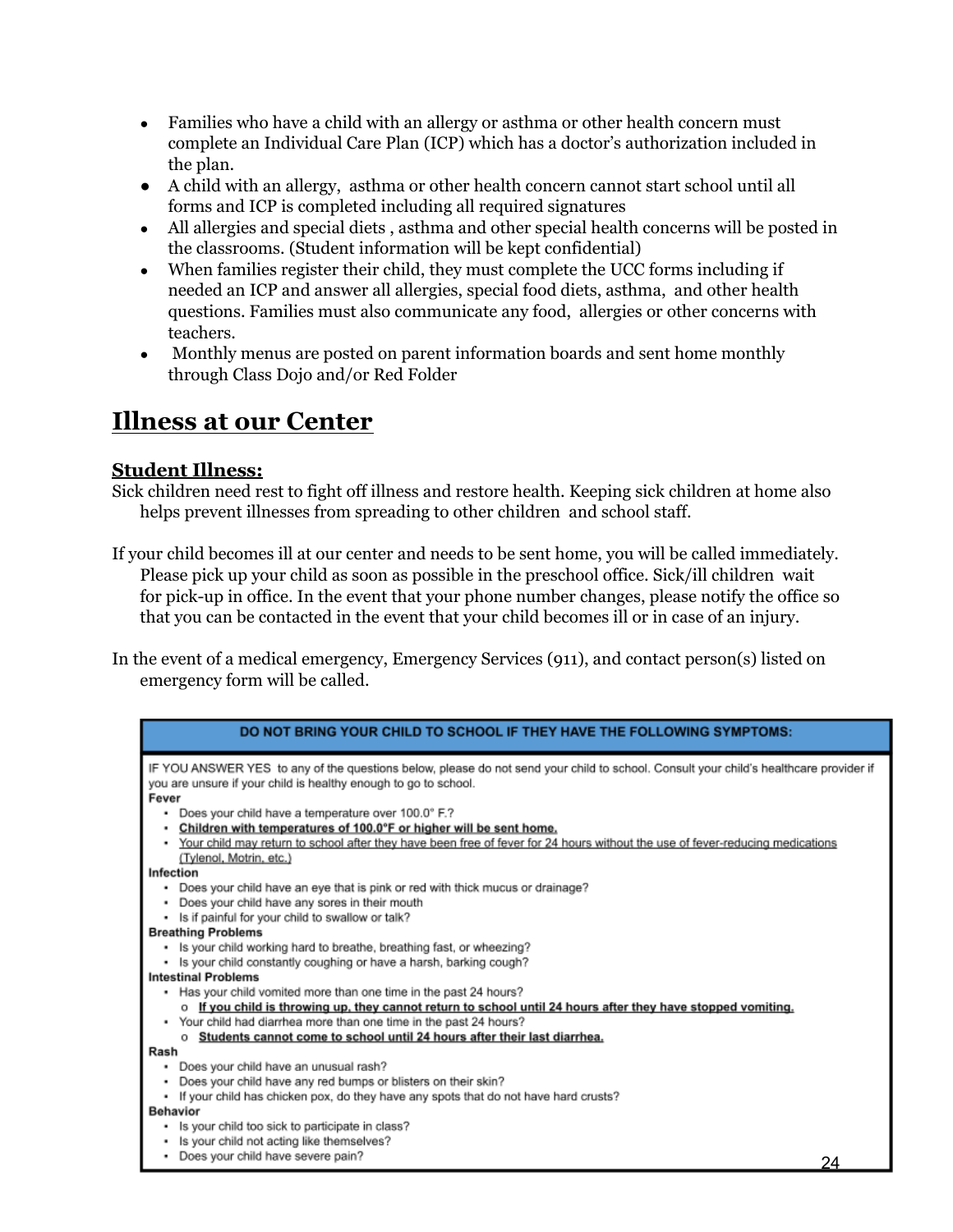## **When to call the Center about a sick child**

- If you are unsure if your child should come to the center, contact your child's medical provider.
- Please notify the office if your child has been diagnosed with a contagious illness.

#### **Contagious Diseases:**

- The school will post a notice near the classroom door if children have been exposed to a contagious disease, such as whooping cough, pink eye, lice etc.
- Please notify the school office and school nurse immediately if your child is diagnosed with a contagious illness.
- Children's illnesses are kept confidential. We do not post the names of children with illnesses in order to protect their privacy.
- The school's registered nurse will contact the public health department as needed.

#### **Illness Prevention:**

- The center assists in the prevention of spreading contagious illnesses, such as colds, influenza, pink eye etc., by washing hands frequently and cleaning regularly.
- Staff and children follow universal precautions and follow the Young Star guidelines for hand washing procedures and sanitizing procedures. All teachers and children wash hands before and after eating, after they go to the bathroom, and before and after water play, etc. Staff sanitize napping mats/cots and manipulative items using a bleach/water or approved sanitizer mixture daily or once a week.
- Staff follow universal precautions when dealing with blood and bodily fluids. All staff wear latex free, single-use disposable gloves while administering first aid and dealing with any bodily fluids, such as vomit, nose bleeds, etc. Gloves are then thrown away into a covered, plastic-lined trash can, which is disposed of daily. Staff receive annual training in Blood Borne Pathogens.

## **Injury at the Center**

- First Aid:
	- If a student is injured at the center, staff follow universal precautions when dealing with blood and bodily fluids.
	- Injury Requiring Medical Attention
		- If an injury requires medical attention, but is not an emergency, parents will be contacted to pick up their child and seek further medical care.
	- In the case of a serious or life threatening injury, staff will call 911 and immediately contact the parent or other emergency contact person listed on the emergency form.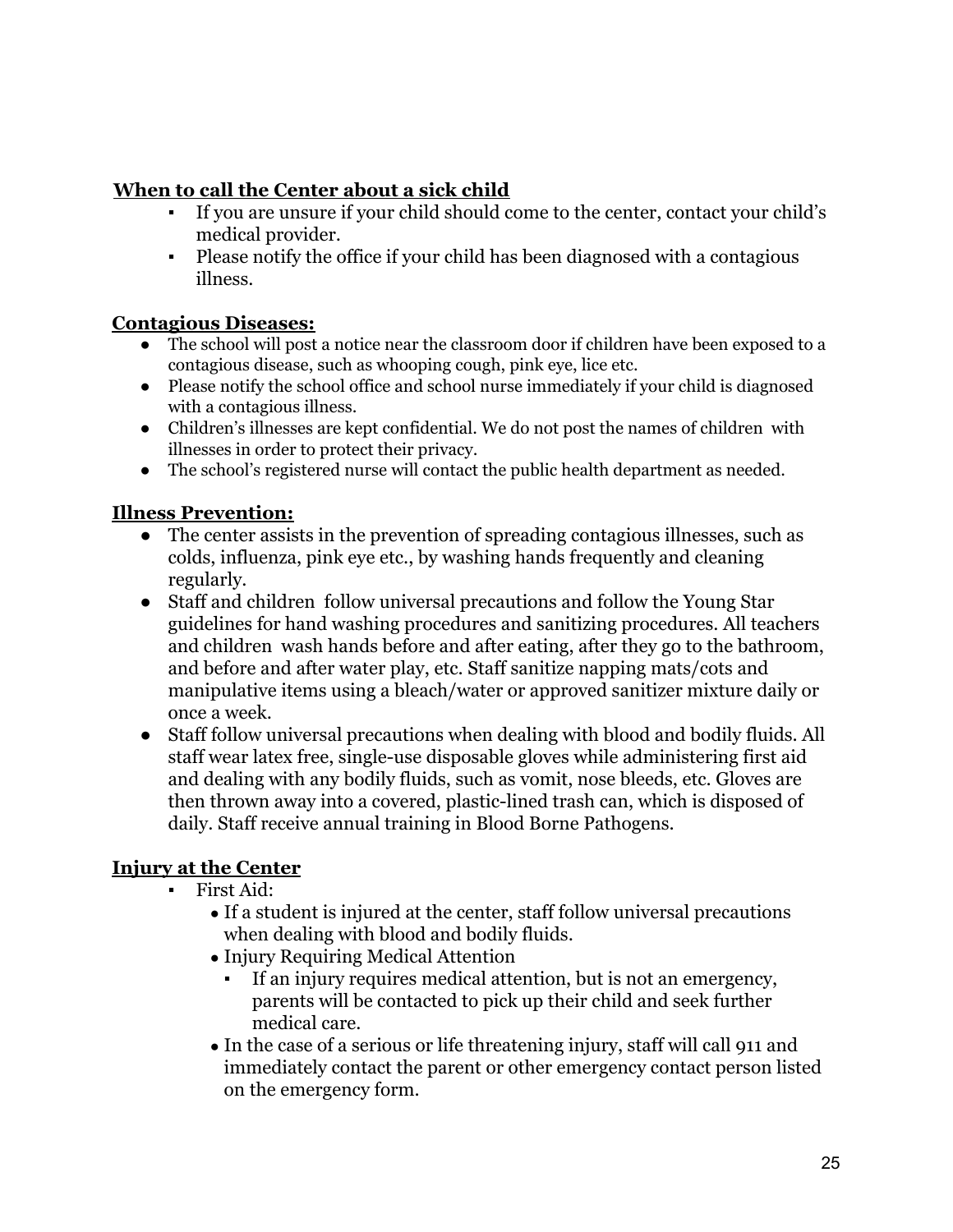- If an injury occurs during a field trip, teachers will provide first aid as trained. Teachers will contact the center and if necessary 911. The center will then contact the emergency person listed on the student's emergency card. Teachers bring a copy of emergency cards and a first aid kit on all field trips to handle minor injuries, such as cut fingers, scraped knees etc.
- Staff receive CPR, AED and first aid training every 2 years.

#### **Parent Notification of an injury**

Parents will be informed of incidents in writing. Staff will fill out an accident report and give the parent a copy. If a staff member provides first aid, they will inform you by phone or in writing. All injuries will be written in our confidential medical log book.

#### **Medications at Center**

Medications should be taken at home whenever possible. Do not send medication to center with your child or tell them to take medication at school without the supervision of school staff. Medications brought to school will be stored in a medlockbox and student's specific emergency medications will be kept in the classroom in a secure location in a medlockbox.

#### **Over the Counter Medications**

• Over the Counter medications will NOT be given at the Center. Parents may come to the center and give their child the medication but staff will not distribute/give any over the counter medications. Preschool families may contact the school nurse to see if the nurse can administer the medication.

#### **Prescription Medications**

- If prescription medication must be taken during the day, a designated staff member or school nurse, may administer prescription medications if the following requirements have been met:
	- 1. The medications are in the original pharmacy container and the label must clearly identify the child's name, medication dosage, administration instructions, and prescribing medical provider's information. Medications that are sent in envelopes, bags or other nonspecific containers will NOT be accepted.
	- 2. The parents/guardians have completed an ICP (Individual Care Plan)and all required signatures are completed.
	- 3. The **Prescription Medication Authorization** form has been completed by the prescribing medical provider and returned to the office. The ICP (Individual Care Plan) has been completed with all required signatures.
		- **Without a Prescription Medication Authorization form**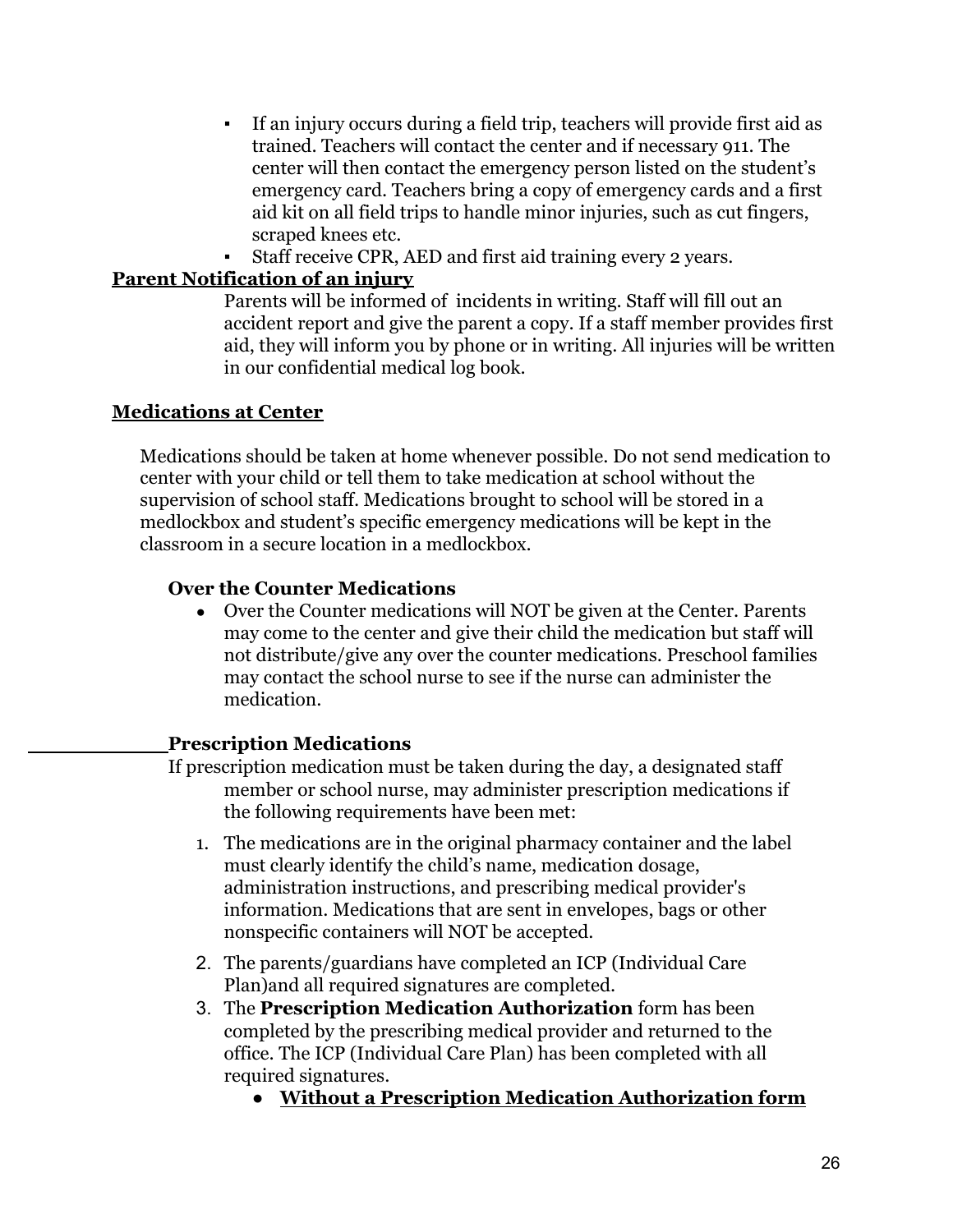## **and an ICP signed by a medical provider, NO medication will be administered to any child.**

- It is the responsibility of the parent/guardian to have the forms completed by a provider and returned to the office before any medication is administered to the child at the center**.**
- The completed **Prescription Medication Authorization Form** is effective for One Year from the date of the medical provider's signature or until the prescription changes.
- 4. A copy of the Asthma Action Plan or Allergy Management Plan completed by a medical provider shall be submitted to the office.
- 5. The child cannot start at the center until the ICP is completed including all required signatures.

## **Documentation of medication:**

- All medical information and medication requirements are kept confidential in accordance with state and federal regulations.
- Staff will document the administration of medicine in the confidential medical log book and fill in page 2 of the DCF-F-CFS0059-ECR(04/2020) medication form.
- If a medication error occurs, parents will be notified by a staff or an administrator and the student's healthcare provider will be contacted if necessary.

## **Immunizations**:

- Immunizations are an important part of children's health care and Wisconsin law requires that children going to school be vaccinated to prevent vaccine preventable diseases.
- The office must have a current record of your child's immunizations.
- Per Wisconsin State Statute 252.04 any student admitted to a school or childcare center is required to provide written proof of receiving required immunizations or a waiver within 30 days of being enrolled in the school.
- Immunization requirements will be strictly enforced for all children. Children who do not meet the requirements for their age may be excluded from school or fined.
- **▪ Immunization records of children and staff are confidential. Hipaa privacy rules states that medical information is "protected health information" (PHI).**

## **Parents must provide one of the following in order to comply with the law:**

- 1. A completed Immunization Record certifying that the child has received required immunizations for their age.
- 2. If a child's Immunization Record is not up to date, the parent/guardian has 15 days after direct notification to provide documentation that the next required immunization was administered and submit a written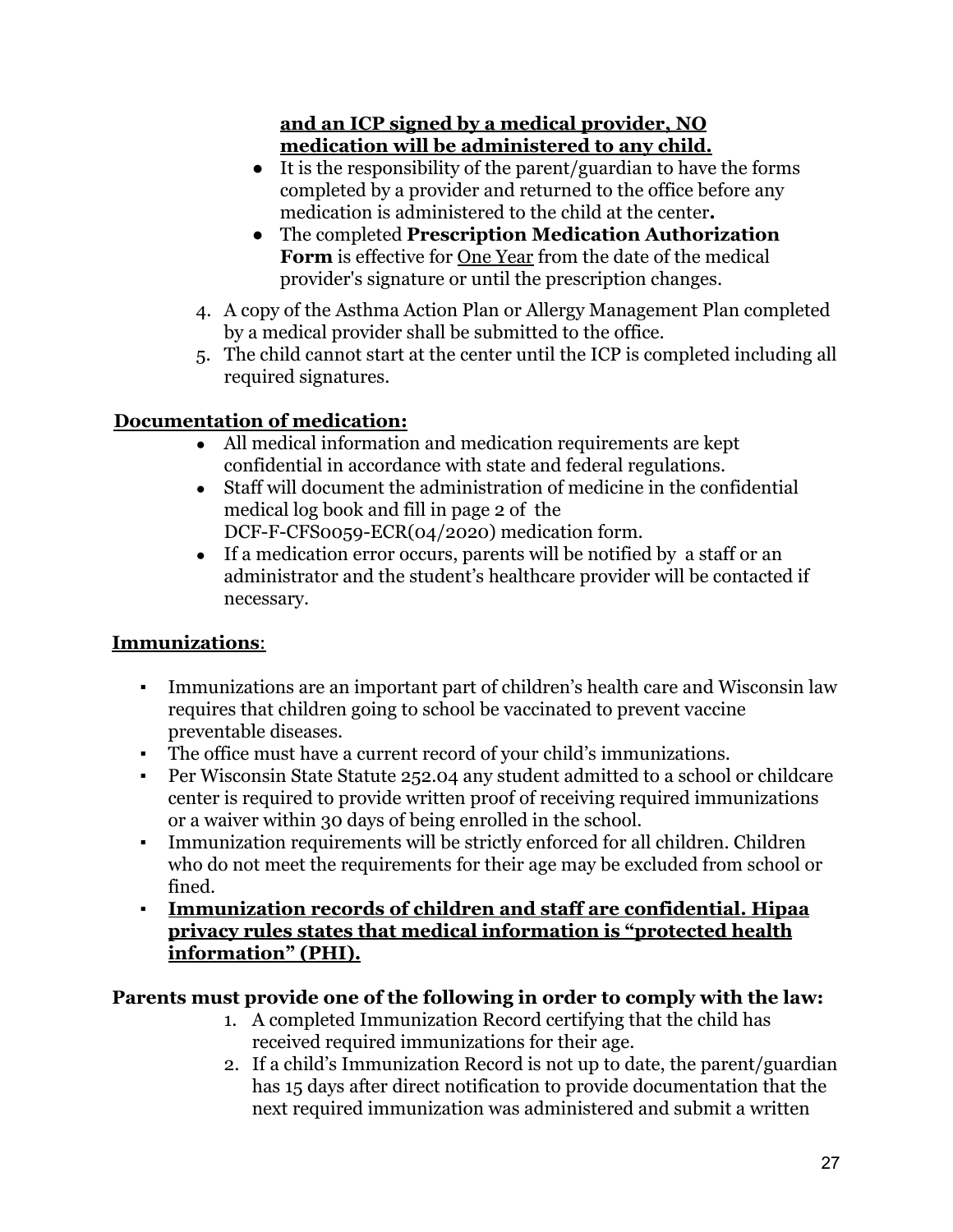plan for completion for any additional required immunizations. Exception to this rule is a vaccine shortage.

- 3. Statement of Immunization Waiver
	- a. A **medical** waiver signed by licensed medical provider stating that the child's physical condition is such that immunizations would endanger life or health or is otherwise medically contraindicated; or
	- b. A **religious** waiver signed by the parent/guardian that the student adheres to a religious belief opposed to immunizations; or
	- c. A **personal** waiver signed by the parent/guardian that the student adheres to a personal belief opposed to immunizations.
		- i. Note: Children with waivers may be subject to exclusion from school in the event of a disease outbreak for which they are not completely immunized against.

#### **Children with health Concerns**

- **●** Families that have a child with a chronic or seasonal or other type of health concern need to complete an Individual Care Plan (ICP) which includes the families doctor's guidelines and authorization on medication.
- **●** Families must meet with center staff to complete the ICP.
- **●** Some ICPs might list goals and steps to reach goals.
- **●** Every ICP is different since it is geared to meet the Individual Care Plan (ICP) of each child
- **●** Medication is only given to children when the ICP is completed and forms have all required signatures.
- **●** All medications are stored in medlock boxes in the child's classroom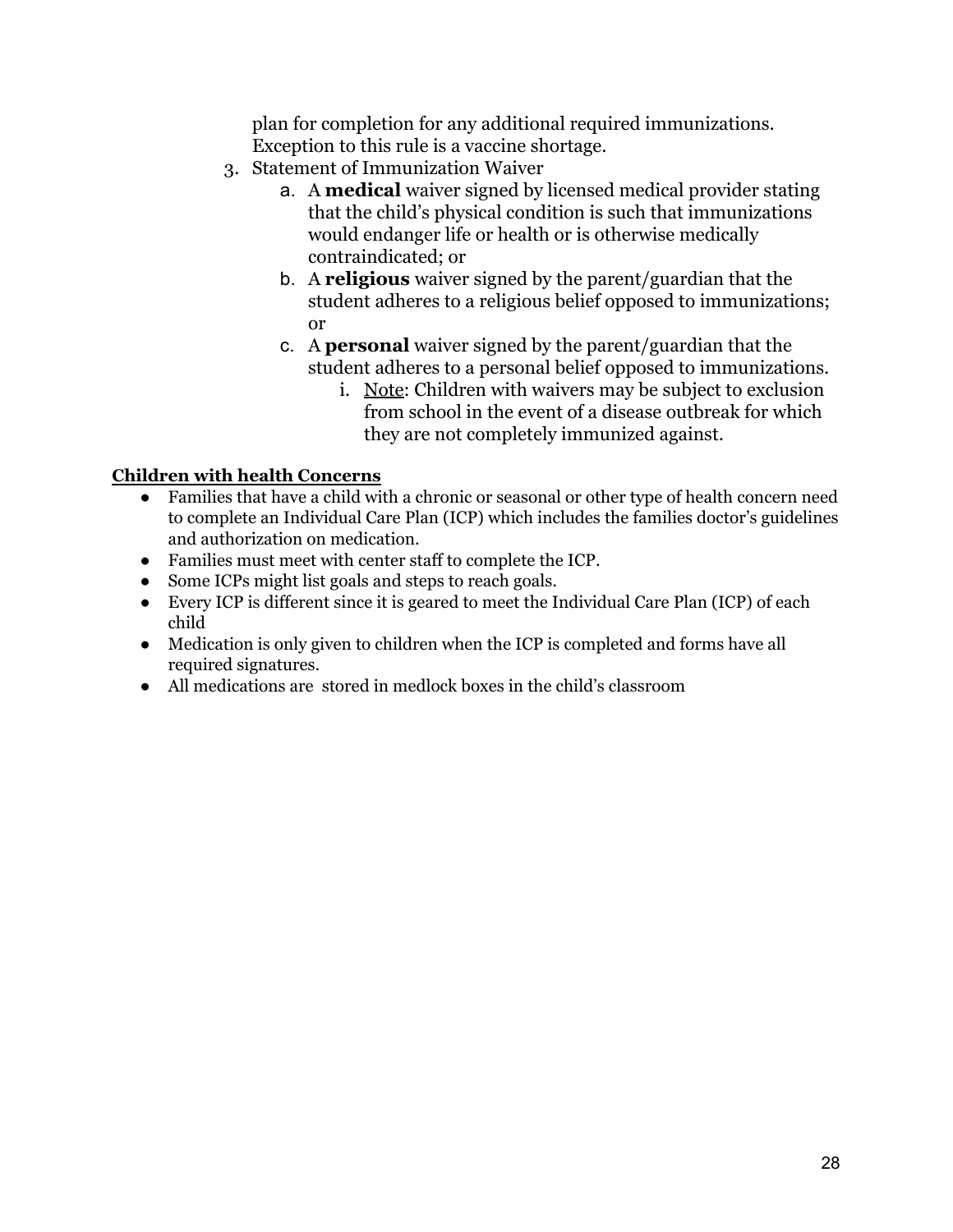## **Attendance/Truancy:**

In order for your child to be successful in school, they must regularly attend and not be late. Teachers take attendance by 8:05 a.m. Staff record all children that are present. All students are full-time. There are no part-time students.

Absences:

- If your child is going to be absent, call the absence line between 5:30am and 7:00 am, at 414-389-4757. After 7:00 am call the office at: 414-645-4869
	- The administrative assistant or the FA will contact families who have not called in to report their child's absence.
	- After three consecutive unexcused absences, families must bring a doctor's excuse.
	- Unexcused Absences are a failure to attend school for all or any part of the day without a legal excuse. A legal excuse, as defined by State law and Board policy, are: (1) illness or injury (2) death of an immediate family member, (3) danger to health from exposure, (4) time required for medical and dental appointments or (5) an absence as approved by the administration of the school/center.

#### **Custody Disputes:**

**▪ During custody disputes, staff will follow court orders; otherwise both parents have parental rights and will be able to drop-off, pick-up children, attend field trips, parent-teacher conferences, etc.**

#### **Keeping Contact Information Up to Date:**

▪ **Please keep your emergency/escort information up to date.** If you have changes to your address or phone numbers, please stop in the office to update your child's file. In case of an emergency up to date information is extremely important!

**Prevention of Bullying**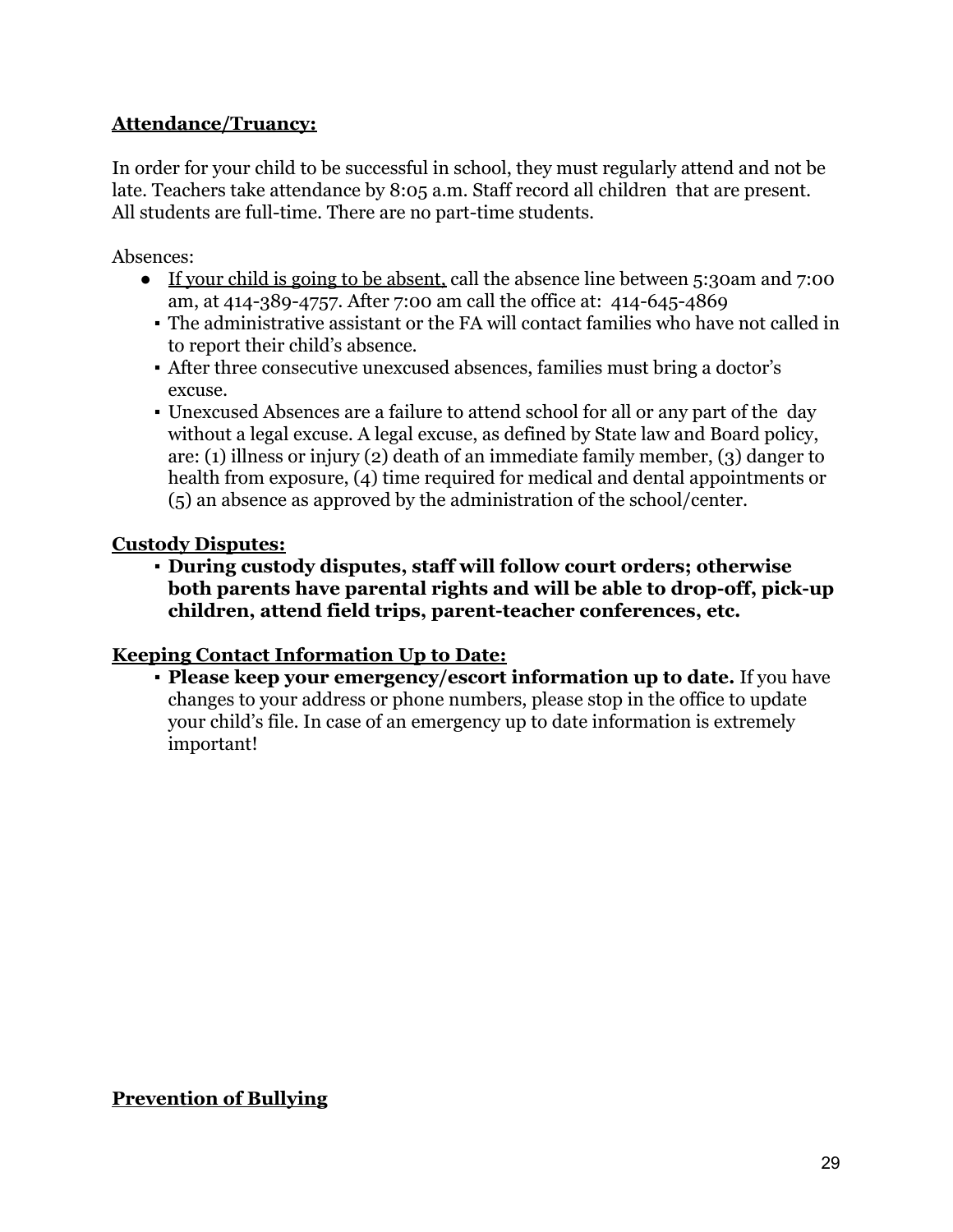We recognize the negative impact that bullying has on children's health, welfare and safety and on the learning environment at school. Bullying is prohibited on all United Community Center properties, and/or any school-sanctioned activities or events. "Bullying" is the use of coercion or intimidation to obtain control over another person or to cause physical, mental or emotional harm to another person. Bullying can occur through written, verbal or electronically transmitted expression, or by means of a physical act or gesture.

All school staff, students' families and children/students all share the responsibility to ensure that bullying does not occur. To that end:

- All children who believe they have been victims of bullying in any circumstances shall immediately report it to a teacher or any staff.
- All children who witness student bullying in any such circumstance shall immediately report it to a teacher or any staff.
- Any staff who witness student bullying in any such circumstance shall immediately take appropriate action to stop the bullying, and shall promptly report the bullying to a school administrator for appropriate action.
- •Family members that are on UCC property need to be respectful to all staff, children and families. Profane language, bullying etc are not allowed on UCC properties.
- •Discipline for bullying may include suspension, expulsion and/or classroom removal.

## **Rules and Consequences for Violations:**

*Violations of rules, which are known and understood, must be followed by consequences, which are known and understood.*

The following behaviors are prohibited and may result in discipline for children which may include suspension, expulsion and/or classroom removal. The following is a list of rules and consequences for children or family members who engage in the behaviors while in UCC buildings, on school grounds, at any UCC center, school-sponsored activity, or behaviors/actions that affect school/center operations:

- 1. Continued willful disobedience or open and persistent defiance of proper authority including, but not limited to, repeated violations of school policy and/or regulations, and repeated instances of misconduct, no single occurrence of which might otherwise constitute a ground for suspension or expulsion.
- 2. Repeated interference with a school's/center's ability to provide educational opportunities to other children .
- 3. Willful destruction or defacing of school/center's property.
- 4. Behavior on or off school/center's property which is detrimental to the welfare or safety of other children or of school personnel, including behavior which creates a threat of physical harm to the student or to other children or staff.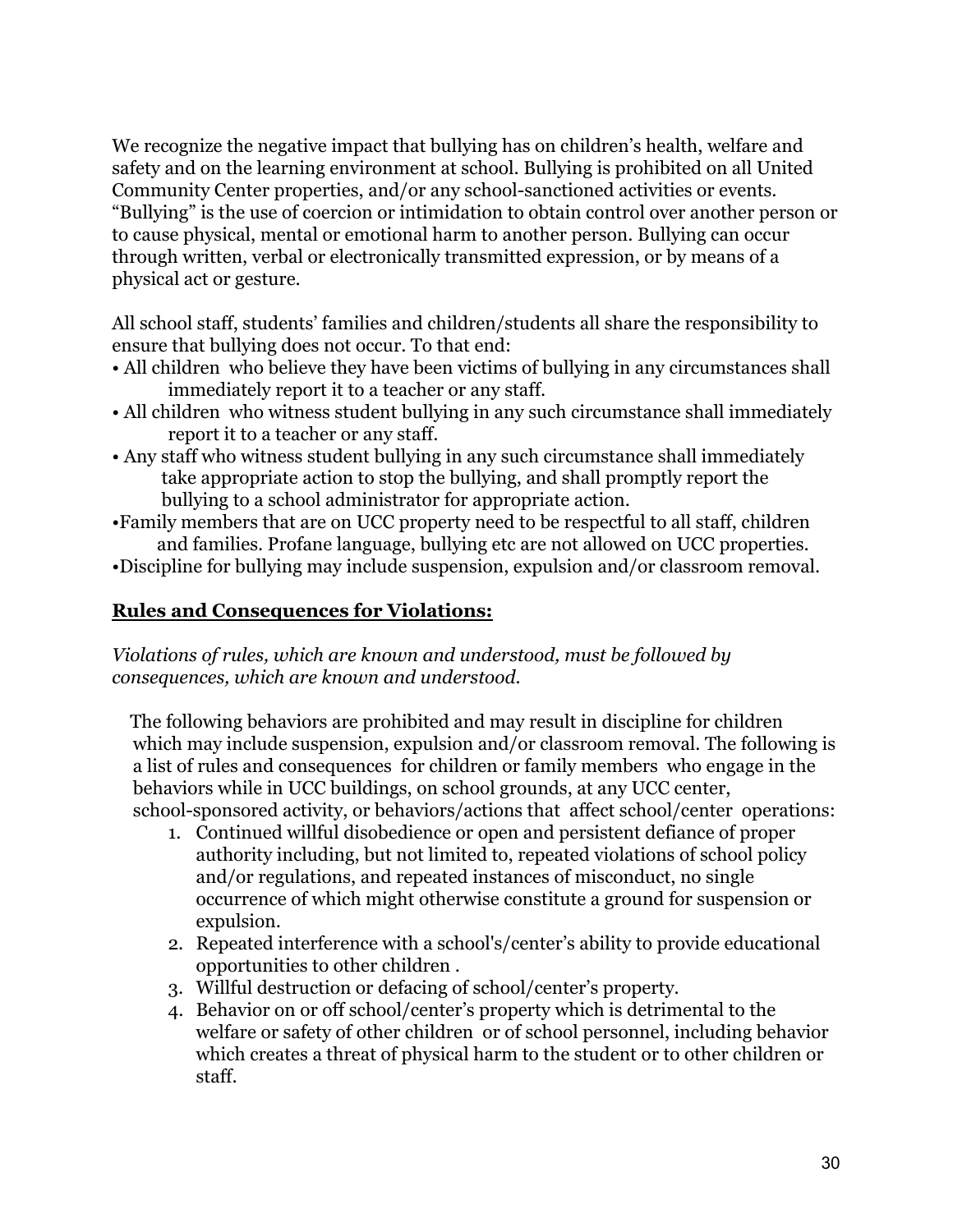- 5. Incidents of assault upon, disorderly conduct toward, harassment of, the making of a knowingly false allegation of child abuse against, or any criminal act directed toward a school teacher or school/center employee, or instances of damage occurring on the premises to the personal property of a school/center teacher or school/UCC employee.
- 6. Bringing or possessing a dangerous weapon on any of the UCC grounds, or at a UCC activity or sanctioned event. A UCC administrator may initiate expulsion proceedings for children who bring or possess a dangerous weapon in violation of this policy, subject to these provisions.
- 7. Directing profanity, vulgar language or obscene gestures toward other children, other adults, UCC personnel or school/center visitors.
- 8. Harassment or discriminatory behavior directed toward any student, child or staff member based on race, color, religion, national origin, sex or disability.

## **Suspension and Expulsion Procedures/Suspension Procedures:**

The following procedures shall be followed in any suspension.

- A child may be suspended from school/center by a UCC administrator.
- As an alternative to suspension, the suspending authority may act in her/his discretion, allow the student to remain in the school as an in-school suspension.
- Notice. A UCC administrator will give the child and his/her legal guardian notice whenever a suspension is employed. Initial notice may be oral; however, a written notice must follow.
- Contents of Notice. The notice shall contain the following:
	- o A statement of the factual basis for the allegation.
	- o A statement of the policy or regulation, which the student is alleged to have violated.
	- o The time and place set for hearing the matter
	- o Informal hearing. Any student suspended shall be given an opportunity to explain his or her position regarding an incident constituting grounds for discipline.
	- o Timing. Notice and an informal hearing should precede removal of the student from the center unless immediate removal is necessary. Written notice will be given the day of suspension or by the next school day.

Factors to be considered by the UCC administration when determining if a child should be suspended, expelled and/or referred to law enforcement:

- Applicable state and federal law:
- **The age of the student;**
- The disciplinary history of a student;
- Whether the student has a disability;
- The seriousness of a violation;
- Whether a violation threatened the safety of any student or staff member; and
- Whether a lesser intervention would properly address a violation.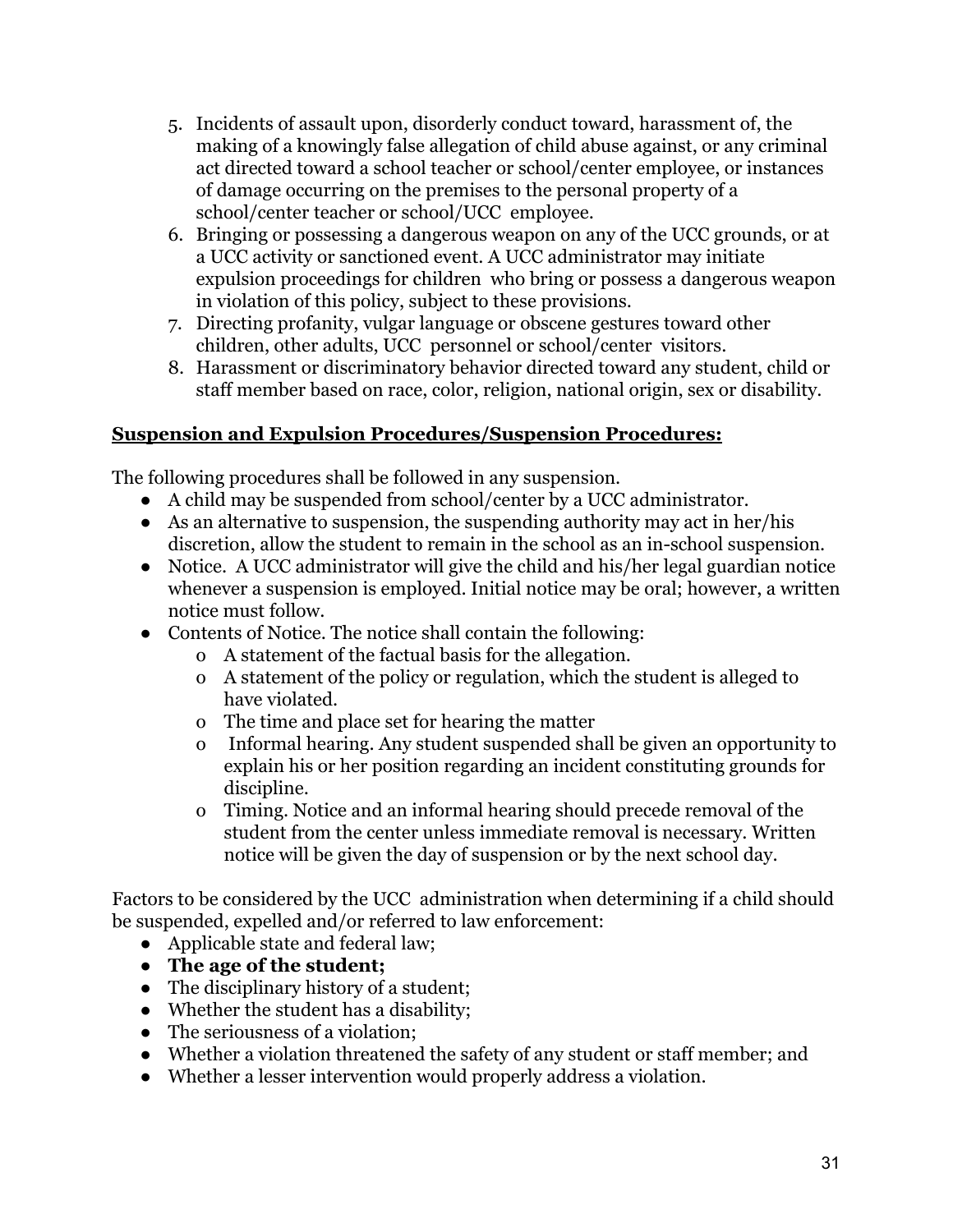#### **Weapons on UCC Property**

Possession and/or use of a weapon by a child or family member is detrimental to the welfare and safety of children and UCC personnel. Carrying, bringing, using or possessing a dangerous weapon on United Community Center property, or during any school/center-sponsored activity is prohibited. Only authorized law enforcement personnel may wear firearms or other security weapons on UCC property. As used in this policy, "dangerous weapon" means:

- A firearm, whether loaded or unloaded;
- Any pellet, BB gun or other device, whether operational or not, designed to propel projectiles by spring action or compressed air;
- A fixed blade knife with a blade
- A spring loaded knife or a pocket knife with a blade
- Any object, device, instrument, material, or substance, whether animate or inanimate, that is used or intended to be used to inflict death or serious bodily injury. Including but not limited to slingshot, bludgeon, brass or artificial knuckles of any kind.

A UCC administrator may initiate expulsion proceedings for children or family members (that are not a member of the law enforcement) who carry, bring, use or possess a dangerous weapon in violation of this policy. In accordance with federal law, expulsion shall be for no less than one full calendar year for a student/child who is determined to have brought a firearm to school. Carrying, using, actively displaying or threatening with the use of a firearm facsimile that could reasonably be mistaken for an actual firearm on United Community Center property is prohibited. Students who violate this policy provision may be subject to disciplinary action, including but not limited to suspension and/or expulsion.

Extra precautions are important and necessary to provide for student safety. Therefore, the carrying, bringing, using or possessing any knife, regardless of the length of the blade, other instruments with sharpened blades or edges that might easily be used as a weapon, or any other substance or object, regardless of its intended purpose, used in a manner that may render them dangerous to the user or others, on United Community Center property or any school/center sponsor event is prohibited. Children or family members who violate this provision shall be referred for appropriate disciplinary proceedings. Only authorized law enforcement personnel may wear firearms or other security weapons on UCC property.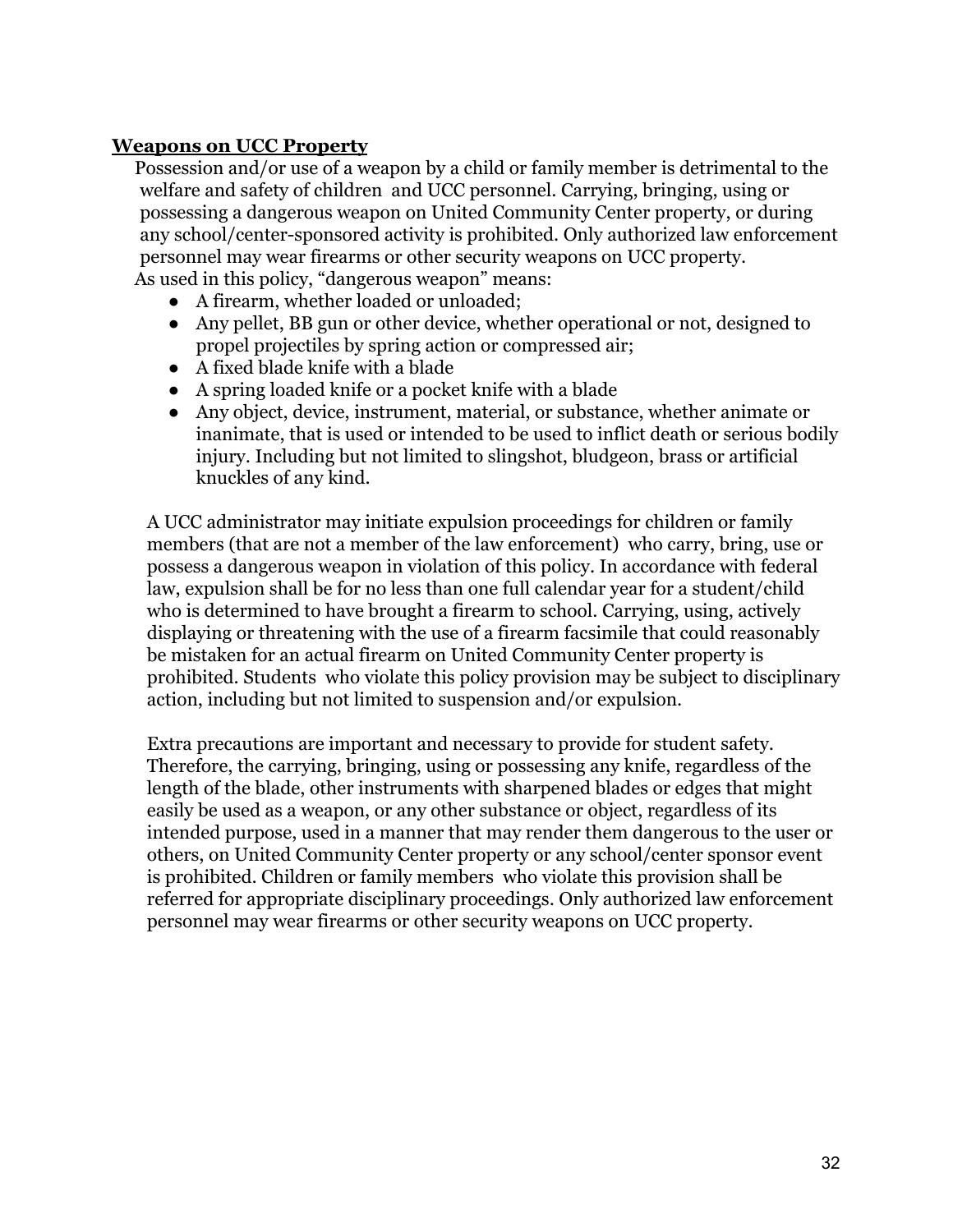## **Birthdays, Holidays and Special Occasions:**

The Centers and UCC community, all enjoy many aspects of the seasons, which we can all share – the celebrations, songs, food, music, art, stories – of diverse cultures and heritages. Each classroom teacher shares the traditions, celebrations, and holidays of the families represented as well as selected cultures from our larger community.

Children's birthdays are important and staff want to celebrate this special day with the student. However, due to time restraints, religious restrictions, licensing issues, etc., birthday celebrations are kept to a minimum. Preschool teachers will have a designated day once a month to celebrate birthdays. Preschool families cannot bring any food items to celebrate birthdays due to food allergies, and Covid precautions. On your child's birthdays, classrooms will celebrate your child's birthday by having him/her be a special helper for the day, wear a birthday crown, etc. Once a month, the class will do something special to honor all the birthdays that occur in that month.

#### **Pets**

- Most preschool classrooms have fish/aquatic frogs/hermit crabs.
- Parents must inform the office, and teacher if their child has **any** allergies.
- Parents will be notified of any pet changes by red folder, or Class Dojo message or on sign-in/out sheet.
- Prohibited Pets: The facility shall not keep or bring in ferrets, turtles, iguanas, lizards or other reptiles, psittacine birds (birds of the parrot family), or any wild or dangerous animals.
- Potentially aggressive animals (such as dogs) shall not be in the same physical space with the children.

## **Screen time Limit:**

Teachers occasionally use electronic media in the classroom—such as computer games, iPad apps or brief videos—in accordance with the following principles:

- Electronic media are always used to aid curriculum objectives and school readiness goals.
- Teachers choose media that are age and developmentally-appropriate for their children
- Electronic media are used with scaffolding and support from teachers (for example, co-viewing of videos or guidance for using interactive computer games). They are never a substitute for planned activities or used for passive viewing.
- Preschool students screen time is limited to 30 minutes per week. This includes all types of screens, such as computers, Smart Boards, Tablets, etc.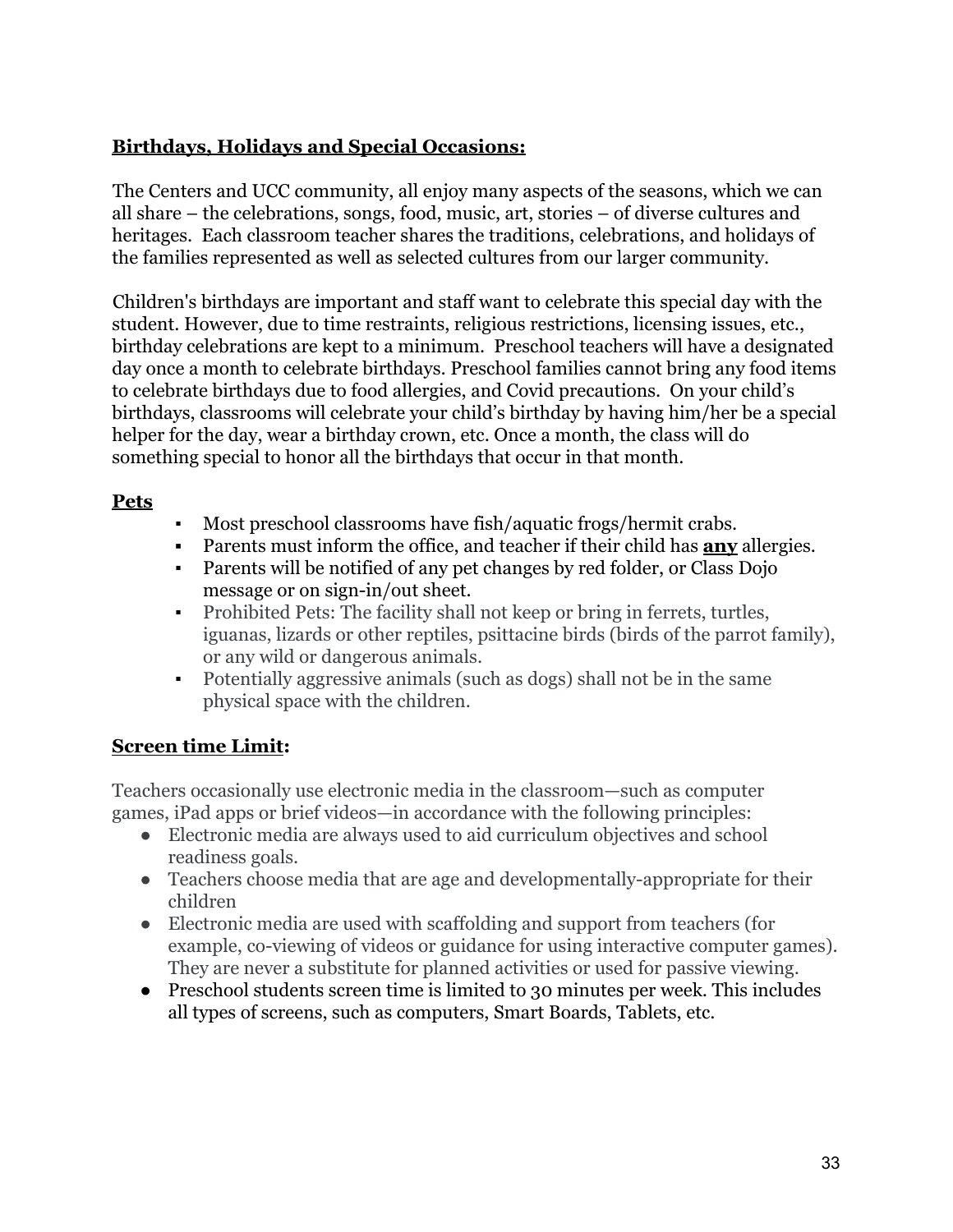## **Visitors to the School**

It is the center's policy to encourage parents and all citizens of the community to visit the school throughout the year. Parents and citizens are welcome and shall have reasonable access to observe classes, activities, and functions.

- Parents and visitors must stop at the Office and sign in as a visitor and wear a name tag that identifies them as a visitor. Teachers shall avoid talking with parents when teaching; parents desiring an individual meeting should make an appointment. Teachers can talk to parents during drop off and pick up, on class dojo, a phone call, or an email.
- Visitations by non-enrolled juveniles unaccompanied by adults are prohibited unless approved by the school administrator.
- Visitors shall not distribute information to children or staff without prior approval from a school administrator.
- During Covid-19, visitors are NOT allowed in any UCC buildings

## **Field Trip Policy**

- Field trips are meant to enhance and support children's learning and are planned to be educational and age-appropriate. A permission slip will be sent home which gives date, time, method of transportation, and location of the field trip.
- Staff may take Walking Field trips around the UCC property to see community helpers, changes in seasons, changes in the environment, etc. Permission for walking field trips are signed during enrollment.
- Field trips cost money and non-Head Start families will be required to provide money for the cost of the field tip.
- Field trip costs cannot be refunded due to student's illness or any emergencies. Field trip cost is non-refundable.
- Field trips require extra supervision, and parents are encouraged to volunteer to help with their child's classroom.
- *No one* is allowed to ride the bus except parent volunteers, teachers and Center children .
- Chaperones must be guardians, parents or immediate family members.
- Teachers will take and record attendance before every field trip and inform the preschool office of the exact number of children going on the field trip.
- Teachers will take and record a head count each time they board and exit the bus, bathroom breaks, etc. Teachers will take a tracking sheet and follow all Head Start tracking sheet rules.
- Teachers will contact the preschool office when they return from the field trip and inform the office of the exact number of children that boarded and exited the bus.
- Teachers will take their emergency contact notebooks and a first aid kit on all field trips.
- The Center contracts a local bus company to transport children, chaperones and staff to field trips. The Center can order buses that will transport all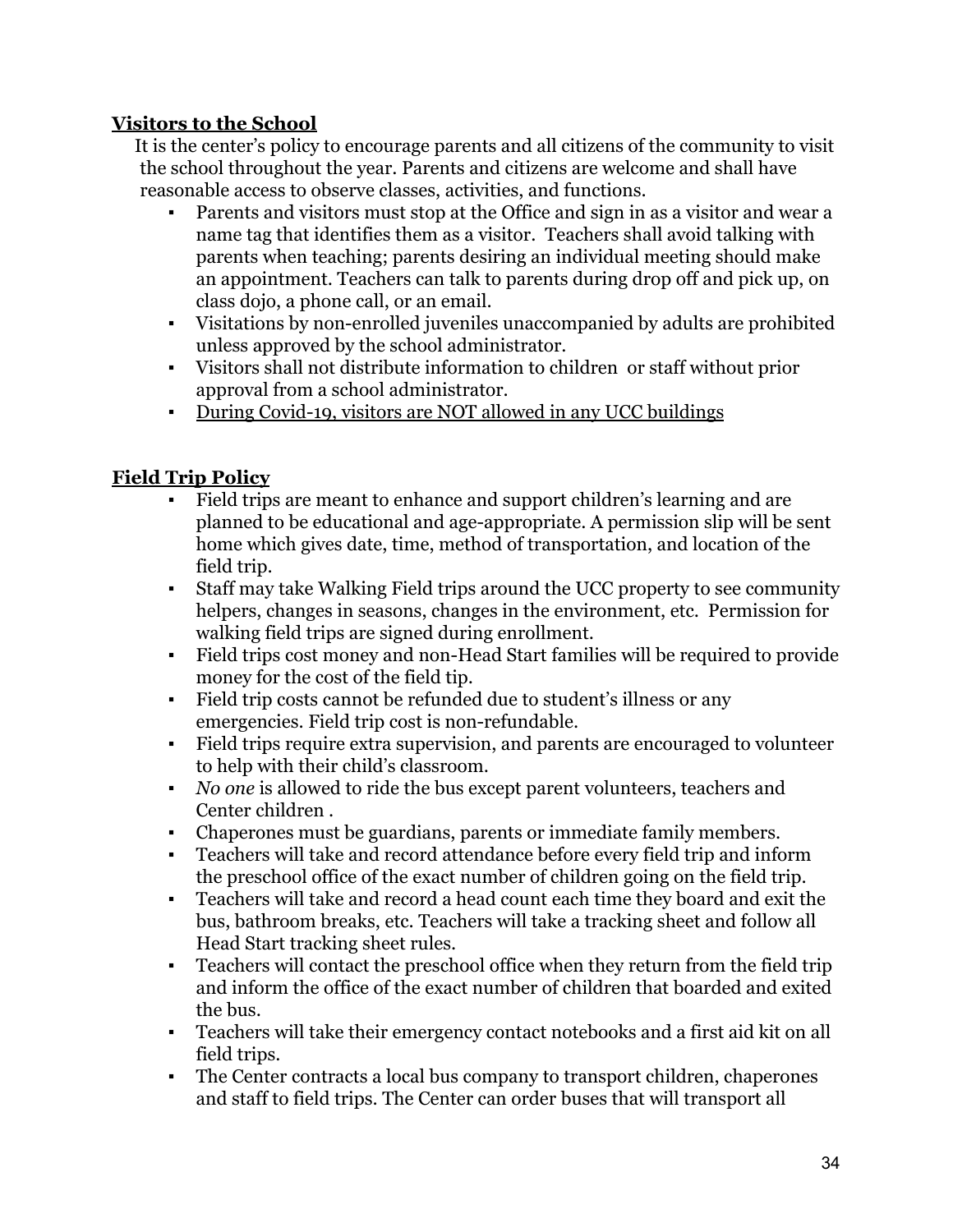children including children with disabilities. Paraprofessionals and/or special education staff will give support to special needs children on and off the bus and give support throughout the field trips

## **Fire/Tornado Policies**

- The Center has monthly fire drills, which are practiced every month and tornado drills are practiced monthly from April through October. The staff and children have practiced their route to take in case of an emergency. If you would like to receive a copy of the monthly drills please contact the office. Additionally, the routes for classrooms for fire and tornado drills are posted in every classroom.
- Once or twice a year, the entire building will practice emergency lockdown procedures. Parents will be notified by Class Dojo when the drill will occur.

#### **Missing children**

If a child is missing, the classroom teacher or teacher assistant will contact the office. A UCC administrator and/or administrator assistant will assist in looking and if need be, he/she will call security and they will search the premises. The security team can review security cameras and see if they can find where and when the child was last seen. If needed, more staff can be called in order to aid in the search. If deemed necessary the proper authorities will be called.

#### **Photos**

Photos of children may be taken for UCC requirements, fundraising events or other UCC events. During the enrollment process, parents can sign a consent form if they agree to photos of their child.

## **No Smoking Policy**

The school follows city, state and federal ordinances and mandates which means that smoking is *not* allowed on school/Center property.

## **Child Abuse and Neglect Law**

● Staff of child care centers and schools are required by law to immediately report any instance of legitimate suspicion of child abuse or neglect. This report will be made to the Child Protective Services and/or to law enforcement agencies.

## **Reporting Suspected Child Abuse and Neglect**

● Child abuse and neglect are difficult, but important, issues to address. All UCC educational staff are specially trained to report suspected incidents, as mandated by state law. Any staff member who suspects a child may be a victim of child abuse and/or neglect is required by law to initiate the follow steps: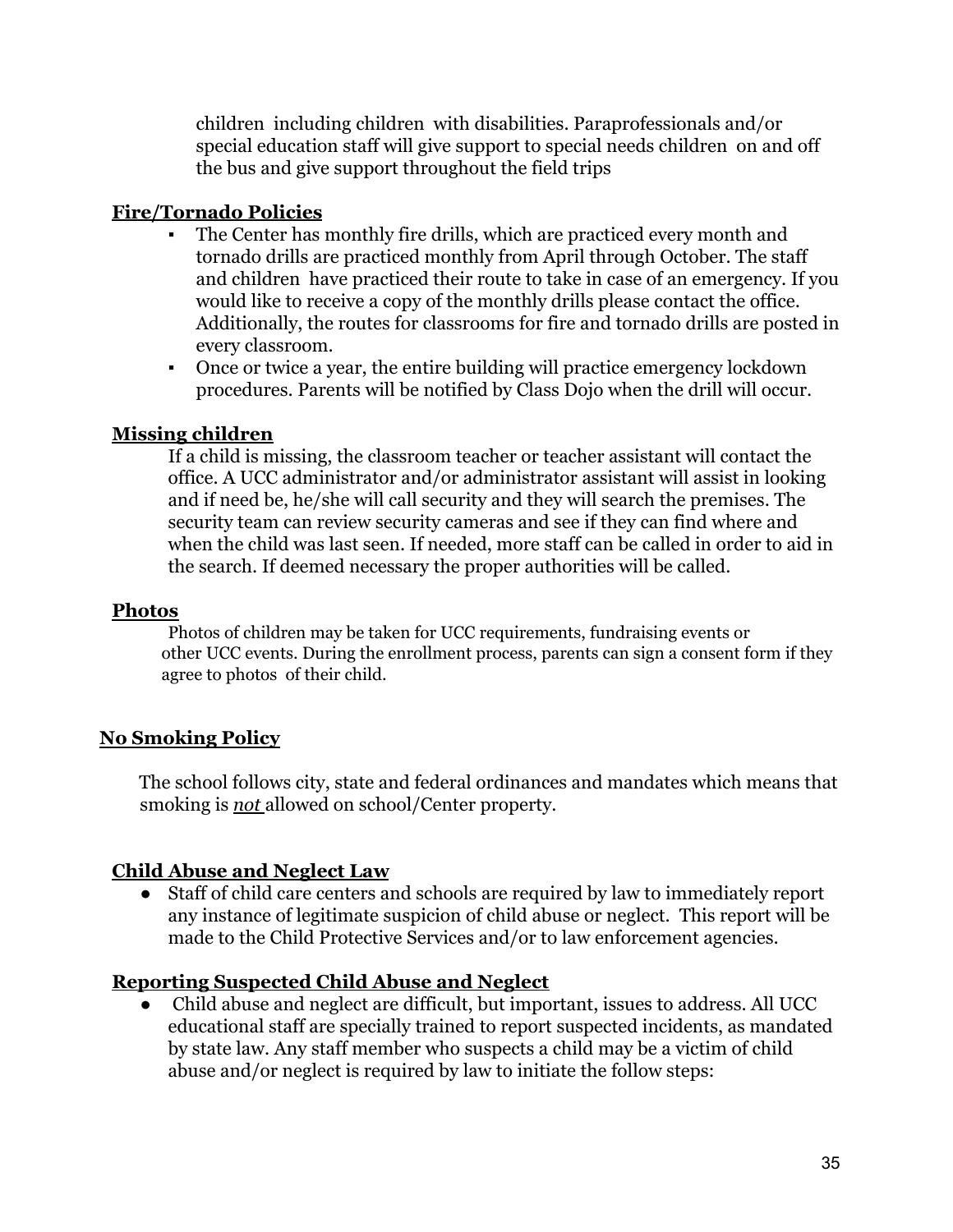- ■■ Notify the Center Director on the same business day as the incident (no exceptions).
- ■■ Contact the local child protection agency to file a report.
- ■■ Complete a confidential UCC Incident Report within 24 hours of the incident.

In some instances, the police may be contacted for assistance.

The specific definitions of child neglect and abuse (including sexual abuse) differ from state to state. Because we are required to report any concerns that a child is a victim of intentional harm or neglect, we clearly outline these definitions for our staff. Please contact your Family Advocate or the Director for more detailed information.

#### **Parent Communication Regarding Suspected Child Abuse and Neglect**

Our staff will immediately contact you regarding incidents at the center that might indicate child abuse or neglect,such as sexual activity, violent or destructive behavior, withdrawal or passivity, or significant changes in your child's personality, behavior or habits. However, if a report was filed with local child protection authorities, parent notification is determined on a case-by- case basis. UCC will follow the local child protection authority's recommendation for corrective action.

## **Parent Orientation Meetings**

- In July there is a parent orientation meeting. A letter is sent out to all new families stating the time and date of the meeting.
- At the start of the school year there will be a "Meet and Greet" night at the school. The classroom teachers, administrators**,** and support staff will assist and provide information related to the program.
- Parents may stop by the office and pick up a parent handbook and/or copy of the group daycare licensing manual.

## **Parent Volunteer Hours**

Parents are welcomed to visit their child's classroom at any time unless prohibited or restricted by a court order.

UCC believes when parents work closely with their children and the school, both children and the school will benefit. Consequently the school's policy expects parents to contribute and participate actively in support of their children and school. There are many ways to contribute or volunteer at the center

- Attending parent teacher conferences, which occur in the fall and in the spring
- Attending Family Engagement Meetings or any UCC sponsored parent meeting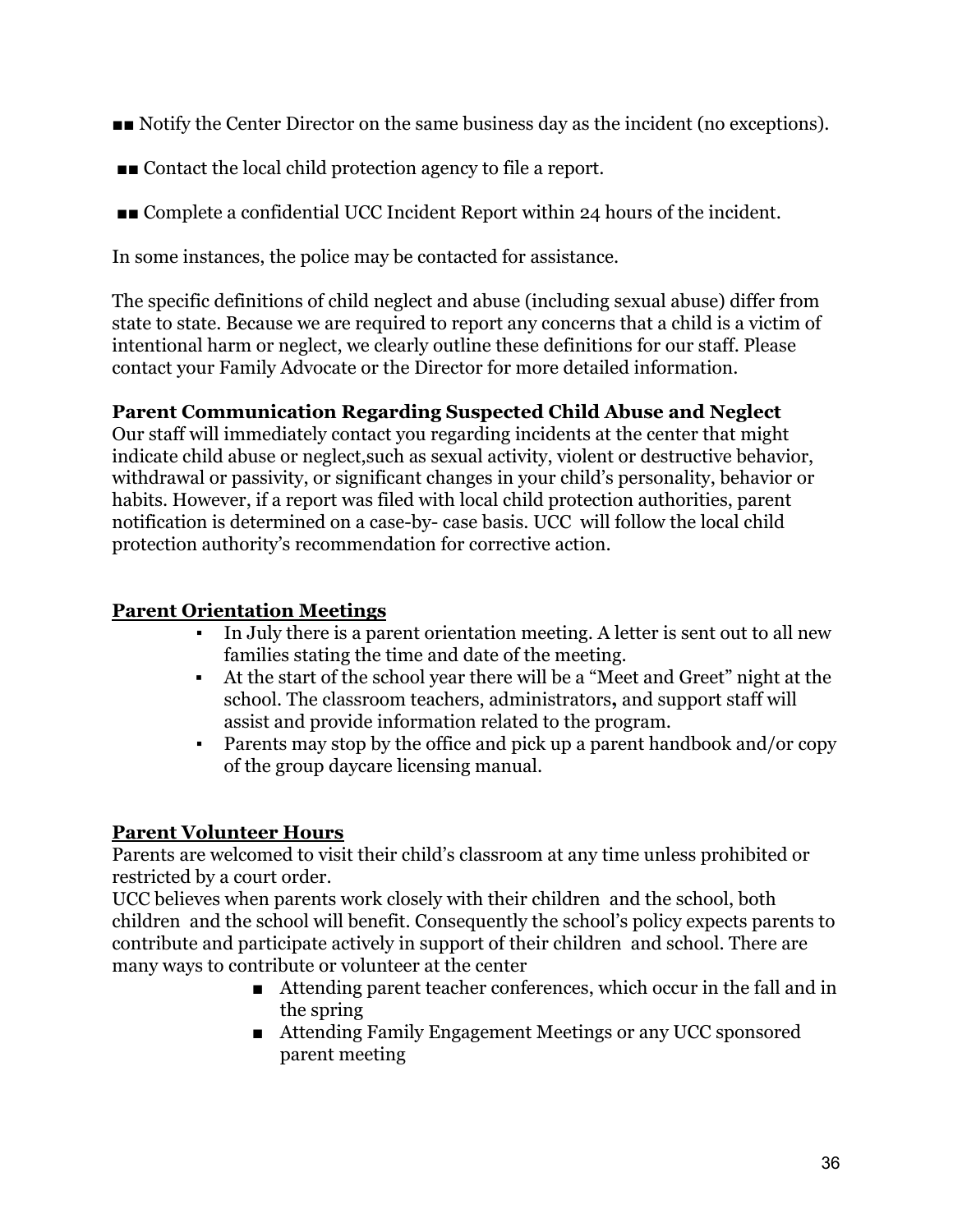- Assisting teachers in the classrooms (cutting out items for the teacher, bringing snacks, assisting on field trips, bringing items suggested by the teacher, etc.)
- Participating in school/center activities;
- Participating in Fundraisers

During Covid-19, parents and visitors are not allowed into the building. UCC is following the MHD requirements and recommendations in the prevention of Covid-19.

#### **Parent-Teacher Conferences**

Parent-Teacher Conferences and Home Visits are both held two times a year. One Parent Teacher Conference AND one home visit in the fall and one Parent Teacher Conference AND one Home Visit in the spring.

#### **Family Engagement**

Staying Involved in Your Child's Education

We believe a child's love of learning starts in the home and with the family. Our staff is committed to treating all families as equal partners to enable our children to be fully ready for school when they leave our program. In addition to partnering with you individually, we also host a range of events for you to meet other families and be part of a school community committed to your child/children's)success.

Family Engagement Contract

Our partnership begins at the very start of your child's UCC experience. During our intake process, we want to learn about your hopes and dreams for your child. To emphasize the importance of our partnership, we invite all families to discuss and sign a Family Engagement Contract. This contract will be revised and revisited throughout your child's time in our program to assure that together,we are meeting one another's expectations of our roles in your child's learning and development.

#### Shine On, Families

Shine On Families is a Shine Early Learning's research-based family curriculum, designed to bring children's learning from our classrooms into your families' home. Through Shine On, Families, you will receive structured guidance to engage in family interactions that enhance and reinforce your child's learning and school readiness – it's our way of making our partnership a living breathing part of our relationship with you – something that we do together every day.

The three core components of Shine On, Families include: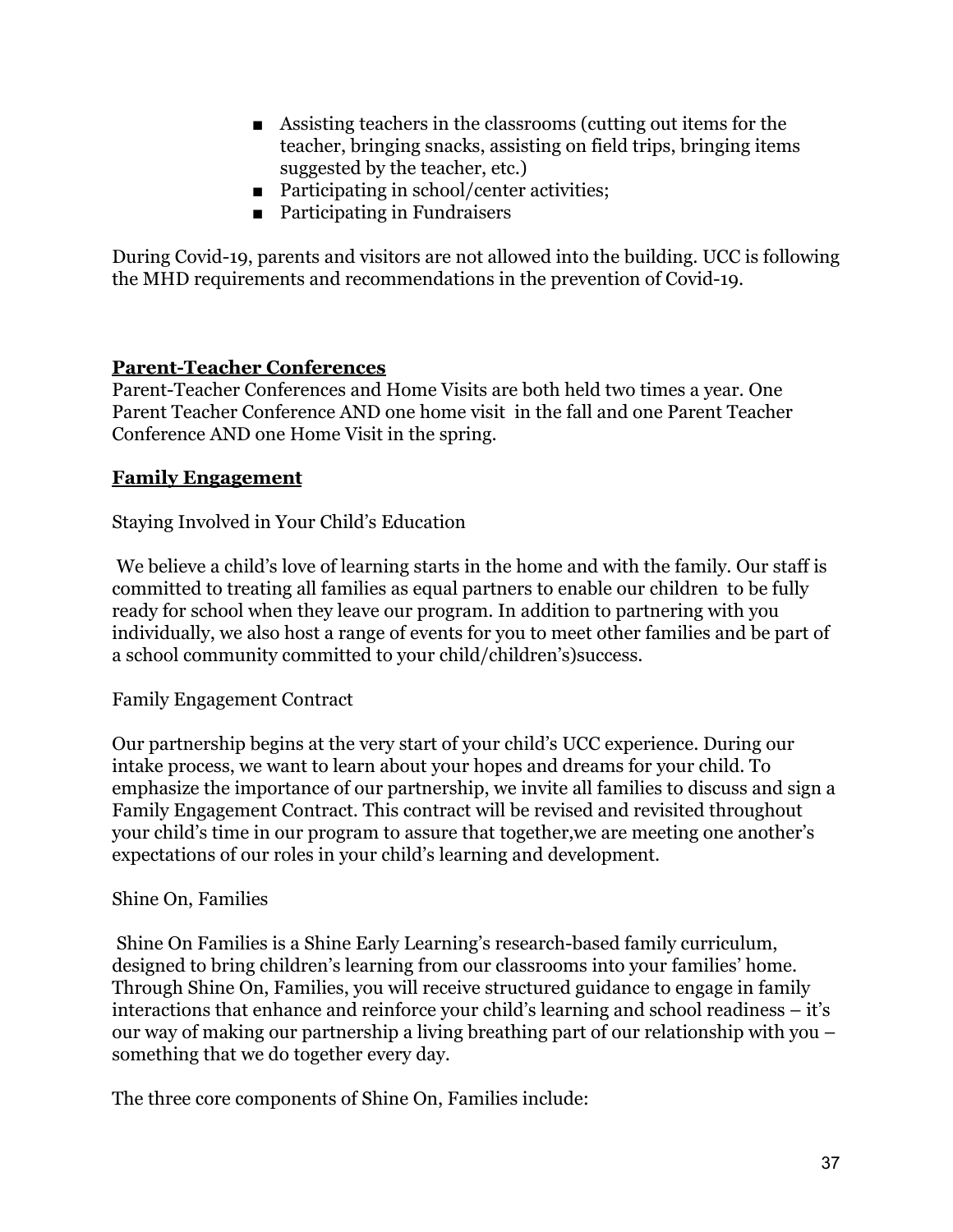PEER Activity Cards and Daily Reading A set of parent/child activity cards and reading guidance that brings classroom learning into the home and reinforces meaningful family time

Family Learning Parties Bi-monthly opportunities for you and your child to enjoy doing PEER activities together with teachers, advocates and other families

Parent Involvement Committee Meetings- Monthly,center-based meetings for parents to reflect on their children's learning, and to build deeper understanding of school readiness

Supporting Your Families Goals and Aspirations

UCC follows in a long and proud Head Start tradition of taking a two generation approach to our family partnership. Many of us have goals and aspirations for ourselves that we feel are important to making our children's lives better in the future. Whether it's gaining more education, getting a better job, or securing better housing – our Family Advocates are available to introduce you to other families who share the same aspirations, link you with community resources, or just be a listening and supportive voice as you consider what it will take to make those next steps you've been thinking about.

#### Supporting Your Family's Well-Being

We also know that children and families can sometimes face challenging circumstances that can make it harder to focus on children's learning. If someone in your family is struggling with drug addiction or mental illness? Are you faced with legal challenges or child custody concerns? Are you facing a housing or food crisis? Our Family Advocates can support you through a crisis or work with you to identify the resources you might need to stabilize your situation. Don't hesitate to reach out – we can be there for you.

Family Leadership Opportunities: Staying Involved

We recognize how important it is for families to be involved in our program. We welcome and encourage all adults who are a part of your child's life – mothers, fathers, grandparents, extended family and other caregivers-to participate in our home learning and center activities.

There are many rewarding ways to be included in the UCC experience:

■■ Volunteering: Come to the center! You can assist in the classroom, read to the children, and participate in activities. We encourage you to speak regularly with your child's teacher and Family Advocate, and attend workshops,training or classes, including Family Engagement Network Meetings and Family Learning Parties.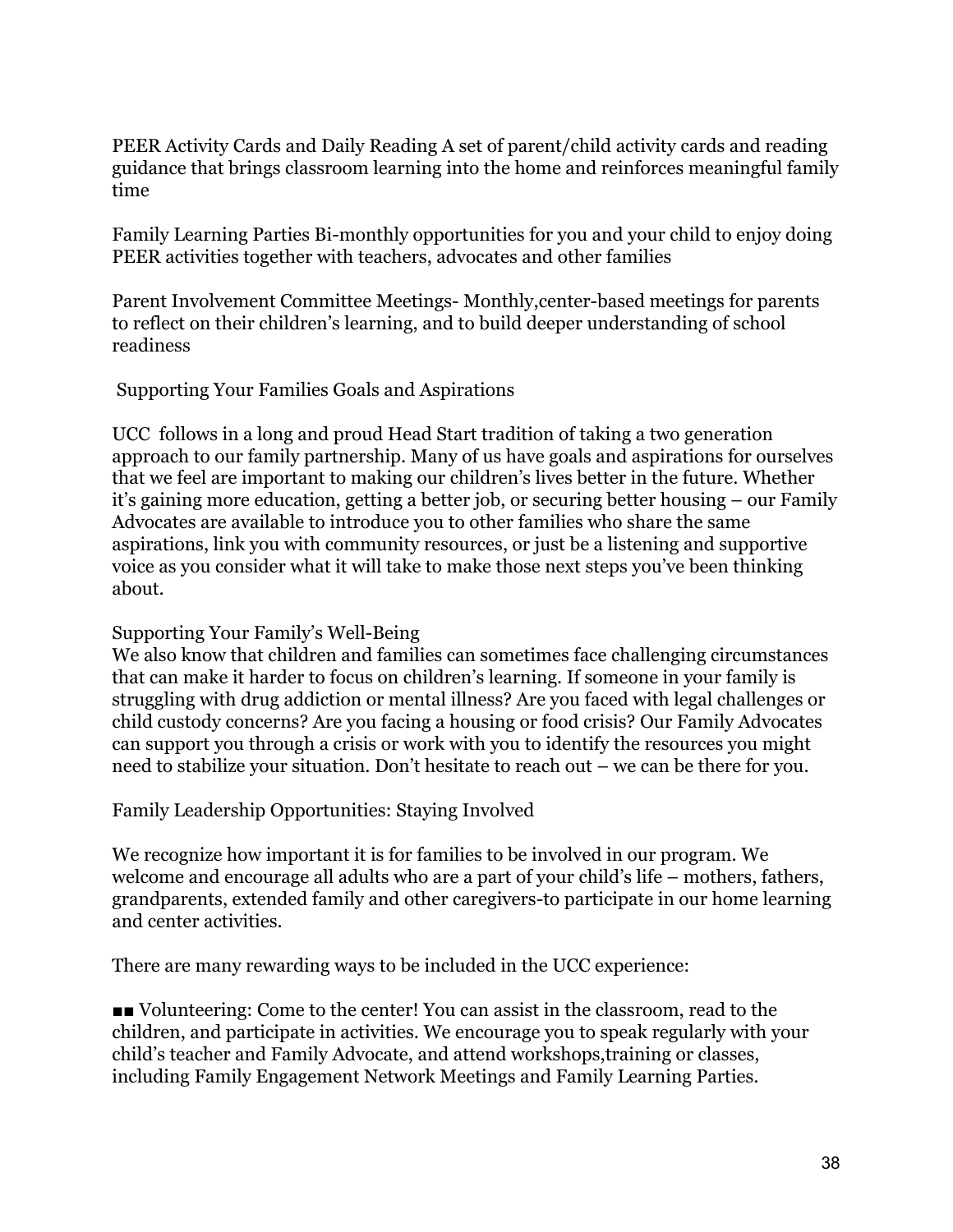■■ Family Workshops: Our center offers monthly family workshops, trainings, and presentations. If you have ideas or requests for training, please speak with your Family Advocate or CenterDirector.

■■ Program Governance: You can become involved in program governance opportunities at both local and national levels. They include:

Parent Involvement Committee: Monthly meetings are held to discuss and solicit your feedback on important topics, such as your child's curriculum, school readiness goals and center culture.

Program Governance: Monthly meetings are held to oversee our program, in conjunction with our Board of Directors. This committee offers parents the ability to help shape the program to meet enrolled families' needs, as they represent their center on this program wide body.

Health Services Advisory Committee: Parents meet 2 times per year with local community health agencies to identify priority health concerns for our children and community and build partnerships to secure medical, dental and mental health services for our children. All parents are encouraged to come, but only EHS/HS parents can be on the committee.

## **School Transitions:**

The school strives to keep children in the same classroom with the same staff throughout the year. Children do not transition to another classroom until the start of the next school year. In the unlikely event that a student needs to move to another classroom there will be a one month transition process. Time will be allotted to give child support during the transition period, which includes spending time in the new classroom and getting support through the school counselor. This process includes visiting the new room, eating with the other children , attending specials, attending large group activities and free choice time, etc...

Transitioning to next grade level:

- In the spring, students will get support to make the transition to the next age/grade level. Children will spend time in a classroom that is the next grade up. For instance, K4 students will go to K5 classrooms and complete several projects, have free choice, etc.
- Parents will have the opportunity to attend a parent meeting where information will be shared about the new age/grade level and what expectations teachers have for the children and families. Resources will be available for parents to read and/or take home. Resources could include class rules, healthy snack info, birthday info, guidelines about field trips, schedules, expectations, homework guidelines, assessment guidelines, review dress code, etc….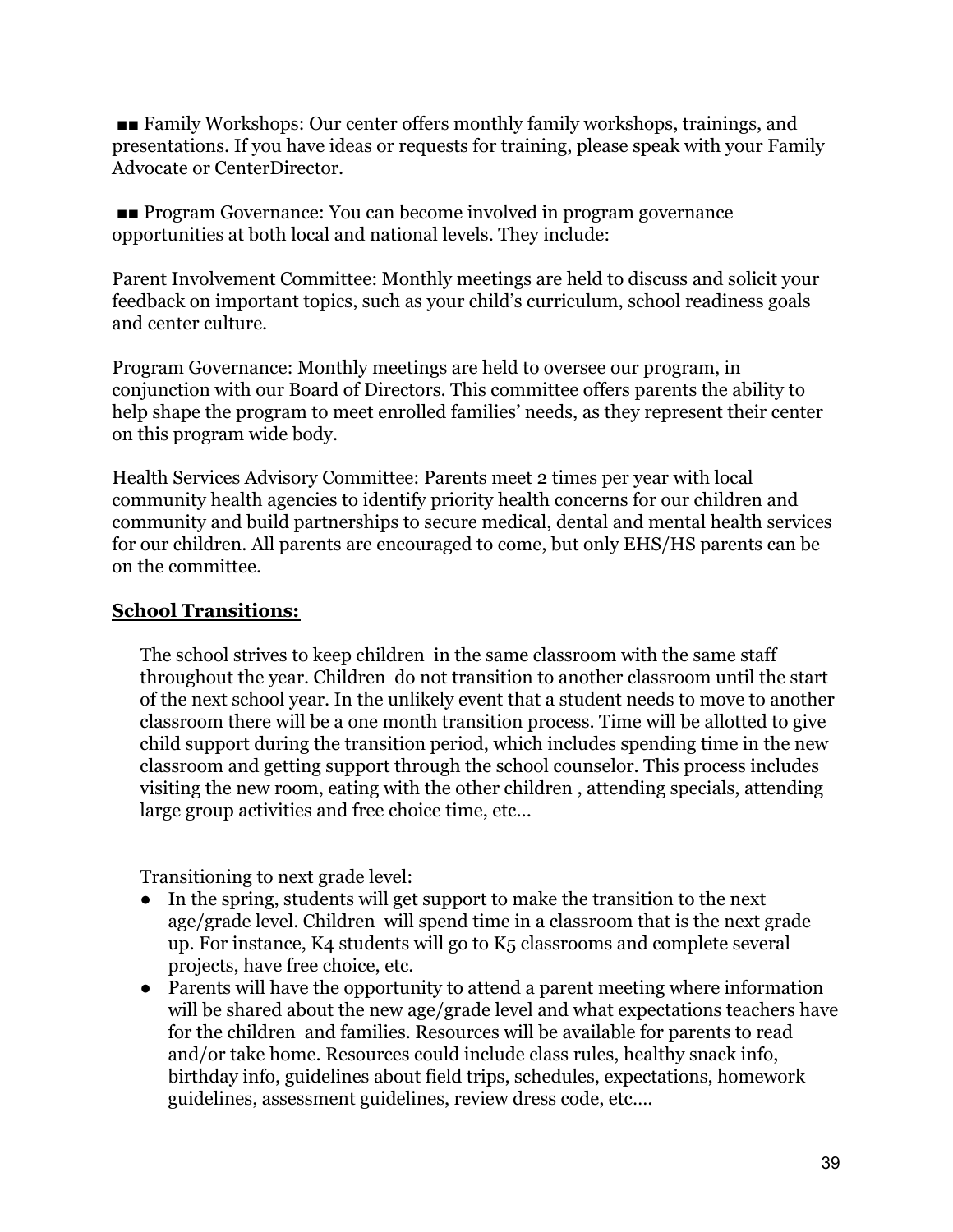- In the spring, school counselors or teachers will give mini-lessons on transitioning to a new room and making new friends.
- At the start of the school year there will be a "Meet and Greet" event where families and children will go to their new classroom and meet the teachers. Parents will have time to meet and get to know the teachers and walk around the Center. At Meet & Greet please fill out information forms, such as preferred method of communication, family surveys, etc. Information packets and parent handbooks are available for parents to take home.

## **New Families:**

Families that are interested in enrolling their child at BGCS can attend one of our Open Houses. Open Houses are offered several times a year. Additionally, interested families can have a private tour anytime throughout the year. During Open House and private tours, families will be able to visit classrooms and receive information throughout the tour. Parents will be able to take home brochures, parent handbooks, etc.which contain information about the school. In the summer, orientations are held for all new families to attend. At the orientation meeting, school policies will be discussed and parents will receive a copy. During Covid-19 precautions all tours are virtual. Please, visit our website to see times and dates.

## **Applying for Early/Head Start**

Early Head Start

- 6 weeks to under 3 years old in order to enroll Head Start
- Children must be 3 by September  $1<sup>st</sup>$  in order to enroll How do I apply?
	- Open to all eligible children ages 0-5 living in Milwaukee County, preference for 53204; 53215 Zip codes
	- Meet with a staff member to complete an application

What do I need?

- Proof of child's age (i.e. birth certificate)
- Proof of residency (i.e. bill or lease)
- Proof of income (i.e. W2, paystubs, child support)
	- $\circ$  If you are paid weekly, we need pay stubs from the previous 4 weeks, if you are paid bi-weekly, we need pay stubs from the of the previous two pay cycles
	- SSI/TANF- current award letter
	- Self Employed- self letter or letter from employer documenting the amount you are paid and how often you are paid
	- Child Support- documentation of current award statement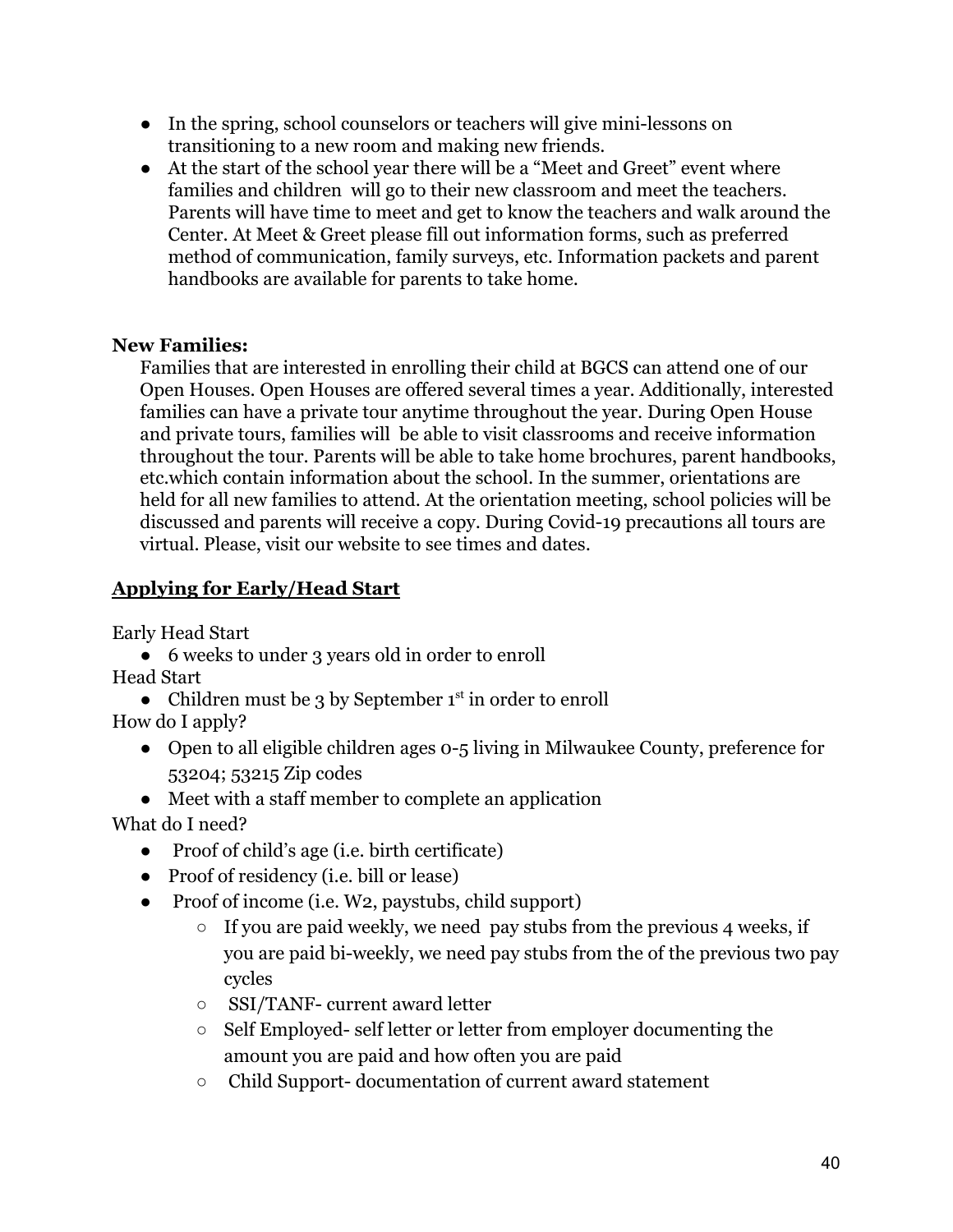## **Selection Criteria for Enrollment**

- Children must be 3 in order to enroll in the three-year-old preschool program
- Children must be 4 by in order to enroll in the four-year-old preschool program
- Children enrolled as three-year olds in the program will automatically be ensured a slot the following year
- We recommend children be toilet trained at the time of enrollment
- All children are full-time. No part-time children

## **Registration/Tuition/Fee Information**

Applications for enrollment will be disbursed starting in January and/or February.

The following items need to be turned in at the time of Registration AND at the start of every school year

- 1. Proof of residency (utility bills, apartment lease, cable bill, etc.)
- 2. Birth certificate of children enrolling in school
- 3. Up-to-date immunization record
- 4. Proof of financial support (pay stubs, contract, etc)
- 5. Emergency forms and health forms need to be completed/updatedompleted (papers remain in the preschool office)
- 6. A current physical examination (health form) must be completed in the summer before school starts. ALL Health forms must be turned into the office by the end of September or the child cannot come back to school until the form is completed and turned in.
- 7. Health History forms must be filled out and any allergies and/or other health issues and procedures need to be addressed and answered on the form.
- 8. UCC Health Forms must be filled out and all health questions and procedures must be addressed and answered, which includes allergies, asthma, special nutritional needs, special diet, etc…
- 9. Children with asthma or allergies must have an asthma or allergy plan from their personal physician on file in the preschool office and the Health Clinic.
- 10. Photo Authorization form, walking/field trips and other BGCS, Centro de Nino's forms and state licensing forms must be completed at the time of enrollment.
- 11. Non Head Start Families, will meet with the Enrollment Specialist. He/She will call families and they will meet for an interview. Once families are notified that their child is accepted into the program, they will receive a time to meet with the administrator assistant to fill out all school and state forms.
- 12. All enrollment, health etc are kept in the student's personal cum file, located in the office.

The United Community Center offers after school programming. The school is available throughout the academic school year/summer school for a reduced fee. Families who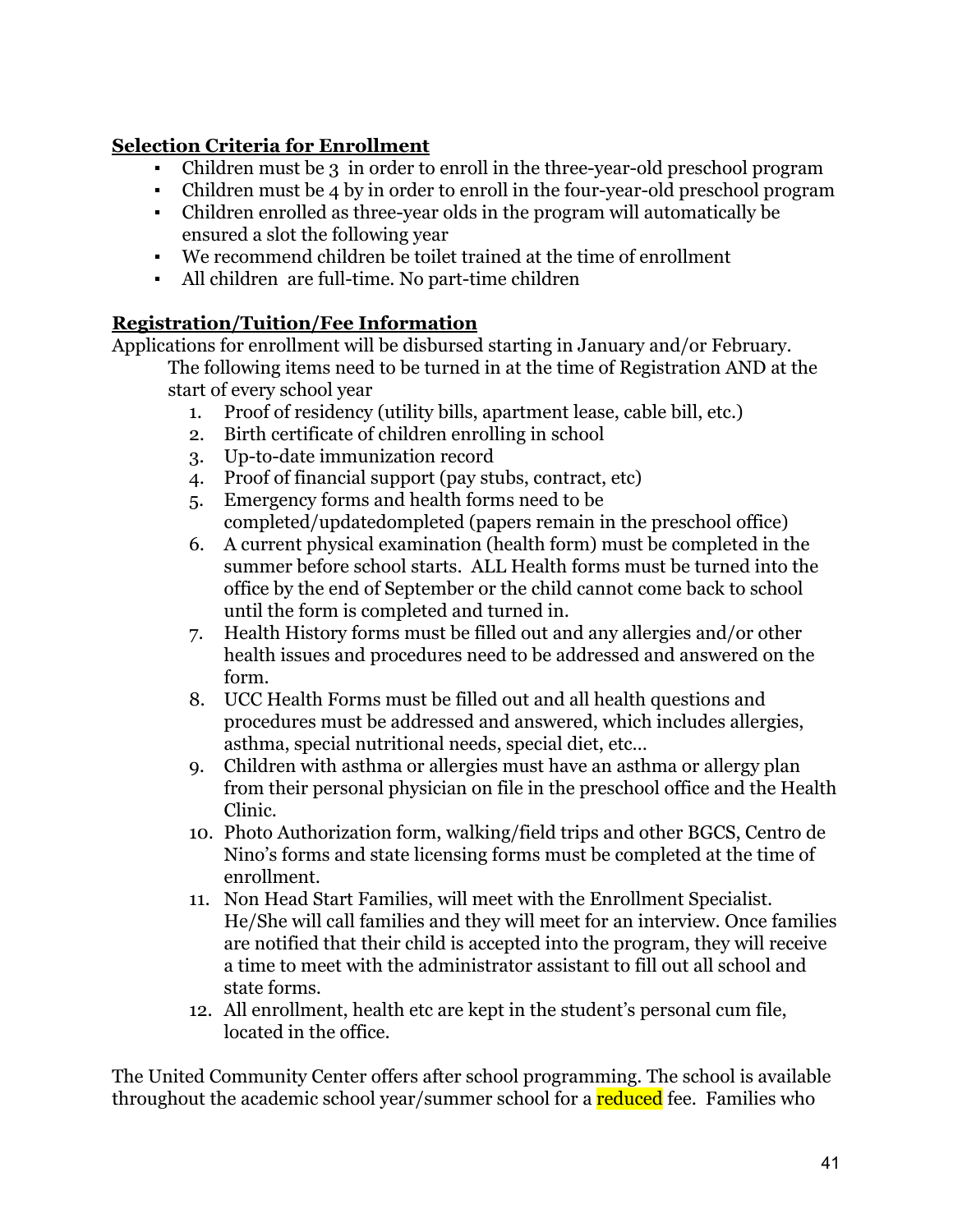need to make payment arrangements, may call the office 414-645-4869 and their call will be forwarded to the accounting office.

- **▪** Head start families do not pay fees for their child attending 3 year old program /4 year old program with the exception of extended child care hours outside of the 8:00am-2:45pm academic day. Daycare hours are from 2:45 to 5:00pm Monday through Friday.
- **▪** Families that are part of the Wisconsin Shares Program do not pay any fees for their child attending the Center. However, they still have to pay for field trips, bring school supplies, snacks, etc.
- **▪** All NSF checks will be returned to the families with a NSF fee and they will have to pay with cash or cashier's check.
- **▪** Non-Head Start families are responsible for paying for field trip costs and classroom supplies. A classroom supply list is given out at the end of the school year and when all new children are enrolled into the program.
- Non-Head Start children have a payment, which is based on enrollmentnot attendance. In order to secure your child's slot; families must follow the payment schedule or make arrangements with the UCC accounting office.
- The administrator and the accounting office will determine refunds.

## **Withdrawal Policy**

- o The school may withdraw a student based on serious infraction of policies, committed by a student and/or family member. In the case of a child with extreme behavior, every attempt will be made within the classroom to modify behavior and guide the child with age appropriate expectations. It is expected that families will conference and work with the teacher, administrative staff, school counselor and others deemed necessary to find a plan that will best guide the child's behavior.The family, teacher and admin will all have a copy of the agreed to plan. School and families will work diligently to follow the plan. In rare cases where families and students cannot follow the plan, withdrawal of students may occur. A written letter giving time and date of withdrawal will be given to parents in a timely manner.
- o In rare cases where families cannot follow adapted/modified payments, which were arranged through the accounting office, children may lose their slot. However, every reasonable effort will be made to assist parents with fulfilling their financial obligation to the school.
- o The school administrator makes the final decisions on when a student is withdrawn from the school. Parents may appeal the process through a written letter to the Early Learning Director.
- o Parents may withdraw their child at any time. However, parents must fill out a drop form and give new school/daycare location.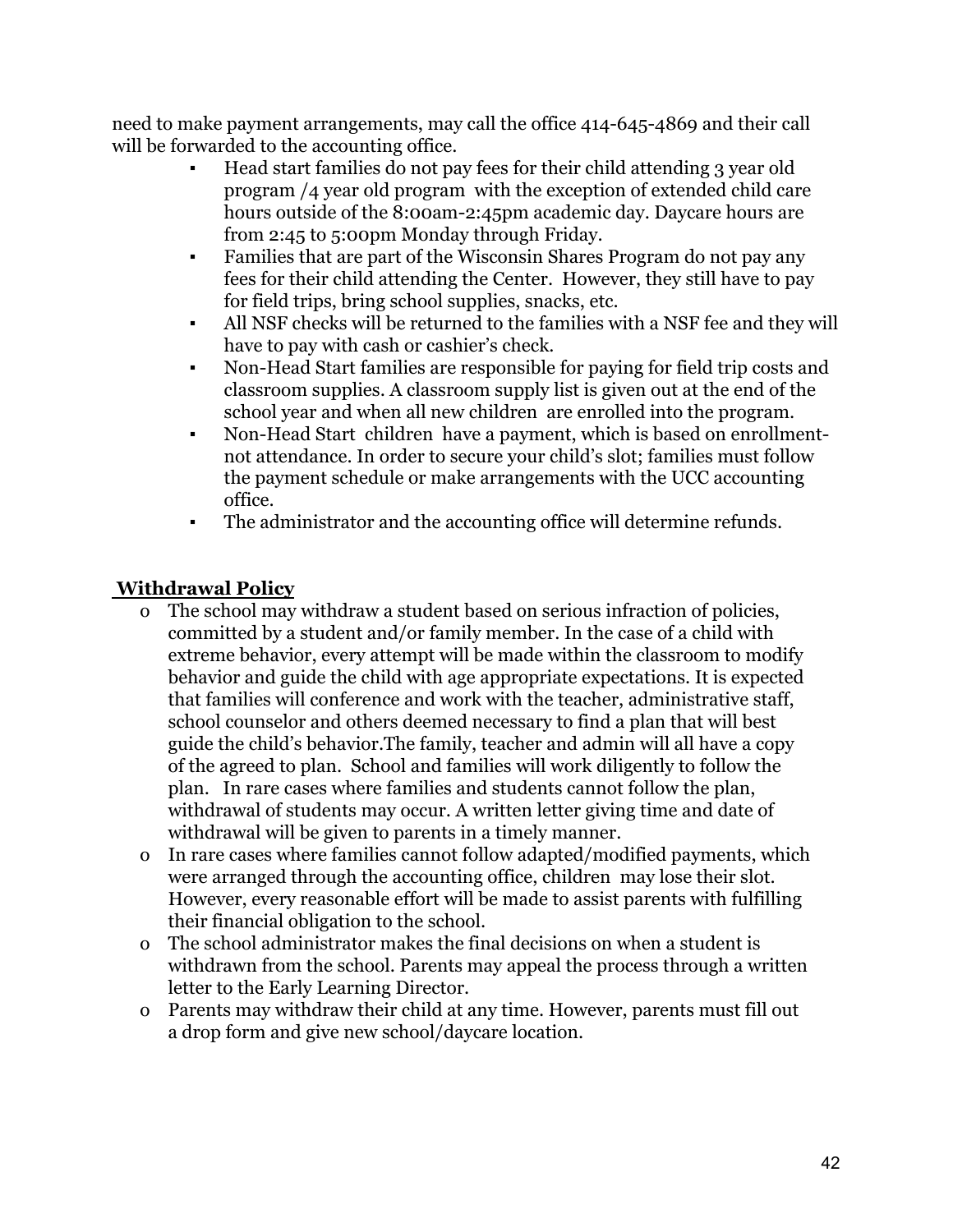## **Child Guidance Policy**

- Staff will handle problems on site with the ultimate goal being a child's ability to develop self-control, self-esteem and respect for the rights of others. This will usually be done through redirecting behavior. Alternatives will be presented, such as a discussion of choices and problem-solving strategies. Parents will be kept informed of the discipline interventions if needed.
- The school does not allow staff, or children (even at parent's request) to do any actions that are aversive, cruel or humiliating, nor any actions that may be psychologically, emotionally or physically painful, discomforting, dangerous or potentially injurious. Staff will not grant a parent's request to withhold an incentive, withhold food, or punish a child. Furthermore, no one is allowed to make verbal abuse, threats or derogatory remarks about a staff member or a student or the student's family.
- Steps taken to redirect a child's negative behavior are as follows:
	- o Evaluate the child's behavior.
	- o Talk to the child on his/her level of understanding.
	- o Redirect the child's behavior.
	- o Go over choices that the child can make.
	- o Help child or children problem-solve through the solution
	- o The goal being the child learns methods to deal with conflict and emotions. Giving them support, and words to work through solutions.
	- o Offer a "time out" to think about the behavior; Reintroduce the child to the group. Time out periods will not exceed four minutes. The general rule is one minute per age of child, i.e. a 4 year old will have a four-minute time out. Time outs are rarely used and only as a last resort.
	- o Conference/notify the parent and school administrator, if necessary.
	- o Refer to the guidance counselor.
	- o The teachers will conference with the parent through this process.
	- o If the above methods prove unsuccessful the staff will work with the parent to find other solutions.
- If a student bites or repeatedly bites other children, the child's family will work with the school to change the child's behavior. The school will utilize the family and any/all support staff, including school counselor, social worker and/or school psychologist to find strategies that will guide the student to stop biting and learn other alternative methods when upset, frustrated, etc. The goal being the child learns other methods to deal with conflict and emotions. The last resort would be dismissal from the program or suspension. The length of the suspension would be at the administrator's desecration.

## **Student Responsibilities**

*A "responsibility" is an obligation one has to do what is right.* **Protect the right of others to study and learn.**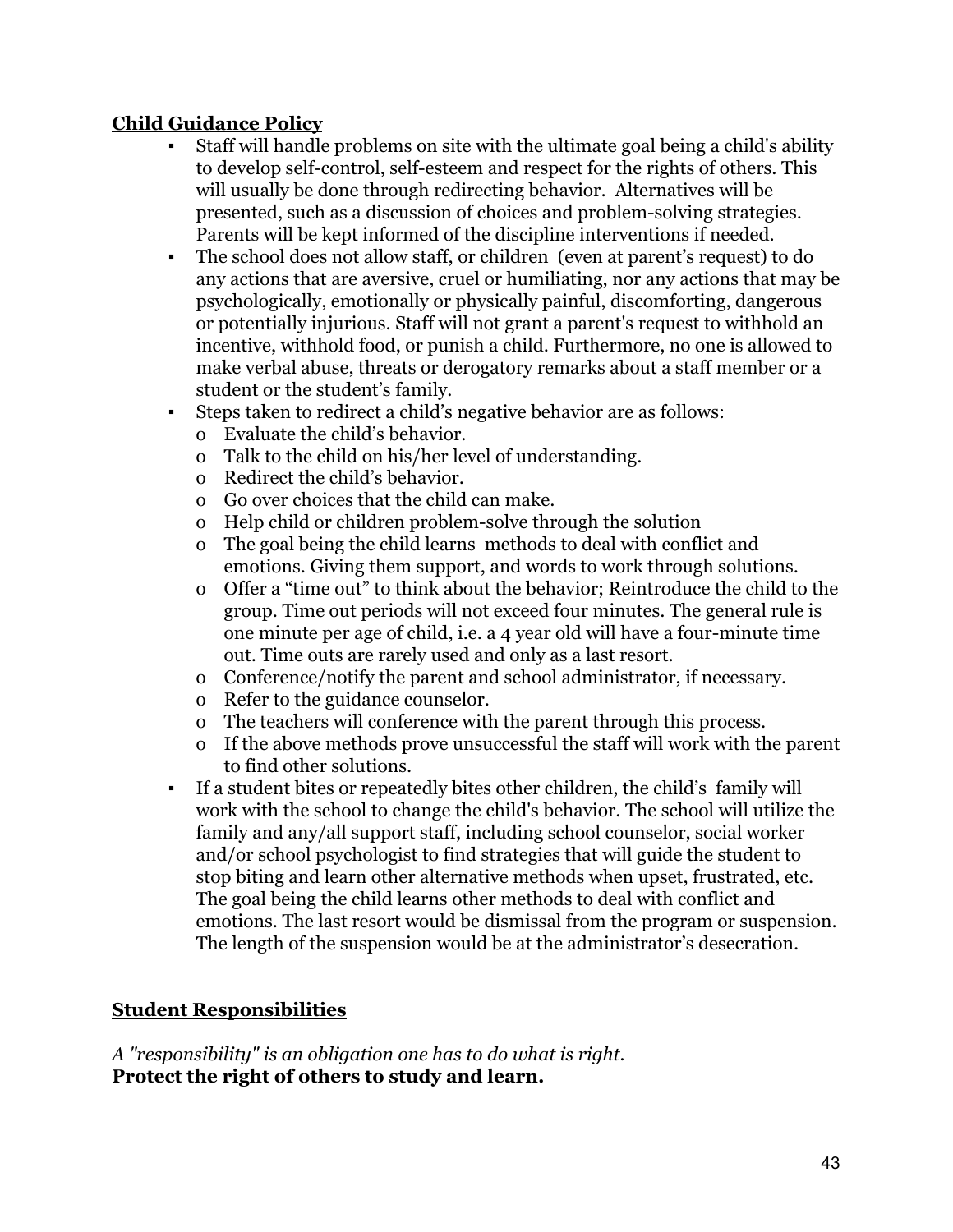children attend school in order to receive an education. No student has the right to interfere with the education of others.

## **Attend school daily unless legally excused.**

children are expected to attend school each day.

## **Be on time for classes.**

children who enter a classroom after a lesson has begun are interfering with the rights of others to learn and study. Punctuality is a habit that leads to success.

## **Obey school/center rules.**

Rules are designed to allow a school to meet its obligation to educate children . A school cannot achieve this obligation if significant time is taken away from instruction to maintain order. Cooperation with school staff in disciplinary cases is expected from families and children .

There is a difference between "tattling" and telling school personnel about potential problems in the school community. Every community depends upon the willingness of its members to help solve problems.

## **Respect public property and carefully use and return all materials.**

Schools are a community's commitment to its young people. Abusing school property is wrong. It forces the community, through its citizens, to spend additional money in order to provide the same opportunities for future children .

## **Help make school a safe place.**

You are expected to help make school a safe place. Children, staff and family members shall not bring weapons, drugs or alcohol to school, use gang symbols, wear gang-related clothing or act in a threatening manner.

## **Student Rights**

## *A "right" is a privilege to which one is justly entitled.*

No child shall be excluded from participation in, be denied the benefits of, or be subjected to discrimination under any education program or activity based on that student's race, color, religion, national origin, sex, or disability. All children have the right to equal educational opportunity without interference from others.

## **Children with Disabilities**

Federal law prohibits exclusion from participation or denial of benefits of educational programs on the basis of recognized disabilities. BGCS, will provide to each student, with or without a disability, an appropriate public education and will not exclude or discriminate against children based on handicap or disability.

## **Homeless children**

Federal law grants special rights to children and families who are homeless. A student is considered homeless if they:

- Lack a fixed, regular, and adequate nighttime residence
- Share housing with other people due to loss of housing, economic hardship, or a similar reason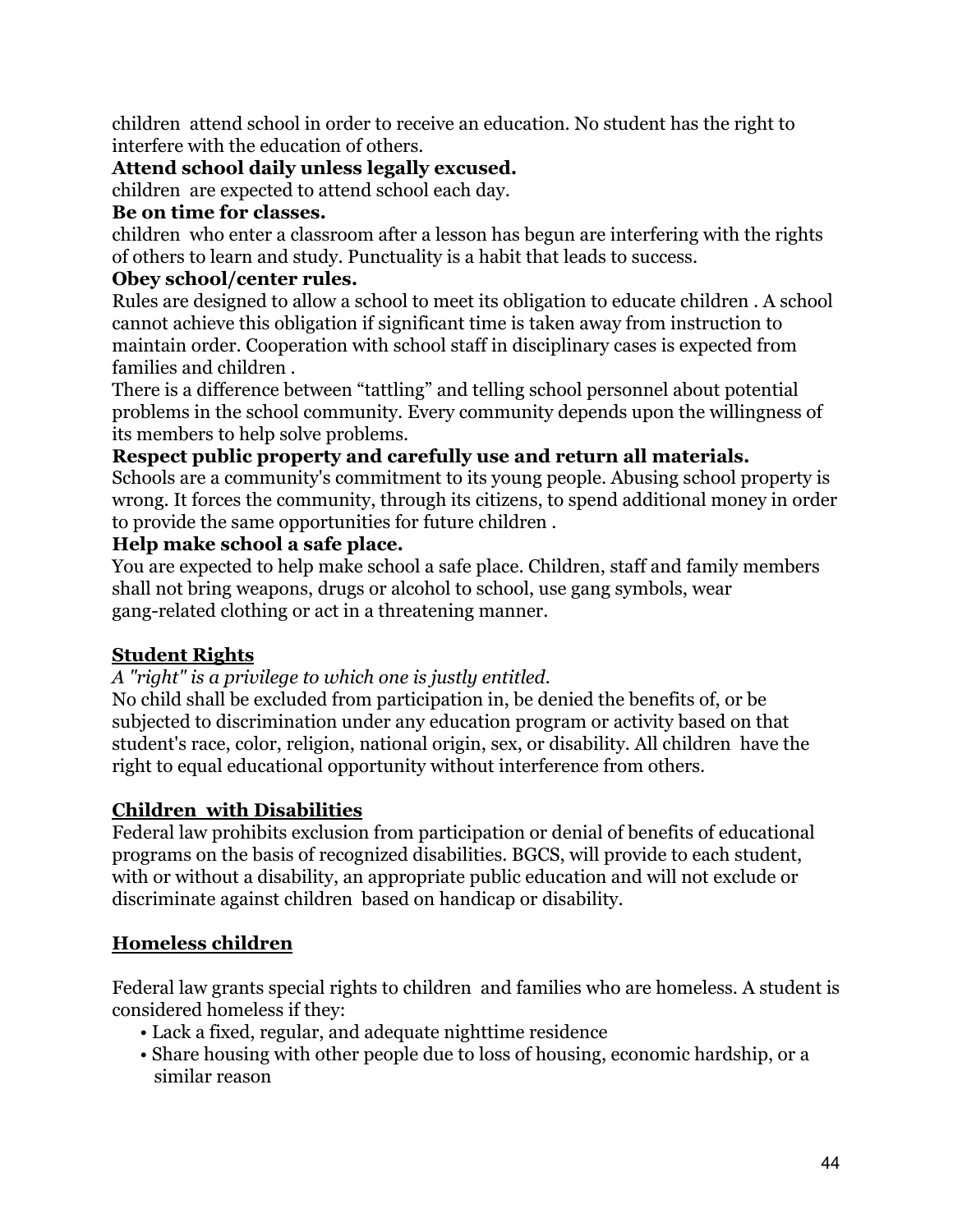- Live in a motel, hotel, trailer park, or camp ground due to lack of alternative adequate accommodations
- Live in emergency or transitional shelters
- Abandoned in hospitals
- Awaiting foster care placement
- Live in a public or private place not designed for, or ordinarily used as, a regular sleeping accommodation for human beings.
- Live in cars, parks, public spaces, abandoned buildings, substandard housing, bus, or train stations, or similar settings
- Migratory children who qualify as homeless because they are living in circumstances described above.

Homeless children and children from homeless families have the right to:

- Go to school, no matter where they live or how long they have lived there
- Continue in the school they attended before they became homeless or the school they last attended, if that is their choice and it is feasible
- Attend a school and participate in school programs with children who are not homeless
- Enroll in school without giving a permanent address
- Enroll and attend classes while the school arranges for the transfer of school and immunization records or any other documents required for enrollment
- Enroll and attend classes in the school of their choice while an enrollment dispute is being resolved
- Receive the same special programs and services, if needed, as provided to all other children served in these programs
- A waiver of certain school fees and costs.

We will follow definition of homeless from McKinney-Vento Homeless Assistance Act

#### **Access to Records/ Confidentiality/ medical records**

- Persons having access to student's records do not discuss or disclose personal information regarding children and facts learned about the children and their families.
- A parent or guardian has the right to inspect and review their child's education and/or medical records. The parent shall examine the file in the presence of a school administrator, or administrator assistant. The record itself shall not be taken from the school building. However, upon request, one copy of the records shall be provided within a reasonable time to the parent.

## **Requests to Amend Education Records**

Parents who believe that information contained in the education records of a student is inaccurate or misleading or violates the privacy or other rights of the student may request that the school amends the records. The request to amend a student's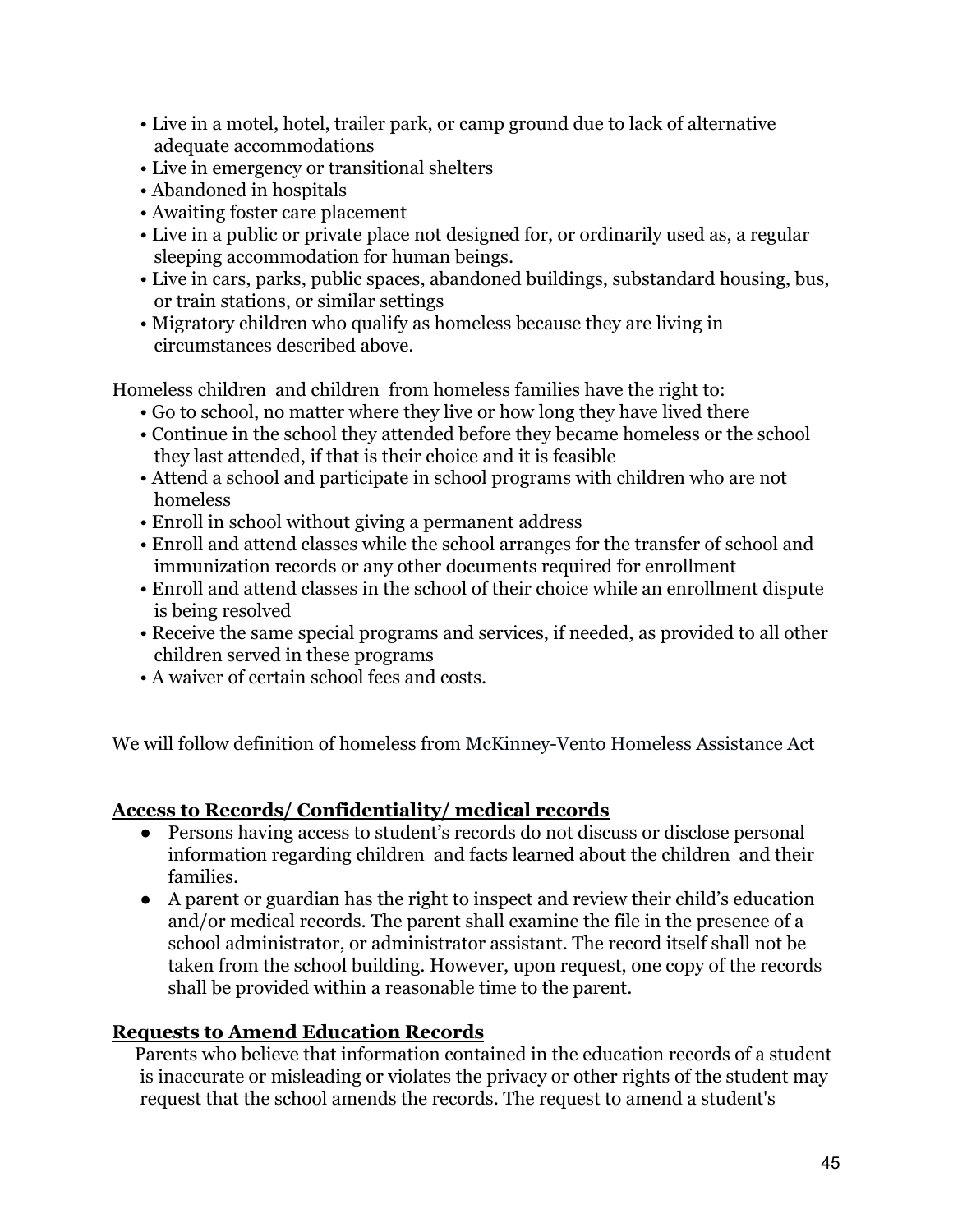records must be made in writing within 10 school days of the date the records were first examined. If the parent challenges any part of the record, the School Administrator (or in the case of psychological test data, the Director of Special Education) should review the part of the record being challenged and may by mutual agreement with the person making the challenge destroy, delete or add the information in question.

#### **Disclosure without Written Consent**

The school maintains the strictest rules of confidentiality. However, the School District may disclose student education records or personally identifiable information from the student records without written consent of the parent or eligible student if the disclosure meets one of the following conditions:

- The disclosure is to a school official having a legitimate educational interest in the student's education record or personally identifiable information contained therein.
	- a. A "school official" is a person employed by the District as an administrator, supervisor, teacher, or support staff member (including health or medical staff; a person serving on the Board of Education; a person or company with whom the District has outsourced services or functions it would otherwise use its own employees to perform (auditor, therapist, or consultant);
	- b. A school official has a "legitimate educational interest" if disclosure to the school official is:
		- i. Necessary for that official to perform appropriate tasks that are specified in his or her position description or by a contract agreement;
		- ii. Used within the context of official District business and not for purposes extraneous to the official's areas of responsibility;
		- iii. Relevant to the accomplishment of some task or to a determination about the student; and
		- iv. Consistent with the purposes for which the data are maintained.
- Officials of another school or school system that has requested records in which the student seeks or intends to enroll.
- Authorities named in the Family Educational Rights and Privacy Act and accompanying federal regulations. These include: Comptroller General of the United States, the Attorney General of the United States, the Secretary of the U.S. Department of Education, or state and local educational authorities.
- The disclosure is to accrediting organizations for accrediting functions.
- The disclosure is to the parent of an eligible student and the student is a dependent for IRS tax purposes.
- The disclosure is in connection with an emergency, if knowledge of the information is necessary to protect the health or safety of the student or others.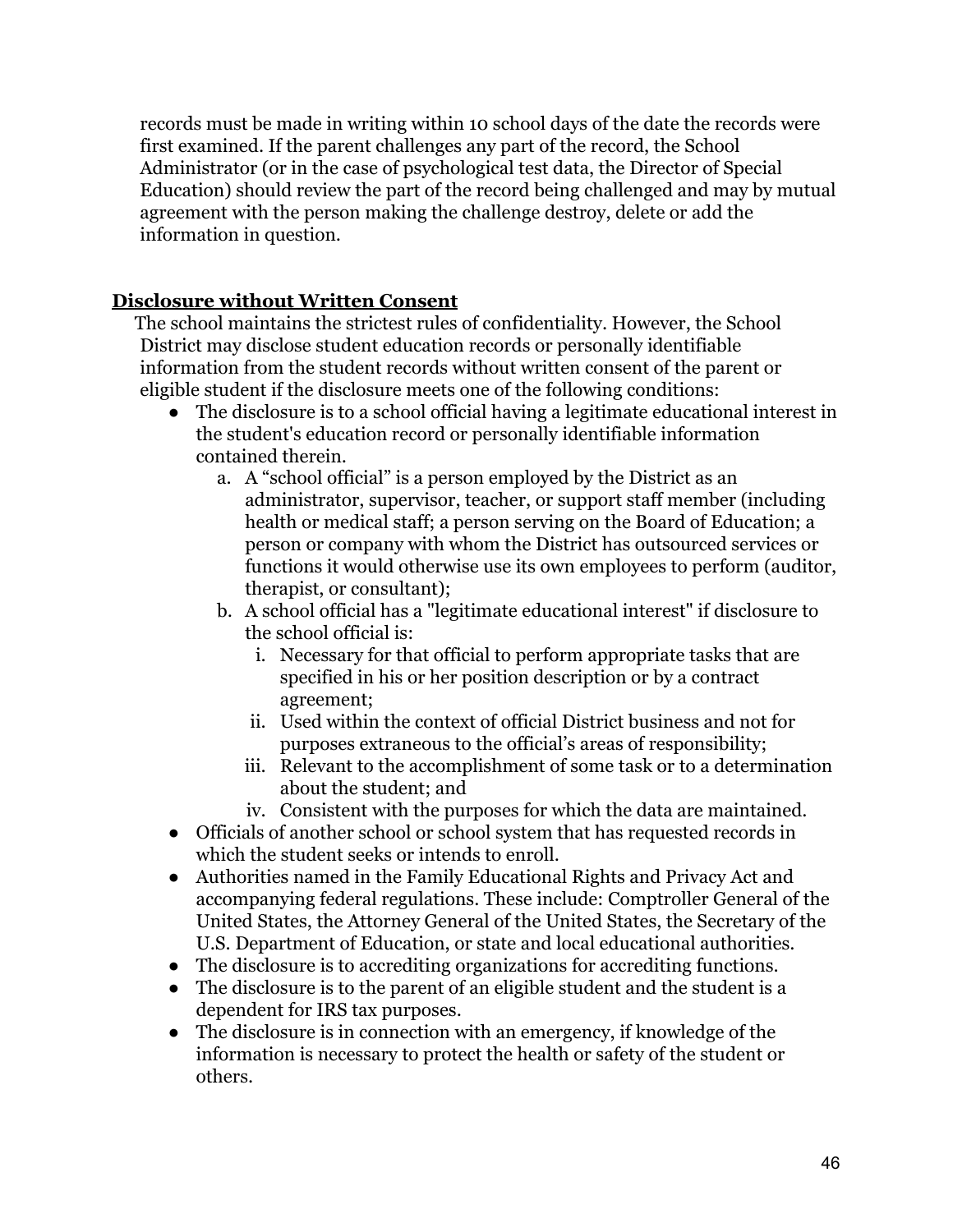- The disclosure is to comply with a judicial order or lawful subpoena. Unless specified in the order or subpoena, the District shall make a reasonable effort to notify the parent or eligible student prior to complying with the order or subpoena.
- Information from records may be released to officials of other school systems in which the student intends to enroll.
- Requesting Records from other Schools or daycare centers:
	- a. When a student transfers to BGCS from another school or daycare the preschool administrator will ask the parent to sign the authorization form. This form will be forwarded to the school or daycare center of previous attendance asking for the student's record to be mailed to the preschool office. If a student exits/drops BGCS, the parent must complete a drop form. The school that the student will be attending will request records from the preschool office. The preschool office will send records to the new school or daycare that the child will be attending.